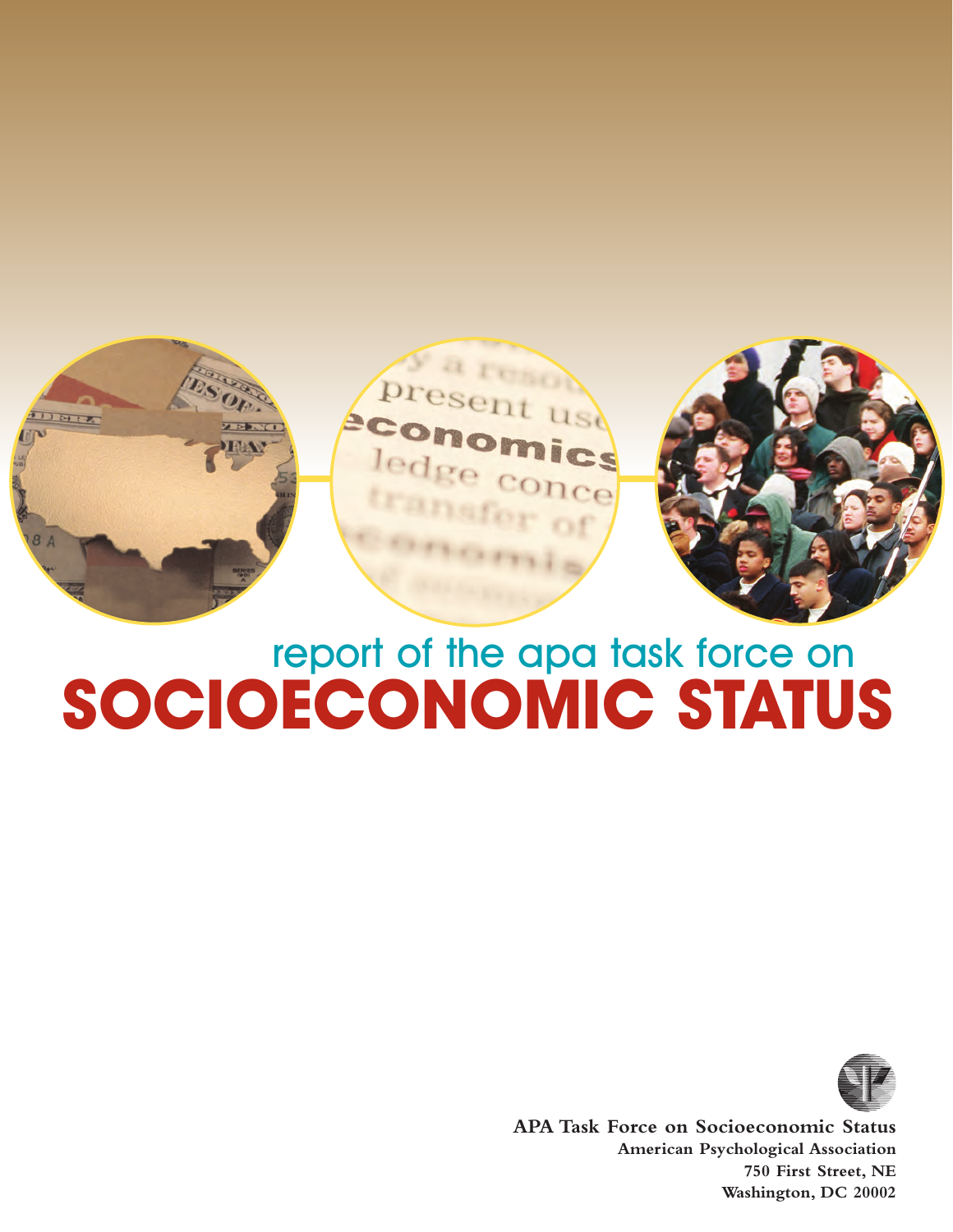# **Report of the APA Task Force on Socioeconomic Status**

# *APA Task Force on Socioeconomic Status*

### **Members**

**Susan C. Saegert, PhD (Chair) Nancy E. Adler, PhD Heather E. Bullock, PhD Ana Mari Cauce, PhD William Ming Liu, PhD Karen F.Wyche, PhD**

**This report was adopted by the APA Council of Representatives at its August 2006 meeting.**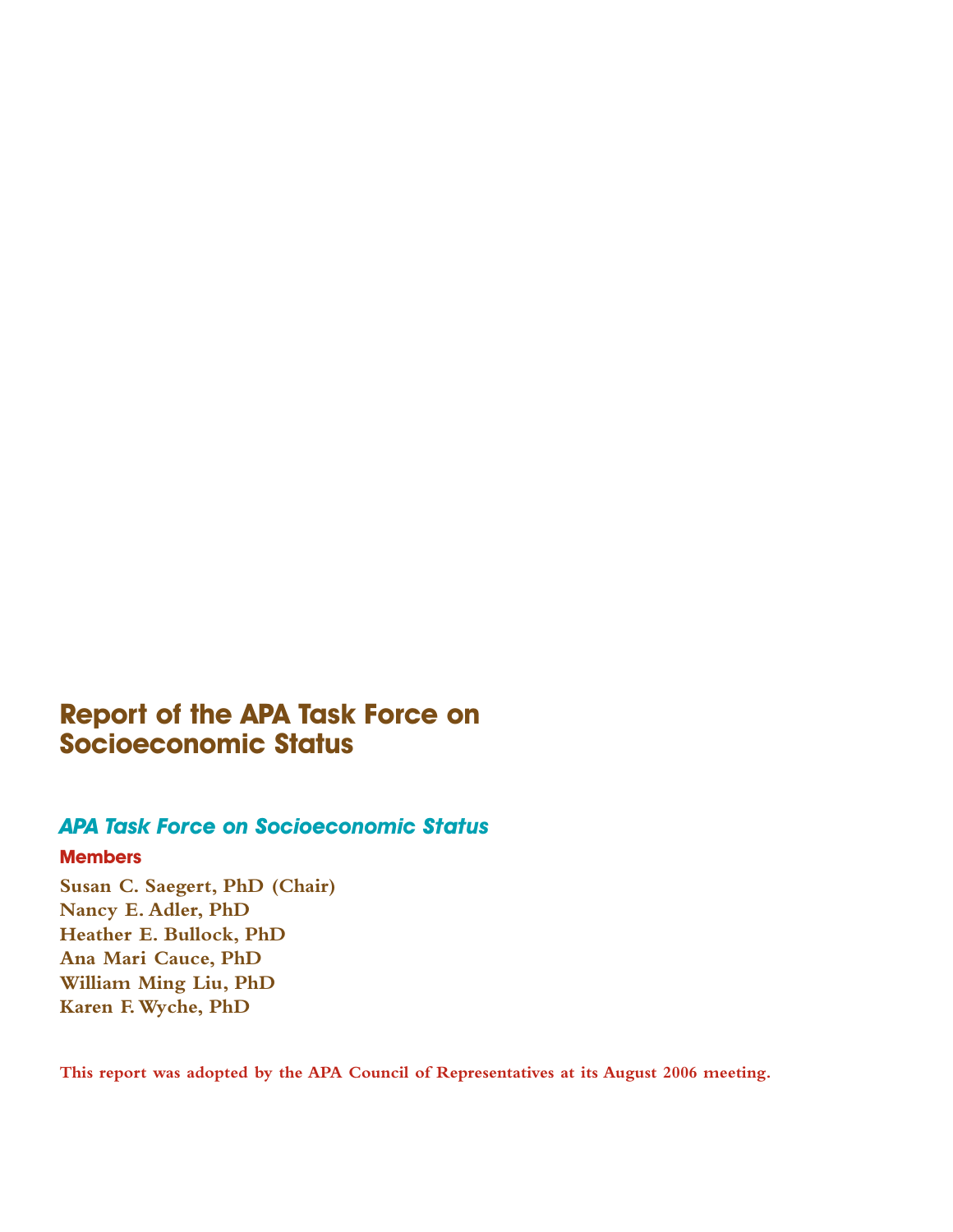#### **Report of the APA Task Force on Socioeconomic Status**

**Available online at http://www.apa.org/pi**

Printed copies available from: **Public Interest Directorate** American Psychological Association 750 First Street, NE Washington, DC 20002-4242 (202-336-6050)

#### **Suggested bibliographic reference:**

**ii**

American Psychological Association,Task Force on Socioeconomic Status. (2007). *Report of the APA Task Force on Socioeconomic Status.* Washington, DC: American Psychological Association.

This material may be photocopied and distributed without permission provided that acknowledgment is given to the American Psychological Association.This material may not be reprinted, translated, or distributed electronically without prior permission in writing from the publisher. For permission, contact APA, Rights and Permissions, 750 First Street, NE,Washington, DC 20002-4242.

#### **Copyright 2007 by the American Psychological Association**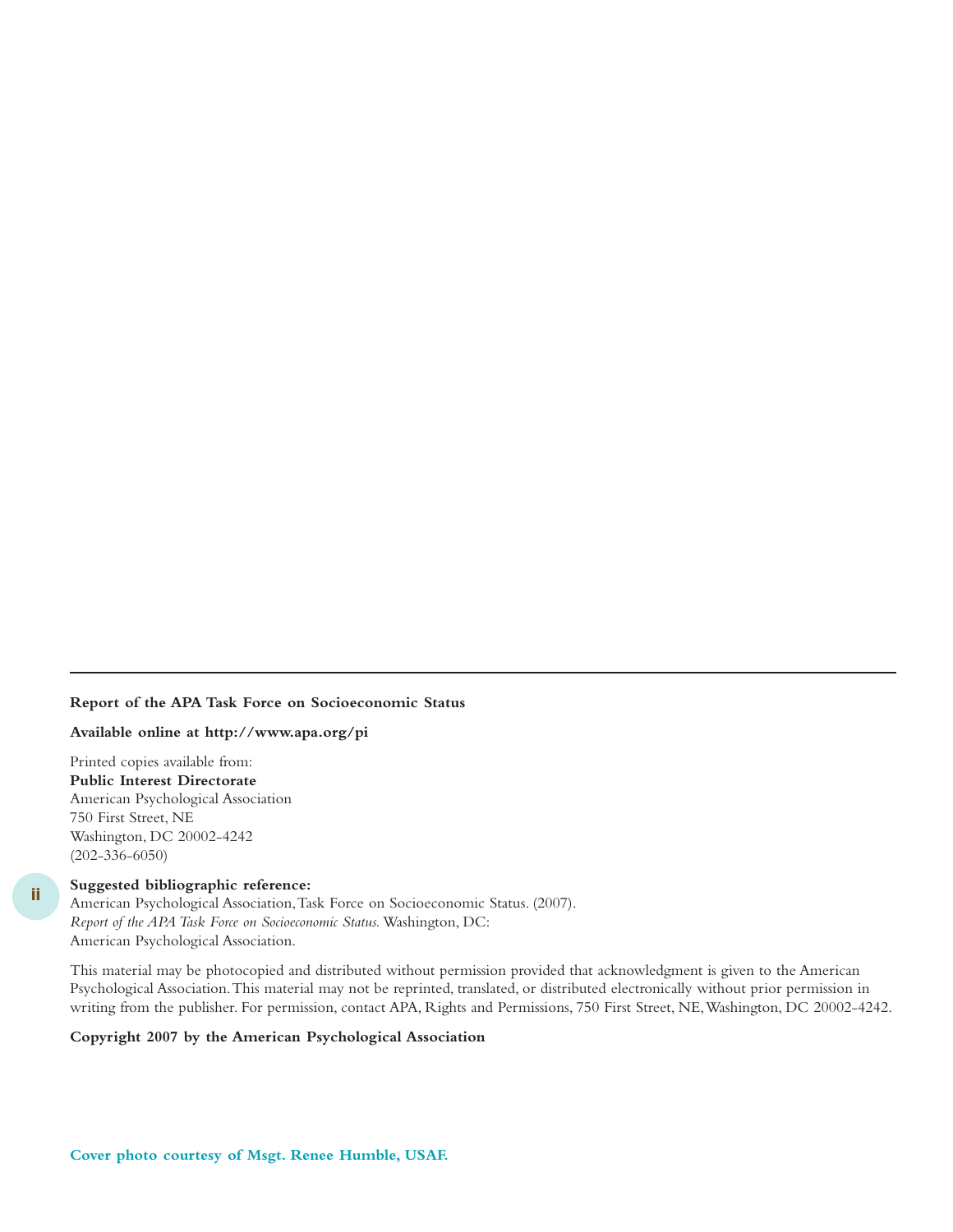# **Table of Contents**

| <b>Preface</b>                                                                                       |
|------------------------------------------------------------------------------------------------------|
| <b>History of the APA Task Force on</b><br>Socioeconomic Status iv                                   |
| Acknowledgment                                                                                       |
|                                                                                                      |
| Psychology and SES 1                                                                                 |
| <b>Income Distribution and Poverty</b><br>in the United States 1                                     |
| <b>Conceptualizing Socioeconomic Status 4</b>                                                        |
| <b>Material Inequality: Emphasizing</b><br>Access to Resources 5                                     |
| <b>Focusing on Inequality:</b><br>Minding "the Gap" 5                                                |
| <b>Social Class-Based</b><br><b>Conceptualizations: Power and</b><br>the Reproduction of Privilege 6 |
| <b>Complicating Social Class: Multiple</b><br>Inequalities and Intersectionality 8                   |
| The Scientific Evidence for the<br><b>Biopsychosocial Significance of</b><br>Socioeconomic Status 9  |
| Why SES Is Important 9                                                                               |
| <b>Intersection of SES With Other</b><br>Sociodemographic Factors 11                                 |
|                                                                                                      |
| <b>Theoretical and Empirical Contributions</b><br>of Psychology to Our Understanding                 |
| <b>Social Class: Its Importance</b><br>for Multicultural Practice in<br>Applied Psychology 18        |
| <b>Social Class and Psychological Practice 19</b>                                                    |
| <b>Multicultural Guidelines 23</b>                                                                   |
| <b>Toward a Social Class-</b><br>Conscious Psychology 24                                             |
| Recommendations 26                                                                                   |
| References 30                                                                                        |
| Appendix 41                                                                                          |
|                                                                                                      |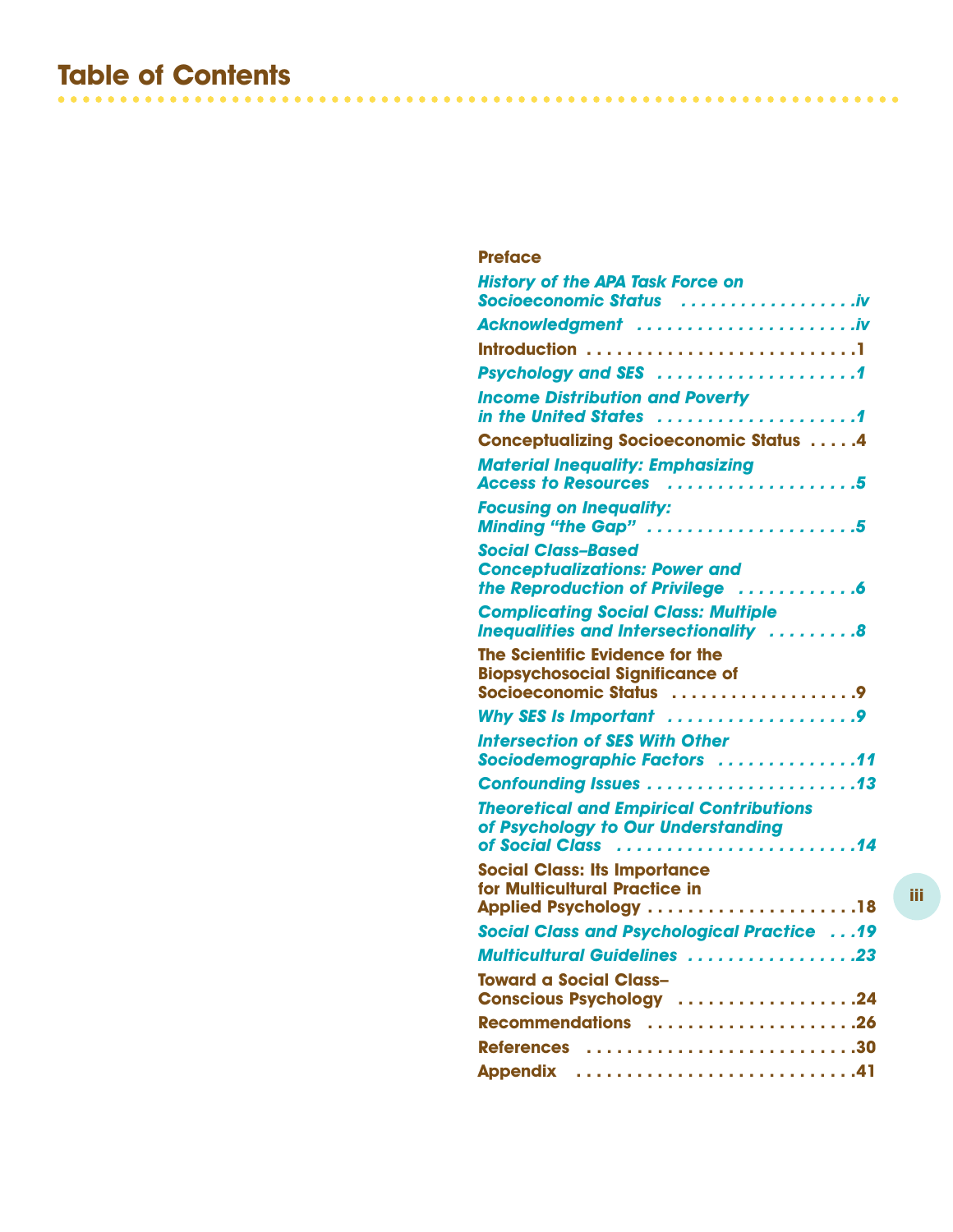# **Preface**

### *History of the APA Task Force on Socioeconomic Status*

n August 2003, Bernice Lott, PhD, and Irma Serrano-Garcia, PhD, representing Division 9, the Society for the Psychological Study of Social Issues (SPSSI), sub-mitted a new business item to the American Psychological n August 2003, Bernice Lott, PhD, and Irma Serrano-Garcia, PhD, representing Division 9, the Society for the Psychological Study of Social Issues (SPSSI), sub-Association (APA) Council of Representatives.The item recommended that APA establish a committee to function as the primary coordinator of issues regarding socioeconomic status (SES).The new committee would have, as its major focus, the examination of disparities between social classes in access to resources (e.g., health, income, child care, education, transportation, adequate housing and nutrition, sociopolitical influence, minimal environmental hazards) and their impact on human welfare. It would also evaluate and propose strategies to reduce such disparities.

The new business item was referred to the Board for the Advancement of Psychology in the Public Interest (BAPPI), the Board of Professional Affairs (BPA), the Board of Scientific Affairs (BSA), the Board of Educational Affairs (BEA), and the Policy and Planning Board (P&P) for review, with BAPPI as the lead group. During its Fall 2003 meeting, BAPPI reviewed the item and acknowledged the importance and impact of SES on psychological issues; however, BAPPI did not believe that establishment of a new committee on SES within the Public Interest Directorate was appropriate. Instead, BAPPI approved a substitute motion that (a) recognized the importance and impact of SES on psychological issues and (b) charged its continuing committees with taking SES into consideration as they conduct their business.

BAPPI referred the item to its constituent committees, asking them to examine and report on how SES issues affect their specific constituencies.The item was also referred to BPA, BSA, BEA, and P&P for review and comment.All of BAPPI's committees and the P&P, BPA, and BSA reviewed the item and submitted comments following the March 2004 meetings. Feedback included (a) support for BAPPI's substitute motion that charged its continuing committees with taking SES into consideration as they conduct their business, (b) recommendations for a task force to study the issues further, and (c) recommendations that all APA boards and committees include SES issues in their discussions.

During the 2004 Fall Consolidated Meetings, BAPPI revisited the item, reviewed the responses, and concluded that SES was not being integrated into the work of the

individual Public Interest committees in a uniform manner. BAPPI also concluded that the importance and impact of SES on psychological issues require that SES be addressed on an associationwide basis rather than just within the Public Interest Directorate.Therefore, BAPPI formulated a revised substitute motion that requested the establishment of a six-member APA Task Force on SES, charged with (a) operationally defining the scope, nature, range, parameters, and effects of socioeconomic inequalities in the United States; (b) operationally defining psychological issues associated with SES; and (c) recommending mechanisms and structures that would more effectively address, on an associationwide basis, the causes and the impact of socioeconomic inequality.The substitute motion was approved by Council in February 2005, and the task force members were appointed in May 2005.

The task force began its work in the summer of 2005 and has already accomplished a great deal.The task force has submitted a full report and recommendations to APA for consideration, presented its work to date at the 2006 APA annual convention, and submitted three articles about SES and social class for publication. However, many of the committees and boards that reviewed this document have pointed out more that needs to be done in the future.

#### *Acknowledgment*

Members of the APA Task Force on Socioeconomic Status would like to express their appreciation to the individuals who shared their expertise and provided input as this report was being developed.The following individuals, all experts in the areas of SES and social class, responded to the task force's invitation to review and comment on drafts of the report: Matthew A. Diemer, PhD, Michigan State University; Michelle Fine, PhD, CUNY Graduate Center; Alan L. Goldberg, PsyD,ABPP, JD,Tucson,AZ; Raymond P. Lorion, PhD,Towson University; Bernice Lott, PhD, University of Rhode Island;Thomas Power, PhD, Turnersville, NJ; Marybeth Shinn, PhD, New York University; and Daniel H.Weinberg, PhD, Center for Economic Studies, U.S. Census Bureau.The task force is grateful for their support and welcomes additional feedback from other interested persons as its work continues.

The task force also expresses its sincere appreciation to the APA Public Interest Directorate staff members who supported this work and assisted in moving the report through its various review and approval stages: Gwendolyn P. Keita, PhD; Christine A. Cubby; Jerome Bettis; Diane Elmore, PhD; and Susan Houston.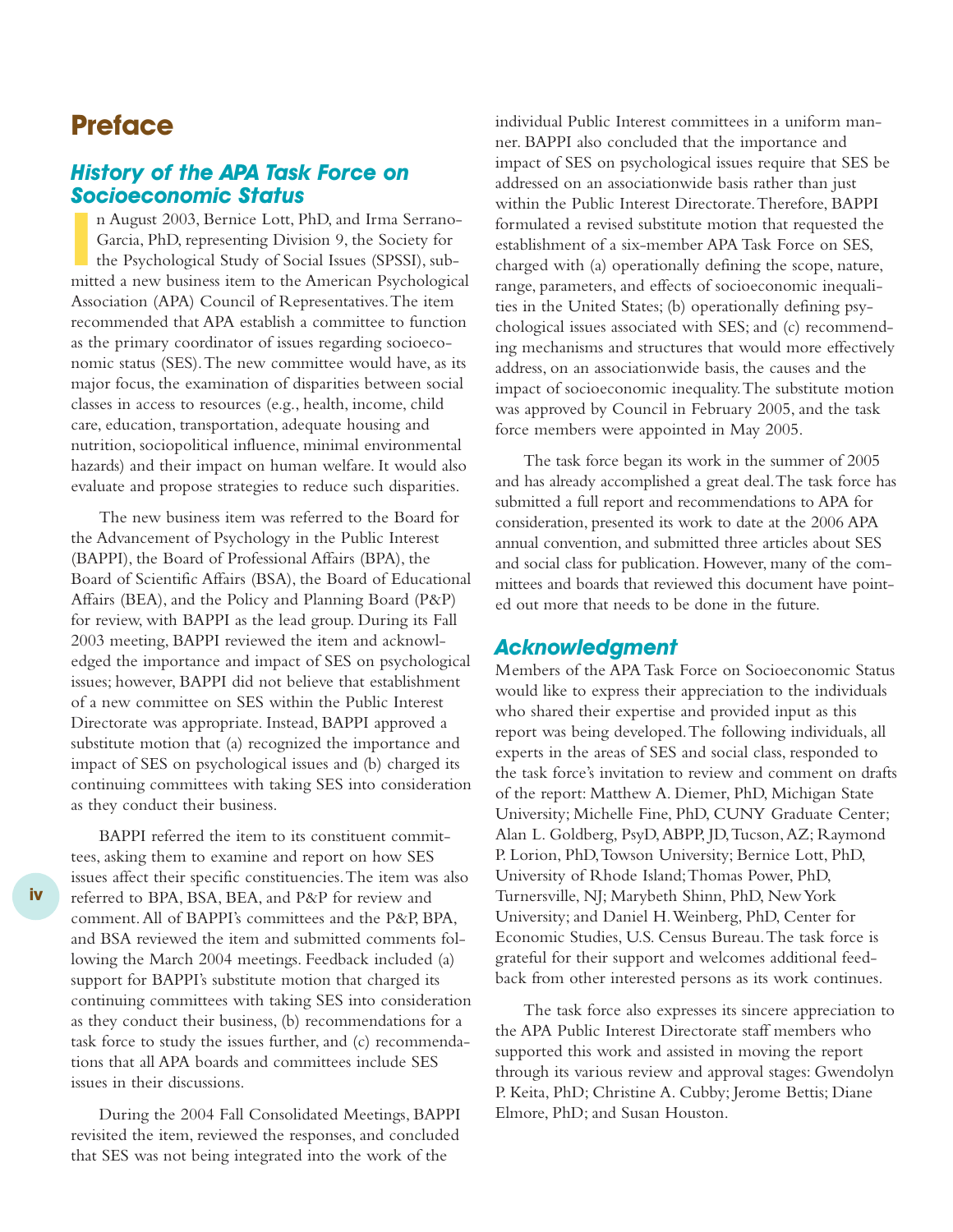# **Introduction**

### *Psychology and SES*

Socioeconomic factors and social class are fundamen-<br>
tal determinants of human functioning across the life<br>
span, including development, well-being, and physi-<br>
and monthlabels. There are all minimum acrossesses tal determinants of human functioning across the life cal and mental health.These are all primary concerns for psychological research, practice, education, policy, and advocacy. In other fields such as public health, epidemiology, and sociology, there has been exponential growth in work on socioeconomic status (SES) and these outcomes, as well as increasing funding from both governmental and foundation initiatives (e.g., the National Institutes of Health [NIH] agenda on health disparities; the MacArthur Foundation Research Network on SES and Health; the Robert Wood Johnson proposal for a commission on health disparities in the United States; and the World Health Organization Commission on Social Determinants of Health). Simultaneously, inequalities are increasing within the United States and globally.We are concerned that psychology as a field and psychologists as individuals are underrepresented in participating in these initiatives and in addressing disparities resulting from the growing inequality.

Much of the work on SES is interdisciplinary. Psychology provides an important component, but there are many lost opportunities for including this perspective.There is often discomfort about focusing on the individual level within a multilevel approach, since this is seen as distracting from the social determinants that may be more amenable to large-scale social policy.To play an important role in this work, psychologists need not only to articulate the unique contribution that psychological theory and research can make but also to be more willing to link these to social– contextual and institutional factors that are inherent to SES/social class. For example, a growing body of scholarship documents the need for a psychology that is conscious of social class—calling for researchers, practitioners, and educators to attend more fully to the impact of socioeconomic position on psychological processes and outcomes, the subjective experiences of social class status, and psychosocial processes related to the social and political implications of class inequities (Adler et al., 1994; Carr & Sloan, 2003; Lott, 2002; Ostrove & Cole, 2003; Reid, 1993; Rice, 2001; Saris & Johnston-Robledo, 2000; L. Smith, 2005).

In recognition of the need within psychology to address these issues and in an effort to determine how the APA might most effectively address them, the Task Force on Socioeconomic Status was formed.APA's (2000) *Resolution on Poverty and Socioeconomic Status* and the creation of a task force charged with developing an agenda centered on social class are evidence of an increasing commitment to understanding the significance of social class and to challenging injustices, including socioeconomic disparities.This report is one step toward fulfilling these goals, but as the recommendations indicate, many more steps need to be taken.We believe that all areas of psychology will benefit from more disciplinary attention to social class and economic disparities in well-being.The report explores many of the arguments and evidence for the importance of SES and social class in the study and practice of psychology.

The scope of this report is broad, and, consequently, some areas cannot be covered adequately. For example, while recognizing the importance of SES worldwide, the task force charge was to look at issues in the United States.We were therefore unable to address the international population, and we recommend that future reports address the issue more globally.Additionally, although the task force charge was to address SES, the task force decided to place most of its focus on poverty. Most available research addresses poverty, and little data on other SES categories, such as the effects of affluence, are available.

# *Income Distribution and Poverty in the United States*

In popular literature and the press, issues related to SES have been a frequent focus. In 2005, the *New York Times* ran a five-part series showing that "class matters"; the *Wall Street Journal* ran a series of articles on the rich-poor gap in this country; and the *New York Times,Wall Street Journal,* and *Washington Post* reported on the "mobility myth" and the increasing challenges to income mobility and the American dream.Two of the factors often emphasized in these reports are (a) the stagnating or increasing poverty rate following years of decline and (b) increasing rates of income inequality, especially when compared with the United States' history and that of other nations.As Marmot (2004) pointed out in *The Status Syndrome,* these economic realities have a direct impact on individual psychological and physical well-being.

Although these trends are also occurring in many industrialized nations, an examination of income, poverty, and inequality in the United States suggests a special reason for concern. In the United States, median household income showed a steady progression upward from the 1960s through the 1990s but subsequently leveled off and even slightly declined. Moreover, this overall trend masks marked differences in the experiences of those at various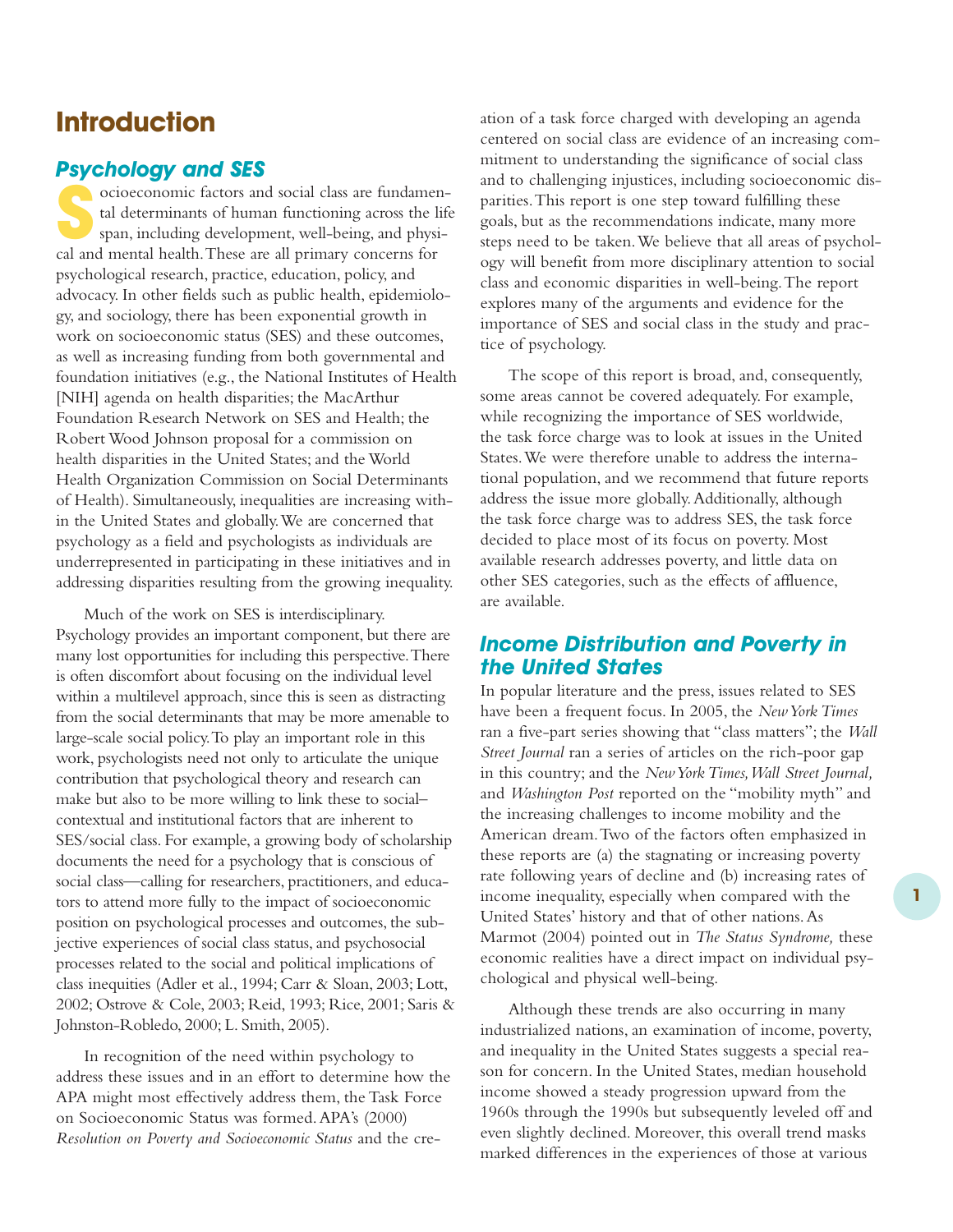economic levels.As shown in **Figure 1,** those in the top 5% of the income distribution have enjoyed substantial increases in their incomes, but for those at the bottom, income has been largely stagnant (Congressional Budget Office, 2005).As a result, as shown in **Figure 2,** the income gap between those in the top 5% of the income distribution and those in the bottom 40% has been increasing.When income distribution in the United States is compared with that in other industrialized countries (see **Figure 3**), the income of those in bottom 10% of the U.S. distribution is lower, and that of the top 10% higher—leading to a much larger gap.

Comparing the aggregate shares of household income received by each fifth of the income distribution shows growing income equality from 1967 to 1980; however, household income distribution became increasingly unequal beginning in 1981.As indicated in **Figure 4,** gaps in income between the richest families and the poorest families and between the richest families and middle-income families have widened across the United States.

Poverty rates during the last half century, as illustrated in Figure 4 (left panel), also show a downward trend, but that decline has leveled off in recent years.The rates of poverty for children in the United States are among the highest in the industrialized world (see **Figure 5**). For instance, 22.4% of U.S. children live in poverty, compared with 2% in Sweden, 7.9% in France, l3.3% in Spain, and l8.8% in the United Kingdom.

Although income is not the sole indicator of SES or social class, an examination of the distribution of wealth and income (see **Figure 6**) provides two different views of inequality in American society.As Alan Greenspan, former chair of the Federal Reserve Bank, stated,"We need to examine trends in the distribution of wealth, which, more fundamentally than earnings or income, represents a measure of the ability of households to consume" (Greenspan, 1998). Wealth is defined as private assets minus debts, or what you own minus what you owe.Those who argue for the greater importance of income make the case that for wealth to actually have a significant impact on one's standard of living, it has to be translated into higher income (Hodgson, 2000).







**Figure 2.** *Share of Total Income Received by Top 5% and Bottom 40%. Note.* Adapted from Center for Popular Economics, 2004, *The Ultimate Field Guide to* 

*the U.S. Economy.* Copyright 2000-2006 by the Center for Popular Economics.



*Note.* Adapted from Figures 4, 5, and 6 in T. M. Smeeding & L. Rainwater, 2002, *Comparing Living Standards Across Nations: Real Incomes at the Top, the Bottom, and the Middle* (Luxembourg Income Study,Working Paper 266). Syracuse, NY: University of Syracuse.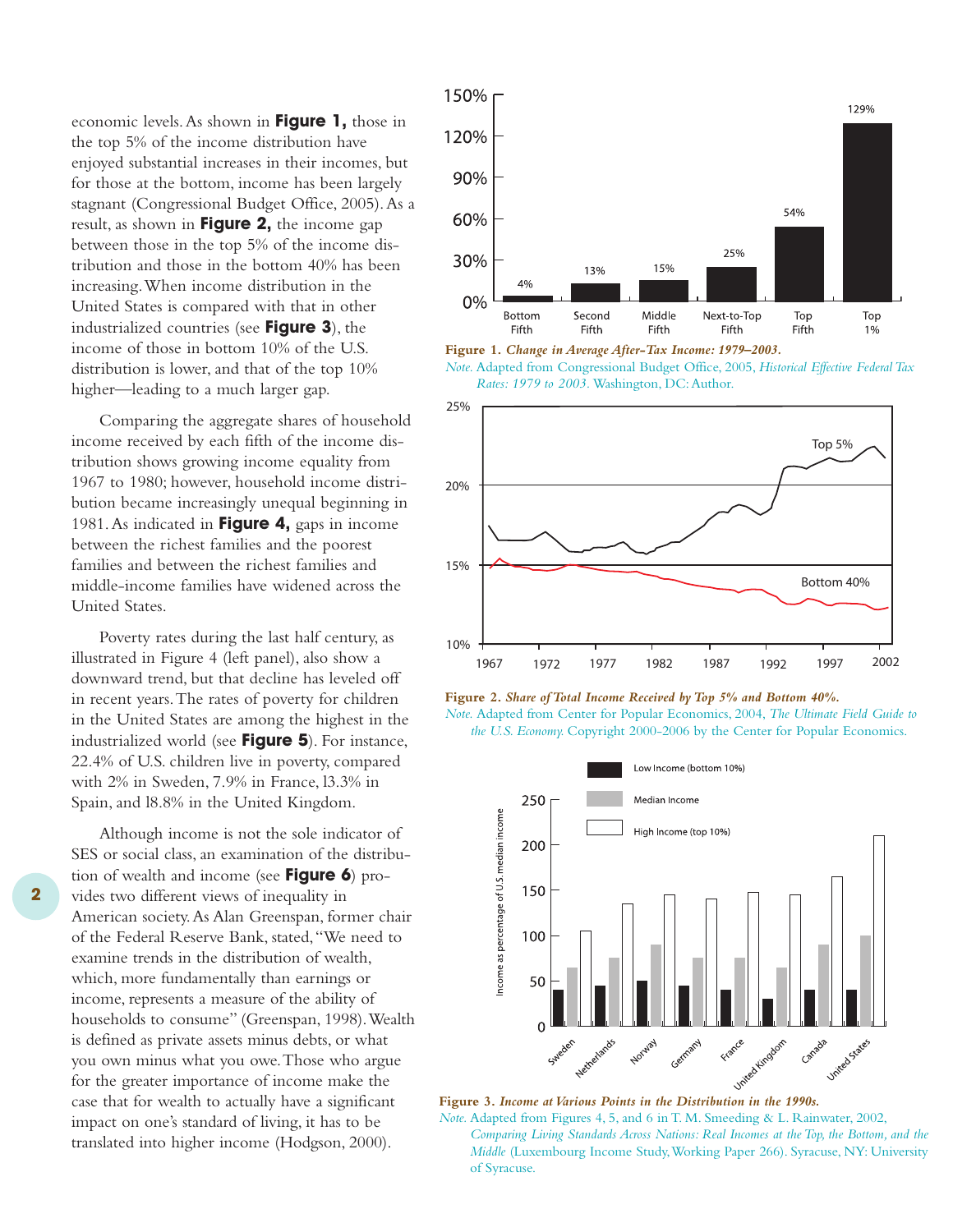

#### **Figure 4.** *Change in Share of Aggregate Income for Households:A. 1967–1987. B. 1980–1992.*

*Note.* Adapted from U.S. Census Bureau, *Current Population Survey* (March 1968–1981 and March 1981–1993).Washington, DC:Author.



#### **Figure 5.** *Poverty Status of Various Groups: 1959–2004.*

*Note.* Adapted from U.S. Bureau of the Census, 2005, *Income, Poverty, and Health Insurance Coverage in the United States: 2004* (Current Population Reports P60-229,Tables B-1 and B-2, pp. 46-57). Washington, DC: Author.



#### **Figure 6.** *The Distribution of Income vs.Wealth: U.S. 1995.*

*Note*.Adapted from E. N.Wolff, 2006, Changes in Household Wealth in the 1980s and 1990s in the United States. In E. N.Wolff (Ed.), 2006, *International Perspectives on Household Wealth,* Cheltenham, England: Edward Elgar Publishing. Copyright 2006 by Edward Elgar Publishing.

The most recent information from United for a Fair Economy (see Kennickell, 2003) suggests that wealth is concentrated in the hands of a small number of families, as is reflected in **Figure 7** (representing 2001 data).

In **Figure 8,** the data suggest an increase in inequality of wealth over time (1983-1998). Because most wealth for African American and Hispanic families is held in the form of housing, the racial wealth gap is much worse when housing is excluded from the calculations and only "financial wealth" is considered, as shown in **Table 1.**

The U.S. Census Bureau also reports that a number of factors have been identified as contributing to changes in inequality, but the causes are still not entirely understood.These factors include collective bargaining and a minimum wage that, despite the latest increase, has declined in real terms.

Taken together, these snapshots of income distribution, wealth, and poverty in the United States provide some context for understanding the concern expressed in the popular media about the state of economic inequity in the United States.As psychologists, should we be concerned about the implications of these economic conditions on functioning and health? This report will attempt to answer that question.

In keeping with the charge of the committee, this report first examines the three main ways in which SES has been conceptualized in social science and the theoretical implications of each conceptualization, as well as the difference between the concepts of SES and social class. Second, we review the scientific evidence concerning the implications of SES for human development, health, and well-being.Third, we turn to the implications of the consideration of SES and social class and the effects of classism for psychological practice and applied psychology. Fourth, we present suggestions for greater class consciousness in psychology. Finally, we end with specific recommendations to expand the role of psychologists and the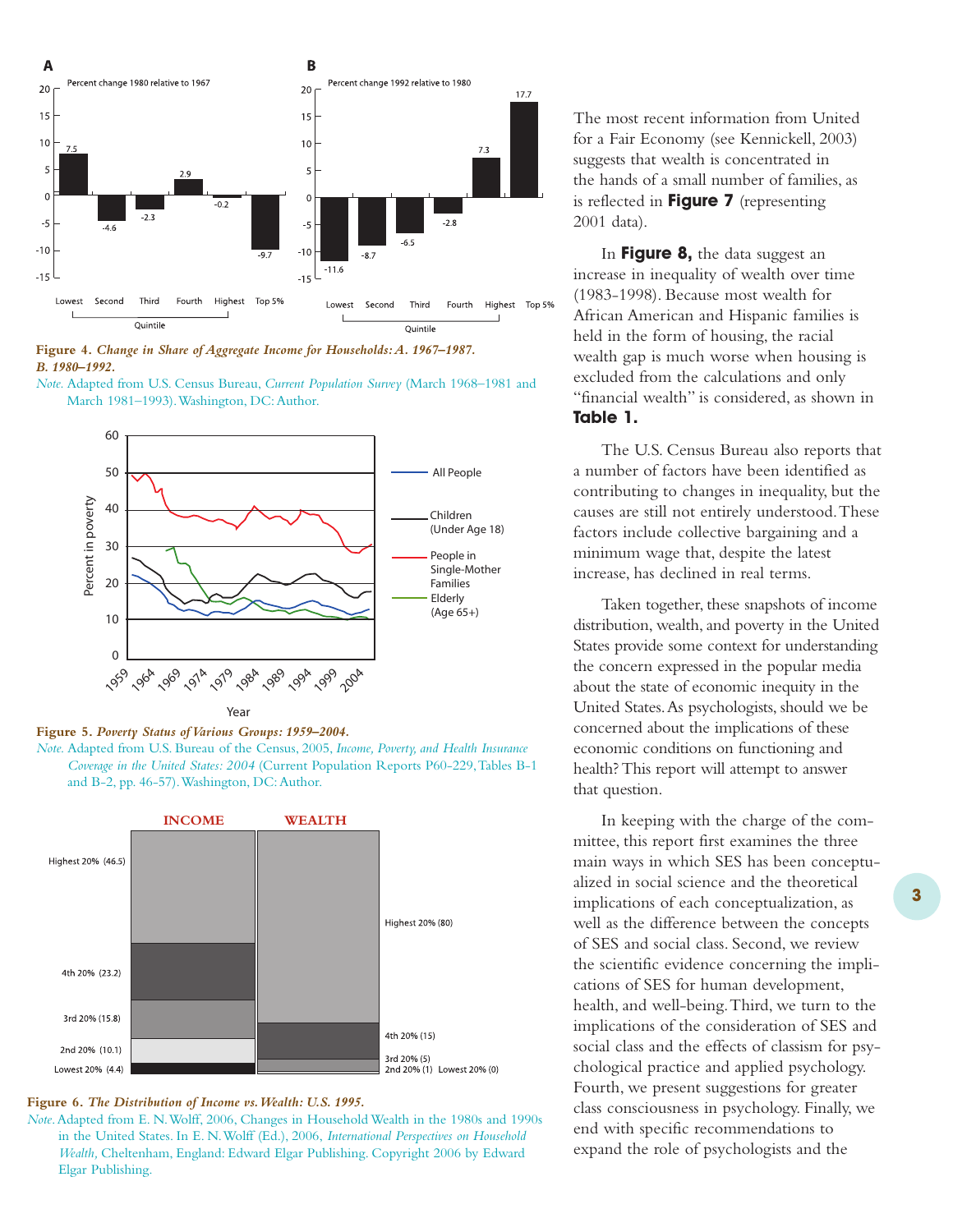

#### **Figure 7.** *Distribution of U.S.Wealth Ownership, 2001.*

*Note.* Adapted from A. B. Kennickell, 2003, *A Rolling Tide: Changes in the Distribution of Wealth in the U.S., 1989–2001* (Table 10), Annandale-on-Hudson, NY: Levy Economics Institute of Bard College. Copyright 2003 by the Levy Economics Institute.



#### **Figure 8.** *Change in Average Household Net Worth, 1983-1998.*

*Note.* Adapted from E. N.Wolff, 2000, *Recent Trends in Wealth Ownership, 1983–1998*  (Levy Economics Institute Working Paper No. 300,Table 3),Annandale-on-Hudson, NY: Levy Economics Institute of Bard College. Copyright 2000 by the Levy Economics Institute.

APA in scientifically understanding SES/social class and addressing disparities across the areas of intervention research, practice, education, policy, and education.

# **Conceptualizing Socioeconomic Status**

In this report, we compare three under-<br>standings of SES and social class-related<br>inequalities in three critical domains of<br>life: *health* (Belle & Doucet, 2003; Kawachi n this report, we compare three understandings of SES and social class–related inequalities in three critical domains of & Kennedy, 1999), *education* (Phillips & Chin, 2004), and *human welfare* (Lott & Bullock, 2007).We analyze the tensions among them and the need to consider all approaches as they intersect with other axes of privilege, power, and access to resources.These approaches include (a) models of SES that focus on material and structural factors; (b) gradient approaches, which focus on the effects of relative status and inequality; and (c) class models, which emphasize the persistent reproduction of hierarchies of power and privilege. In comparing these frameworks, we highlight how material conceptualizations of SES contribute to advocacy for improved access to resources; how research framed in terms of social inequality enhances our understanding of the psychosocial dimensions of inequality;and how class-based conceptualizations, with their overt focus on power, prestige, and privilege, address the persistent structural forces that maintain these hierarchies.

All of these approaches call for psychology to pay greater attention to material and social context.The first two frameworks place greater emphasis on individual attributes and proximal causes in understanding and decreasing inequality than do social class–based approaches, which address cultural, structural, and institutional causes and solutions.The more macrolevel analysis employed in the class perspective can help psychologists better situate the individual experience and effects of SES in institutional and societal processes.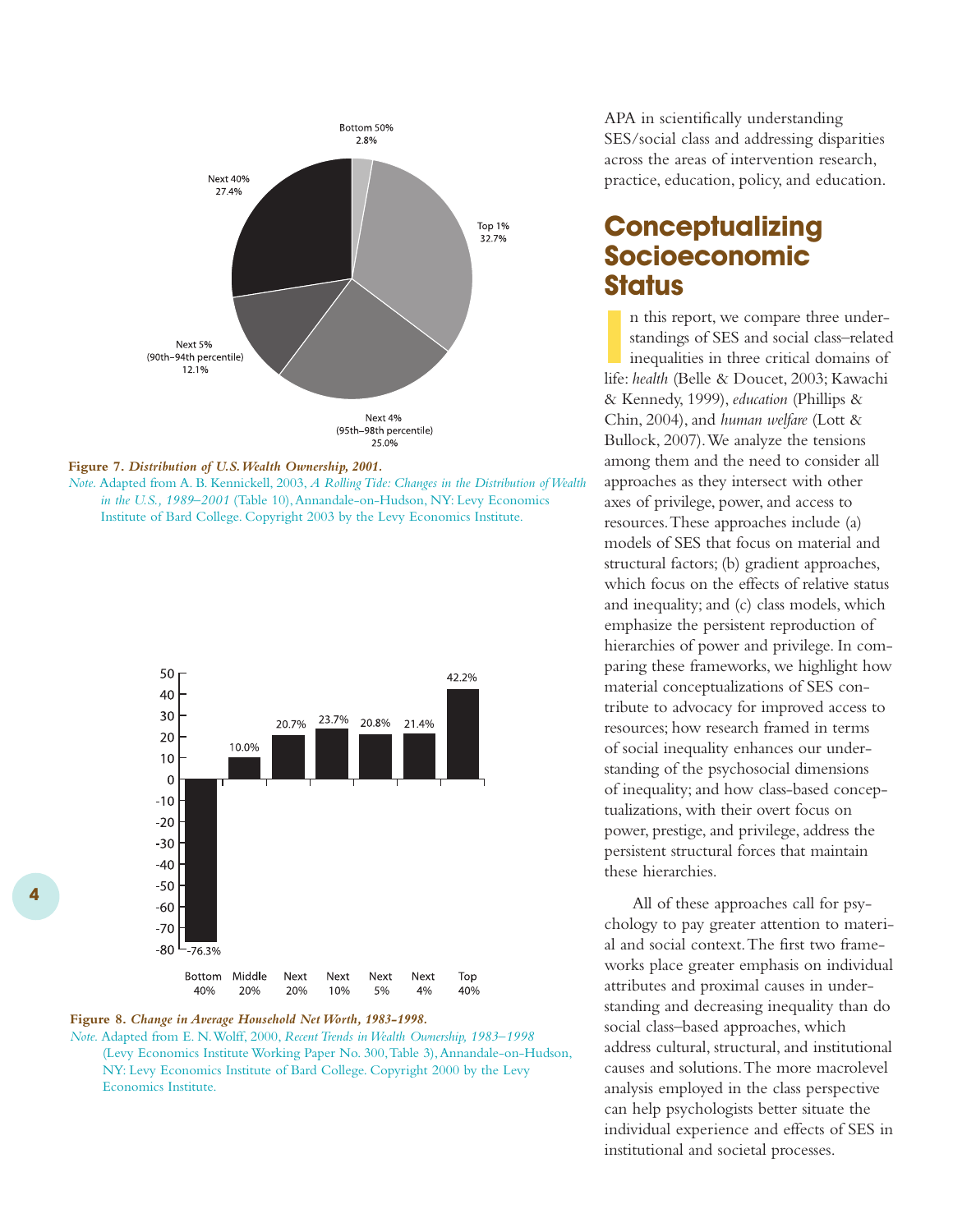| Racial Wealth Gap, 1983-1998 |                  |                       |                              |                  |          |  |
|------------------------------|------------------|-----------------------|------------------------------|------------------|----------|--|
| Race                         | 1983             | 1989                  | 1992                         | 1995             | 1998     |  |
|                              |                  | Median Net Worth (\$) |                              |                  |          |  |
| White                        | 71,500           | 84,900                | 71,300                       | 65,200           | 81,700   |  |
| African American             | 4,800            | 2,200                 | 12,000                       | 7,900            | 10,000   |  |
| Hispanic                     | 2,800            | 1,800                 | 4,300                        | 5,300            | 3,000    |  |
|                              |                  |                       | Median Financial Wealth (\$) |                  |          |  |
| White                        | 19,900           | 26,900                | 21,900                       | 19,300           | 37,600   |  |
| African American             | $\left( \right)$ | $\left( \right)$      | 200                          | 200              | 1,200    |  |
| Hispanic                     | $\left( \right)$ | $\left( \right)$      | $\Omega$                     | $\left( \right)$ | $\Omega$ |  |

**Table 1**

*Note:* Financial wealth is net worth minus the value of owner-occupied housing. Adapted from Edward N.Wolff, 2000, *Recent Trends in Wealth Ownership, 1983–1998* (Levy Economics Institute Working Paper No. 300,Table 3),Annandale-on-Hudson, NY: Levy Economics Institute of Bard College. Copyright 2000 by the Levy Economics Institute.

Psychologists in turn can increase understanding of how individual processes affect and sometimes mediate social class.We highlight the significance of intersections of social class with race, ethnicity, gender, age, sexual orientation, and (dis)ability and argue for movement toward more contextualized, multilevel understandings of social class status.The multiple positions of these intersectionalities call into question psychological definitions of "normative" development and psychological health, as well as practices and policies based on these assumptions.

# *Material Inequality: Emphasizing Access to Resources*

In the psychological literature, social status is commonly conceptualized in terms of socioeconomic standing derived from formulas, taking into account various combinations of income, education, and occupation (see Grusky, 2001, for a review of widely used measures of SES).Although social scientists continue to disagree about how best to operationalize SES, which indicators are the most valid (e.g., occupation vs. education vs. neighborhood), and the translation of different combinations of these indicators into class groupings (e.g., college degree plus corporate position equals "middle class"), the fundamental conceptualization involves access to resources.This might also be described as a materialist approach because of its focus on the attainment of goods and services (e.g., education, health care) as well as access to information and social resources as a function of quantifiable characteristics such as income.

This materialist perspective is illustrated by psychological research that examines the correlates and consequences of socioeconomic disparities in health and

achievement. For example, a large body of research documents disproportionately high rates of depression among low-income, femaleheaded households, particularly those headed by women of color (Cutrona et al., 2005; Hobfoll, Johnson, Ennis, & Jackson, 2003; Jayakody & Stouffer, 2000), and identifies the material and structural conditions contributing to differential prevalence rates across socioeconomic groups (e.g., unemployment and underemployment; unsafe, inadequate housing; discrimination). Similarly, the relationship between SES and academic performance is well established, with numerous studies highlighting connections between impoverished learning environments (e.g., lack of books and educational toys, underfunded schools) and low achievement and school readiness (Hochschild, 2003; McLoyd,

1998). Collectively, these findings implicate a broad range of resource differentials in creating high rates of mental and physical health problems among people who are poor.

By emphasizing differential access to valued resources, socioeconomic analyses enhance our understanding of what are often regarded as demographic characteristics that powerfully shape personal experience and collective opportunity. Findings documenting differential access to resources also underpin policy arguments to improve accessibility, or "raise the floor." For instance, the positive correlation between educational attainment and income (U.S. Census Bureau, 2005b) is frequently used to argue for raising the minimum wage to a "living wage" and against welfare regulations that limit the number of hours that recipients can spend pursuing their educational goals. Such arguments are crucial to advocating for the reduction of socioeconomic disparity, but without challenging the institutions that maintain these disparities, the scope of the effects of these efforts will be limited.

# *Focusing on Inequality: Minding "the Gap"*

Some psychologists have brought inequality to the forefront by focusing on socioeconomic gradients. In this framework, status is constructed as a continuous variable, with an individual's or a group's position considered in relation to other socioeconomic groups. In recent years, gradient approaches have gained in popularity, particularly in terms of understanding socioeconomic disparities in health and well-being (Adler & Snibbe, 2003; Kawachi, & Kennedy, 1999; Lynch, Harper, Kaplan, & Smith, 2005). Higher SES is consistently associated with better health.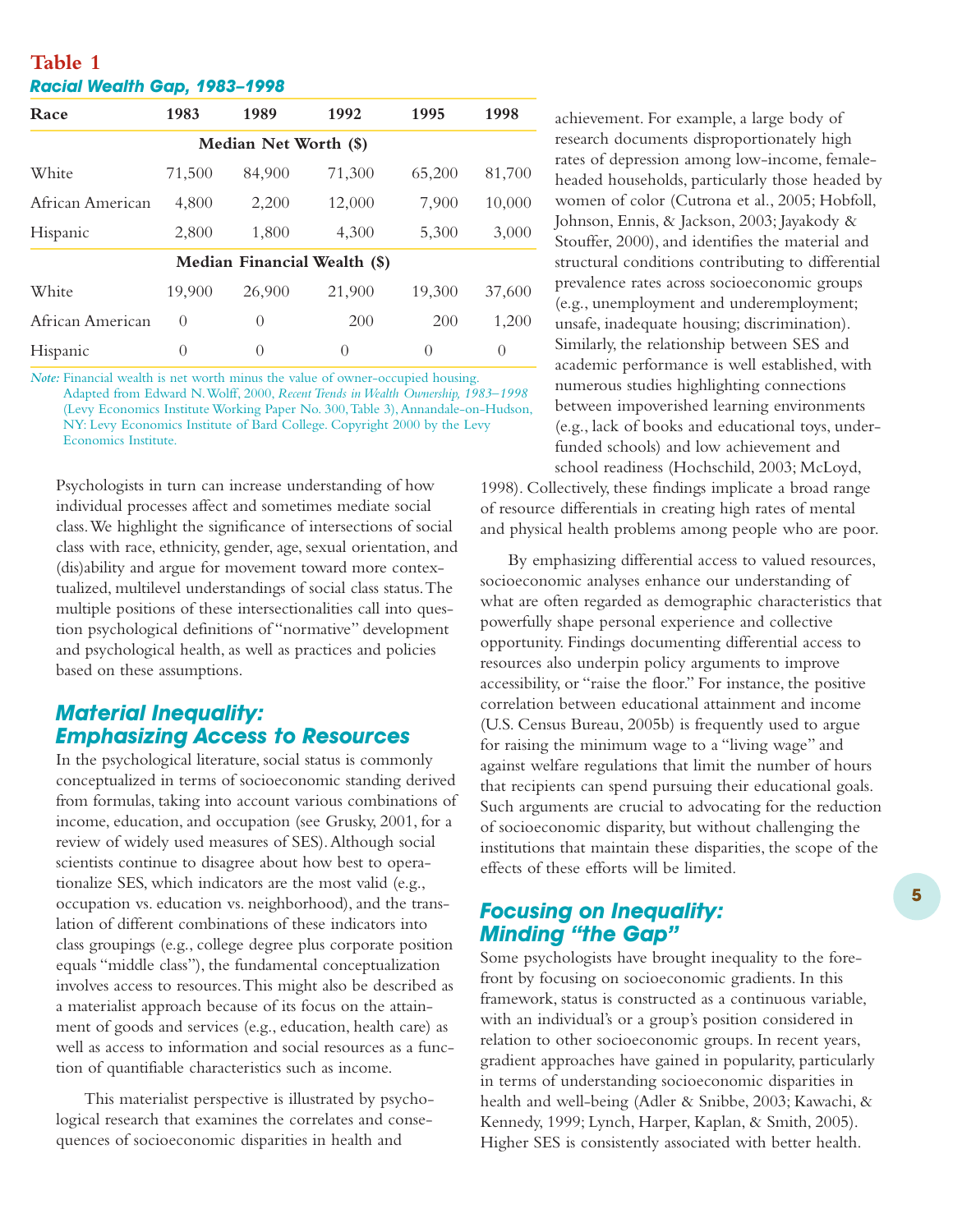Not only do individuals in poverty have worse health and higher mortality rates than those living above the poverty thresholds, but the middle class also tends to have poorer health than the wealthy. Contrary to popular belief, the adversities of poverty and/or lack of access to health care cannot wholly account for these health differentials. Psychological variables such as stress also help explain this gradient (Sapolsky, 2005).

*Gaps in income and wealth continue to widen, reaching record heights.These gaps grow even wider when considered in terms of their consequences for access to goods and services.*

Traditional objective indicators of SES (e.g., occupation, education, income) typically anchor gradient conceptualizations of inequality and social class. Psychological and subjective dimensions of inequality and status are also essential to these models. In the United States, it is common for people to identify as "middle class" even when objective socioeconomic measures suggest otherwise (Scott & Leonhardt, 2005).As relative deprivation theorists have long observed, what matters is not simply a matter of social position but also the perception of it (Masters & Smith, 1987; Runciman, 1966;Walker & Smith, 2002). Therefore, the use of subjective measures of SES is increasing (Adler, Epel, Castellazzo, & Ickovics, 2000), as is the use of psychosocial measures (e.g., perceived control) to clarify the mediating pathways through which SES health gradients operate (Adler & Snibbe, 2003). For instance, Lachman and Weaver (1998) found that health outcomes were similar for those with higher and lower SES when low SES individuals also had a strong sense of perceived control.

Although the gradient approach emphasizes a continuum of inequality, absolute levels of inequality also matter. As the popular bumper sticker advises, we must "mind the gap."And, as documented previously, there is plenty to mind. Gaps in income and wealth continue to widen, reaching record heights.These gaps grow even wider when considered in terms of their consequences for access to goods and services.Those with the most financial resources are increasingly opting out of publicly available services, preferring instead to purchase privately what was once a public amenity (e.g., education, recreational facilities, parks).This social class (and race) "flight" has resulted

**6**

in a multitiered system of goods and services. New York City schools provide a good example. Families with the least income and wealth send their children to public schools, many of which are notorious for failing to provide an adequate education, and families of modest means struggle to pay several thousand dollars a year for parochial school tuition.

Whether the investment makes a difference in educational outcomes is a matter of scholarly dispute. But the wealthiest families routinely spend about \$15,000 a year for private kindergartens and approximately \$25,000 in high school expenses for each child.These elite schools assure children not only a higher quality education but also social network relationships (i.e., social capital) and assistance in gaining admissions to the most prestigious colleges and the social networks that accompany them. These trends undercut the provision of quality public services, betraying the fundamental tenets of equal opportunity and democracy upon which the United States was founded.They also pull apart and harden the class structure by institutionally segregating the educational milieus of children by class (Fine & Burns, 2003; Lareau, 2003).

When we look across the socioeconomic spectrum, gradient approaches enlarge our scope, encouraging us to conceptualize inequality, not poverty, as a central concern. International comparisons of inequality and SES health gradients, in particular, bring U.S. social policies that increase inequality (e.g., tax breaks for the wealthy, such as reducing the dividend tax; lack of universal health care) into sharp focus.A focus on inequality and gradients also enriches our understanding of the interface of macro and psychosocial factors, or how SES "gets into the body," providing a foundation for improving community-based intervention programs.Yet despite all that a gradient approach to SES has to offer, it does not explain what produces the gradient or its increasing steepness in the United States.

### *Social Class–Based Conceptualizations: Power and the Reproduction of Privilege*

The structural reproduction of power and privilege is the foundation of social class–based conceptualizations of inequality. From this perspective, social class inequality is treated as a form of social and political dominance that allows some groups (e.g., political elites, corporate owners) to prosper at the expense of others (e.g., workers).Viewed through this lens, inequality is not only conceptualized in terms of differential access to resources but also as the structural re-creation of privilege and the fusion of wealth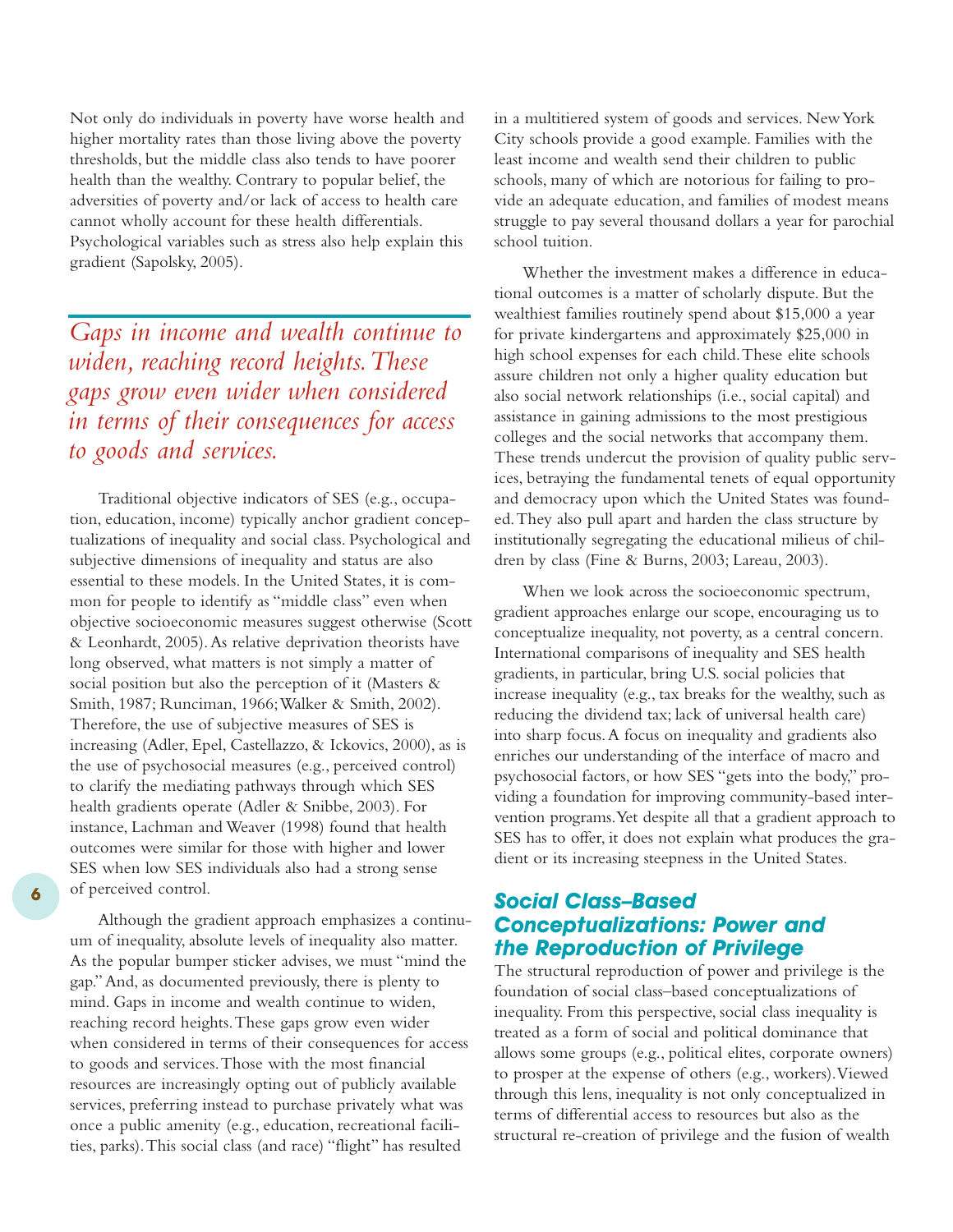and power, particularly in capitalist societies. Given that one in three U.S. senators is a millionaire, compared with 1% of the U.S. population ("Millionaires Fill U.S. Congress Halls," 2004), and top corporate executives earn more than 1,000 times the pay of average workers, one does not have to look far to document the hierarchical nature of social class relations.

Despite such overt power differences, dominant cultural beliefs about meritocracy and the perceived fluidity of class boundaries in the United States neutralize strong structural critiques of economic inequality, legitimizing socioeconomic disparity or in some cases making it invisible. Hollingshead and Redlich (1958) made a similar observation. In the introduction to their landmark study of social class and mental illness, they stated that the idea of "social class" is inconsistent with the American ideal of a society composed of free and equal individuals with identical opportunities to realize their inborn potentialities. These authors concluded that challenging this myth often stimulates antagonistic reactions.The perception of class as an earned or deserved status is supported by a network of beliefs (e.g., belief in a just world, the Protestant work ethic, social dominance, individualistic attributions for poverty and wealth) that silence critiques of class inequity (Cozzarelli,Wilkinson, & Tagler, 2001; Feagin, 1975; Kluegel & Smith, 1986).

*The belief that anyone, regardless of his or her socioeconomic history or social position, can make it to the "top" if he or she works hard is undoubtedly one of the most cherished beliefs in the United States. Evidence to the contrary seems to do little to deter this deeply held cultural belief.*

Large-scale surveys of beliefs about poverty and wealth find that those who tend to benefit most from economic disparities (e.g., European Americans, the "middle class") are more likely to attribute poverty and wealth to personal rather than to structural causes, whereas the reverse is true of disadvantaged groups (e.g., ethnic and racial minorities, the poor) (Kluegel & Smith, 1986).Yet even among relatively less privileged groups, belief in "beating the odds" and overcoming structural barriers to upward mobility is not uncommon (Bullock & Limbert, 2003; Jost, Banaji, & Nosek, 2004).The belief that anyone, regardless of his or

her socioeconomic history or social position, can make it to the "top" if he or she works hard is undoubtedly one of the most cherished beliefs in the United States. Evidence to the contrary seems to do little to deter this deeply held cultural belief. For example, a *New York Times* poll found that 40% of respondents believed that the possibility of upward mobility had increased over the last 30 years even though objective measures suggest it has not (Scott & Leonhardt, 2005).

A growing body of psychological literature seeks to pull off these "social class blinders" by examining how institutions (e.g., schools, the workplace), social networks, communities, and social policies (e.g., welfare policy, tax policies that protect the wealthy, exclusionary educational practices) create and maintain inequality as well as the supporting role of dominant cultural beliefs (e.g., individualism, meritocracy) in justifying these inequities. For example, research on social capital is illuminating how educational advantage is maintained on multiple levels:

- at the *family level,* through educational resources in the home, social networks, and differential familiarity with how to access higher education;
- within *school systems,* which differentially value and reward some skill sets over others;
- in terms of *social policies* that distribute funding to school districts unequally, ensuring that some schools can offer state-of-the-art learning opportunities while others cannot afford basic textbooks, extracurricular activities, or advanced preparation programs (Bourdieu, 1986; Fine, Burns, Payne, & Torre, 2004; Hochschild, 2003; Lareau, 2003).

Interpersonal discrimination against low-income parents and students, whether in the form of lowered teacher expectations, social distancing, or dismissive treatment, furthers these effects (Lott, 2001; Noguera, 2001; Rosenbloom & Way, 2004).

By emphasizing the systemic and interpersonal mechanisms that maintain inequality, social class–based conceptualizations inform our understanding of discrimination and the many forms classism takes. *Classism* refers to the network of attitudes, beliefs, behaviors, and institutional practices that maintain and legitimatize class-based power differences that privilege middle- and higher-income groups at the expense of the poor and working classes (Bullock, 1995).Analyses of interpersonal and institutional classism are raising new questions about manifestations of classism in clinical practice, psychological research, and course work; the parallel between classism and other forms of discrimination; and strategies for reducing classist preju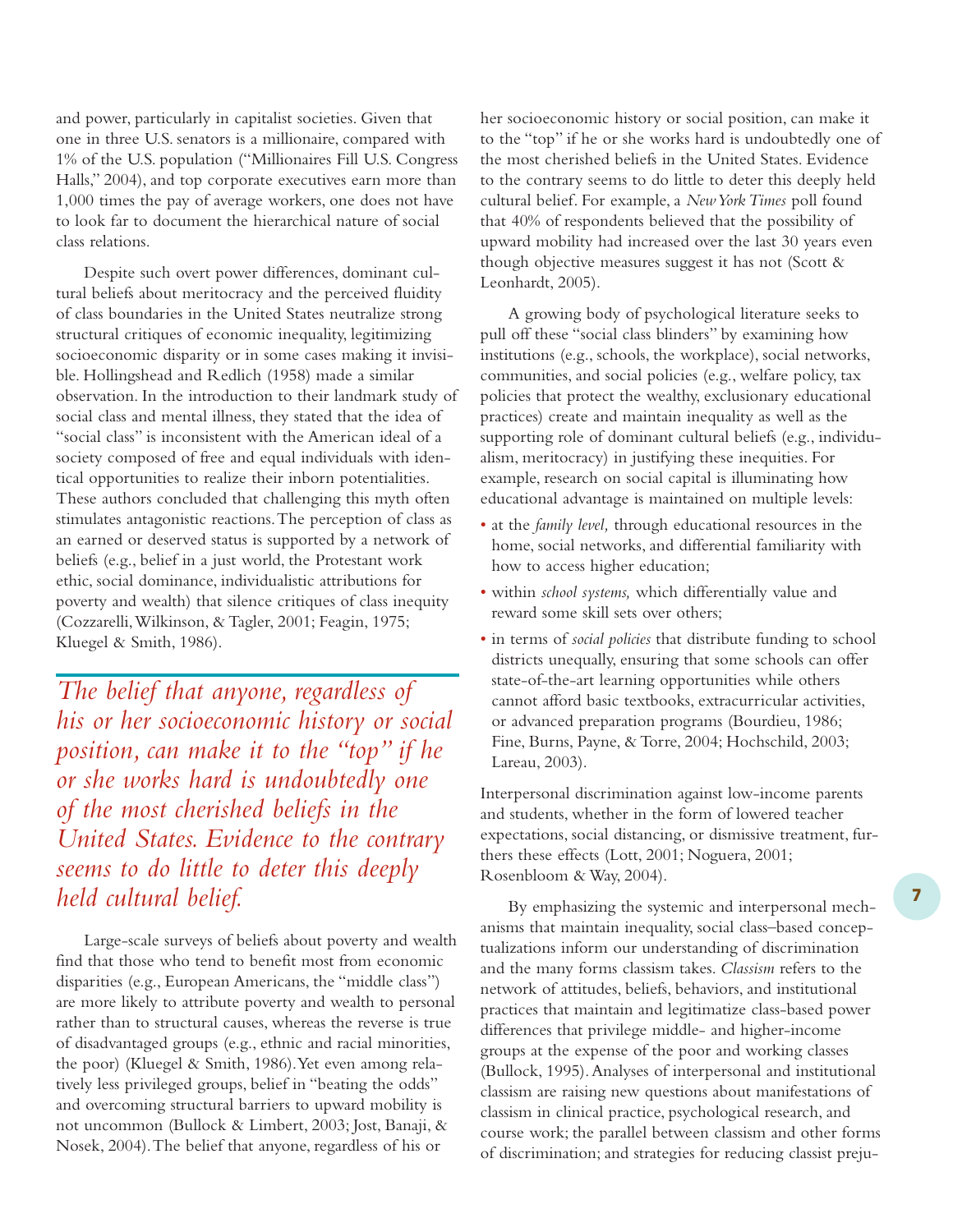dice, improving interclass relations, and developing and building support for economically just policies (see Liu, 2001; Lott, 2002; Lott & Bullock, 2007; L. Smith, 2005).

An emphasis on social class also departs from the psychological tradition of treating prejudice and discrimination as individual attitudes or behaviors and focuses on the structural and institutional underpinnings of prejudice and discrimination (Bourdieu & Passerson, 1977). Classist attitudes and behaviors are situated within a larger social class formation in which members of different classes hold and act on beliefs that legitimate the overarching structure. Likewise, critical consciousness of social class structure surfaces most often in those less privileged by the structure, and sometimes critical consciousness breaks through among those who benefit from the structure (Burns, 2004). Even the most cursory examination of these questions underscores the importance of considering social class as it intersects with other social groups and systems of power.

*An emphasis on social class also departs from the psychological tradition of treating prejudice and discrimination as individual attitudes or behaviors and focuses on the structural and institutional underpinnings.*

# *Complicating Social Class: Multiple Inequalities and Intersectionality*

Theories of intersectionality are significantly influencing how social inequality is conceptualized and understood. Instead of analyzing social constructs (e.g., gender, class, race/ethnicity, sexuality) independently or as additive phenomena, intersectional approaches consider these constructs as multiple, interlocking dimensions of social relations. Intersectionality is based on three central tenets (Stewart & McDermott, 2004, pp. 531–532):

(a) No social group is homogenous, (b) people must be located in terms of social structures that capture the power relations implied by those structures, and (c) there are unique, non-additive effects of identifying with more than one social group.

As Risman (2004, p. 442) observed,"There is now considerable consensus growing that one must always take into consideration multiple axes of oppression; to do otherwise presumes the whiteness of women, the maleness of people of color, and the heterosexuality of everyone."

Although intersectionality has been integral to feminist and critical race scholarship for some time (Baca Zinn & Thornton Dill, 1994; Collins, 1990), psychology has been slower to adopt this approach (for notable exceptions, see Fine & Weis, 1998; Hurtado, 1996), perhaps in part because of the methodological challenges of studying simultaneous identities (McCall, 2005). However, this is rapidly changing. In 2006, the Association for Women in Psychology, the Society for the Psychology of Women (APA Division 35), and the 2007 National Multicultural Conference and Summit chose intersectionality as the overarching theme of their annual conferences.

Differential poverty rates and income disparities illustrate group differences in power and privilege and the intersections of SES, race/ethnicity, and gender. In 2004, the median annual income for White male full-time workers 25 years of age or older with a bachelor's degree was \$60,710, compared with \$48,429 for Hispanic men and \$44,722 for Black men (U.S. Census Bureau, 2005a).Women's median earnings are lower than men's, but gender comparisons alone conceal consistent racial differences among college graduates, as is evidenced by median earnings of \$42,303 for White women, \$40,180 for Black women, and \$36,919 for Hispanic women (U.S. Census Bureau, 2005a).With 28.4% of all femaleheaded households living below official poverty thresholds (even higher poverty rates are found among female-headed households of color) compared with only 5.5% of heterosexually married couples, poverty rates not only illustrate gender and race privilege but also the protection that marital status affords and the risks that single motherhood confers (U.S. Census Bureau, 2005a).

Psychological research illuminates the institutional and interpersonal processes that contribute to these inequities, or what are best understood as a "matrix of domination" (Collins, 1990).When poverty, for instance, is viewed through an intersectional lens, it is clear that "risk" factors or correlates of poverty (e.g., divorce, early parenting, financial insecurity, and unemployment) are not uniformly experienced across diverse groups and cannot be understood through generic or universal pathways. It is equally true that lived experiences of poverty and routes out of poverty are variable.This point is illustrated by research examining low-income women's experiences in the welfare system and the impact of "welfare reform" on wellbeing and socioeconomic mobility (Delgado, 2002; Gooden, 1998; R. Lee & Curran, 2003; Lichter & Jayakody, 2002; Orloff, 2002).

Literature in this area reveals significant intersections of race and ethnicity, social class, gender, sexuality, and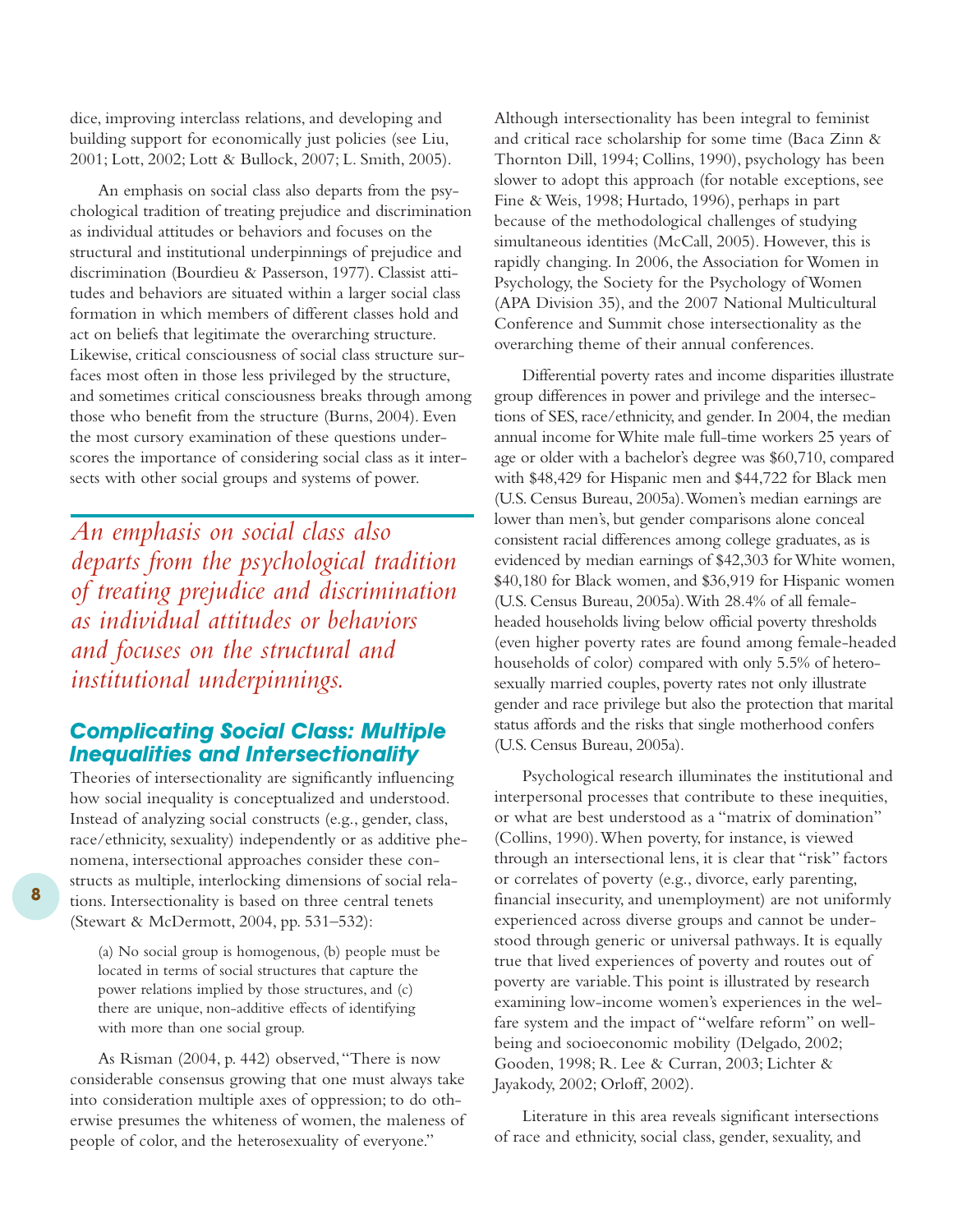(dis)ability in accessing social services; which clients are labeled as "hard-to-serve" (e.g., low-income ethnic minority women with mental health problems and/or limited work skills); the types of support services that caseworkers offer their clients; the likelihood of being sanctioned for "failing" to meet program regulations; the length of welfare receipt; the ease of exiting the system; and the barriers confronted in the search for employment that is safe, stable, and economically viable.At each of these points, multiple axes of oppression (e.g., racism, classism, sexism, heterosexism, and ableism) shape experiences of welfare receipt, revealing not only the multifaceted nature of human experience but also discrimination and social policy (for discussions of "welfare racism," see Limbert & Bullock, 2005; Neubeck & Cazenave, 2001; Soss, Schram, Vartanian, & O'Brien, 2001).

It is this contextualized, layered approach that sets intersectionality apart from other constructions of inequality.Viewed through this lens, not only must social class inequality be addressed, but also social class as it intersects with other meaningful social constructs at the micro (e.g., personal and social identity) and macro (e.g., social policy, community programs, institutional discrimination) levels and the consequences of these intersections. Such approaches require the development of new theories and methodologies capable of capturing such complexities as well as a willingness to adopt a more critical, active stand against inequality and psychology's role in perpetuating class privilege.

# **The Scientific Evidence for the Biopsychosocial Significance of Socioeconomic Status**

**THE SCHOOL SCHOOL FORM SCHOOL GRADUATE SCHOOL graduation rates, and rates of poverty with popula-<br>school graduation rates, and rates of poverty with popula**here is substantial research in the sociological and public health literature linking ecological variables such as median income, income distribution, high tion health.We do not review this research here but rather focus on the individual level and how this is affected by the socioeconomic context.These broader social and economic trends shape psychological phenomena that are at the heart of our field. Socioeconomic status is the most frequently used concept in research on social status, and the bulk of the review concentrates on it. Investigators who focus on educational, mental health, and physical health outcomes would do well to include measures of the various aspects of SES, inequality, and class in their analyses in order to more fully account for these outcomes. In addition, the field of psychology is well situated to play a

leadership role in policy debates and social change efforts to reduce differences in social standing, resources, and social class.

### *Why SES Is Important*

Psychologists have long been concerned with the effects of different aspects of deprivation, including economic deprivation, on functioning and well-being. Deprivation has generally been viewed in terms of individual exposure and family effects. Only recently have psychologists begun to look at broader societal determinants of deprivation and to consider the power of these variables to exert an effect not just on those at the very bottom but across a wide range of society. Socioeconomic status plays a central role in these associations.

### **Defining and Measuring SES**

There are various theoretical and conceptual approaches to capturing critical aspects of social stratification. Studies addressing the distribution of resources at a societal level use social-level variables such as income distribution and income inequality that reflect the extent of inequality. Research on the social context of health or well-being may use community or neighborhood socioeconomic characteristics such as median income, percent unemployed, or percent with a college degree for a given community.At the individual level, most research on the effects of social stratification has used educational attainment, income (personal or household), and/or occupation as indicators of SES. Each of these captures a different dimension of social stratification and provides a partial indicator of resources available to the person. Some measures combine these indicators into a composite score.The resources associated with the various components of SES may directly or indirectly foster healthy psychological, social, and cognitive development.They may also buffer individuals from detrimental effects of adverse situations and events. Resources in each dimension operate through different mechanisms to affect outcomes.

*Education.* Education is perhaps the most fundamental aspect of SES. Higher levels of education are associated with better economic outcomes (e.g., likelihood of employment, income, less financial hardship), more social and psychological resources (e.g., greater sense of control, more social support), and fewer health risk behaviors (e.g., less smoking, greater exercise) (Ross & Wu, 1995). Elo and Preston (1996) showed that educational differences in mortality in the United States were substantial and remained significant, although somewhat weaker, when adjusted for income, marital status, and neighborhood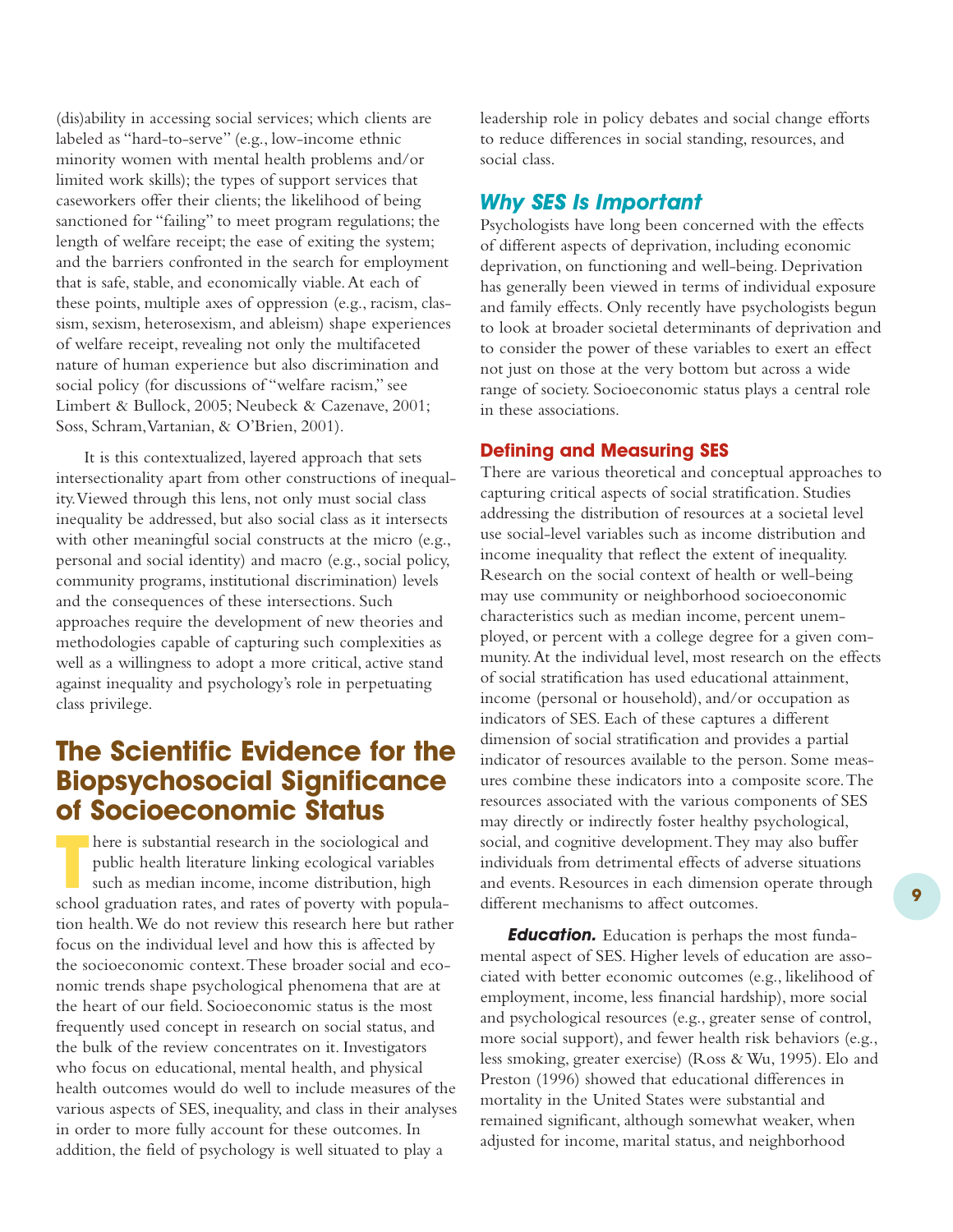effects. Education has broad effects across multiple domains of life: It equips individuals with more advanced cognitive skills and greater knowledge, which are instrumental in achieving better life outcomes.

If increased skill and knowledge were the only benefits of education, however, one would expect to find that each additional year of education contributes equally to improved outcomes, because each year presumably provides equal increments of knowledge and skills.This is not the case, however.The effects of education are discontinuous, with jumps in positive outcomes occurring at points in the educational process when degrees are conferred (Backlund, Sorlie, & Johnson, 1999).This so-called sheepskin effect suggests the benefits of receiving a credential, apart from the various skills and knowledge such receipt implies (Hungerford & Solon, 1987)—for example, being judged more positively by others because of the credential.Alternatively, receipt of a degree may be a marker for characteristics such as perseverance that have implications for later achievement.Achieving higher levels of education also expands individuals' social resources, providing broader social networks and shaping social norms and expectations to which they are exposed.The multiple effects of education require that both the highest degree attained and the number of years of education be assessed when measuring educational attainment.

# *Wealth is a better indicator of socioeconomic position over time than is a single measure of income.*

**Income.** Income is a second dimension of SES. Though correlated with education, the association is only moderate.There are examples of highly educated but relatively poor individuals, as well as of high-school dropouts who have become financial successes. Income provides access to goods and services that can benefit health and adjustment.The most obvious service to which higher income provides access is health care, including mental health services.

Conversely, lack of money creates particular challenges for individuals and families and may be a source of conflict and tension that can have adverse effects on mental and physical health. Unlike educational attainment, which does not change once one has been credentialed, income may fluctuate substantially.Analyses from the Panel Study of Income Dynamics show that about a third of people in the United States experience unexpected drops of more than 50% in the ratio of their income to their needs over an 11 year period (G. J. Duncan, 1988). Reductions in income may affect subsequent health status but also may be caused by poorer health (J. P. Smith, 1999).

In addition to income, accumulated wealth and ownership of important assets, such as a house and a car, have also been linked to better outcomes and may show independent associations (Kington & Smith, 1997; Robert & House, 1996).As discussed later, wealth is a better indicator of socioeconomic position over time than is a single measure of income.Wealth reflects intergenerational transfers as well as a person's own income and savings; greater wealth may buffer the effects of income fluctuations.While low income for any period of time is associated with poorer outcomes, evidence suggests that the effects of low income are more deleterious for those who have lived in poverty over long periods of time, such as children growing up in conditions of chronic poverty (Aber, Bennet, Conley, & Li, 1997; Brooks-Gunn & Duncan, 1997).As noted in the introduction, differences in wealth between Whites and disadvantaged racial ethnic groups, such as African Americans, are substantially greater than are the differences in income between these groups (Altonji, Doraszelski, & Segal, 2000; Conley, 1999; Oliver & Shapiro, 1995).

**Occupation.** Occupation provides information on other types of resources as well as on the time demands and other types of demands on the indvidual.Work itself can be beneficial; those who are unemployed have a greater risk of physical and mental illnesses (for a review, see Jin, Shah, & Svobada, 1995). Although there may be selection effects for the "healthy worker," one can identify a number of benefits of employment. In addition to financial rewards, work roles and work relationships provide expanded social networks and meaningful sources of identity and pride. These opportunities vary depending on the nature of the job, however. Higher SES occupations provide more challenge and also more opportunities for control over working conditions and use of a person's skills and abilities (Karasek & Theorell, 1990; Marmot, Bosma, Hemingway, Brunner, & Stansfeld, 1997). Lower SES jobs are generally more physically hazardous, provide less autonomy, more often involve shift work, and can be routine and monotonous.

Occupational status is not measured as easily as education and income.There are competing scales that reflect different theoretical perspectives on which aspects of occupation are most important.The Registrar General's Scale, widely used in Great Britain, orders occupations on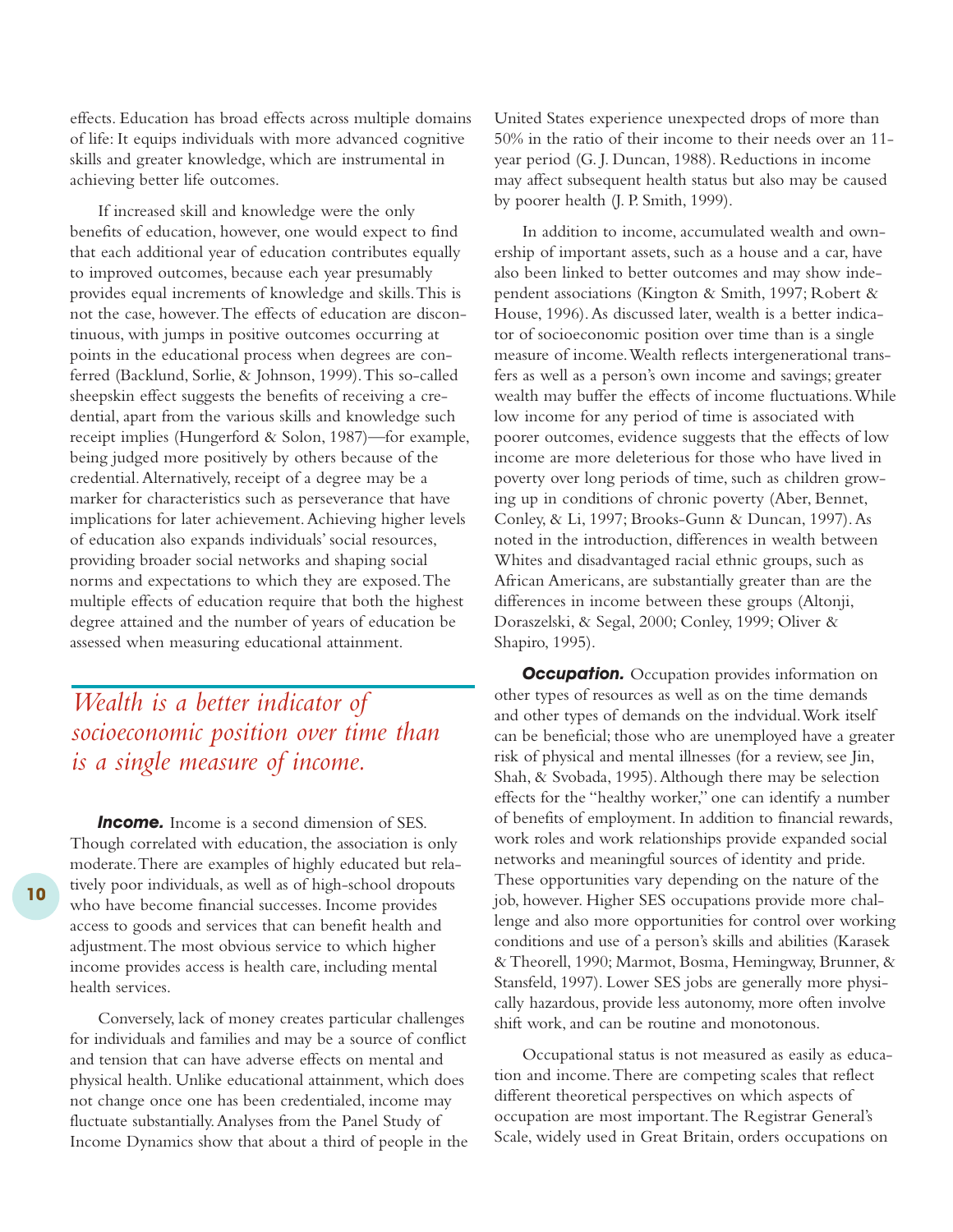the basis of the degree of skill involved, ranging from unemployed, through unskilled and skilled manual labor, to professional (Stevenson, 1928). Some scales, such as the Hollingshead Index of Social Position, involve a weighting of occupations on the basis of the average education and income of those in the occupations; others also include the prestige associated with specific occupations (O. D. Duncan, 1961). Some measures, such as those developed by Erikson and Goldthorpe in Great Britain or Erik Olin Wright in the United States, derive from a Marxian analysis and capture access to capital and production; they assess a person's power status and whether a person is an owner, supervisor, or worker, to name a few (e.g.,Wright & Perrone, 1977).

*It is generally more informative to assess the different dimensions of SES and understand how each contributes to an outcome under study rather than merge the measures.*

The bottom line is that the various indicators of SES are not interchangeable. Each one assesses a different aspect of SES and reflects the intent and approach of the investigator. Even within a domain of social position, such as occupation, there may be multiple dimensions.Too few studies in psychology measure any of these variables. In general, when SES is measured, studies assess one or more of these variables and refer to it as "SES." But one should have a specific theory of why that aspect of SES should relate to the outcome of interest (Oakes & Rossi, 2003). Similarly, one should be careful about creating a composite measure. It is generally more informative to assess the different dimensions of SES and understand how each contributes to an outcome under study rather than merge the measures.

#### **Additional Approaches to Assessing SES**

In addition to assessing education, income, and/or occupation, researchers have been examining additional dimensions of socioeconomic position. One approach has been to assess economic and material resources, particularly those that have long-term implications for the individual.Thus, as discussed previously, measures of wealth have been added to measures of income. Material conditions and assets, such as car and home ownership, have also been assessed in some studies and have been shown to confer health benefits (Macintyre, Hiscock, Kearns, & Ellaway, 2001).

In addition to these objective indicators of SES, recent studies have also examined the impact of subjective perceptions of socioeconomic position.These studies demonstrate that individuals can reliably report on where they stand in relation to others in terms of their SES. Just as self-rated health appears to be a powerful predictor of mortality, even when controlling for objective indicators of health status, individuals' summative judgments of their social standing with regard to income, education, and occupation appear to be associated with their mental and physical health data.This suggests an important role for psychological processes in the pathways from SES to adjustment and health.

Finally, along with assessing SES at an individual level, researchers have examined ecological aspects at the level of the neighborhood and community—and even at the country level.This work has shown that the socioeconomic characteristics of neighborhoods (e.g., percent unemployed, percent in poverty, percent with college degree) predict the health of residents even when adjusting for their individual SES (Diez-Roux et al., 2001). In particular, living in a neighborhood characterized by concentrated poverty may leave residents especially vulnerable, whether because of the high rates of crime and disorganization or the lack of access to more prosocial role models and less monitoring (Brooks-Gunn & Duncan, 1997; Evans, 2004; McLoyd, 1998).

Other research has shown that indicators of income distribution that reflect income inequality are related to mortality; countries with greater income inequality have higher mortality rates than those with more equitable distributions (Wilkinson, 1996), and the same is true at the level of states within the United States (Kaplan, Pamuk, Lynch, Cohen, & Balfour, 1996). However, it should be noted that there is controversy over the measurement and meaning of income inequality, and there are mixed findings (Kawachi, 2000).

### *Intersection of SES With Other Sociodemographic Factors*

Socioeconomic status is one basis for social stratification in society. However, as discussed in the section on intersectionality, there are other bases as well, and these interact with SES in determining relative status, power, privilege, and outcomes.

The two most well-documented factors that intersect with SES in determining relative status, power, privilege, and outcomes are gender and race/ethnicity. Each of these has implications for the attainment of socioeconomic position and for the meaning and measurement of SES.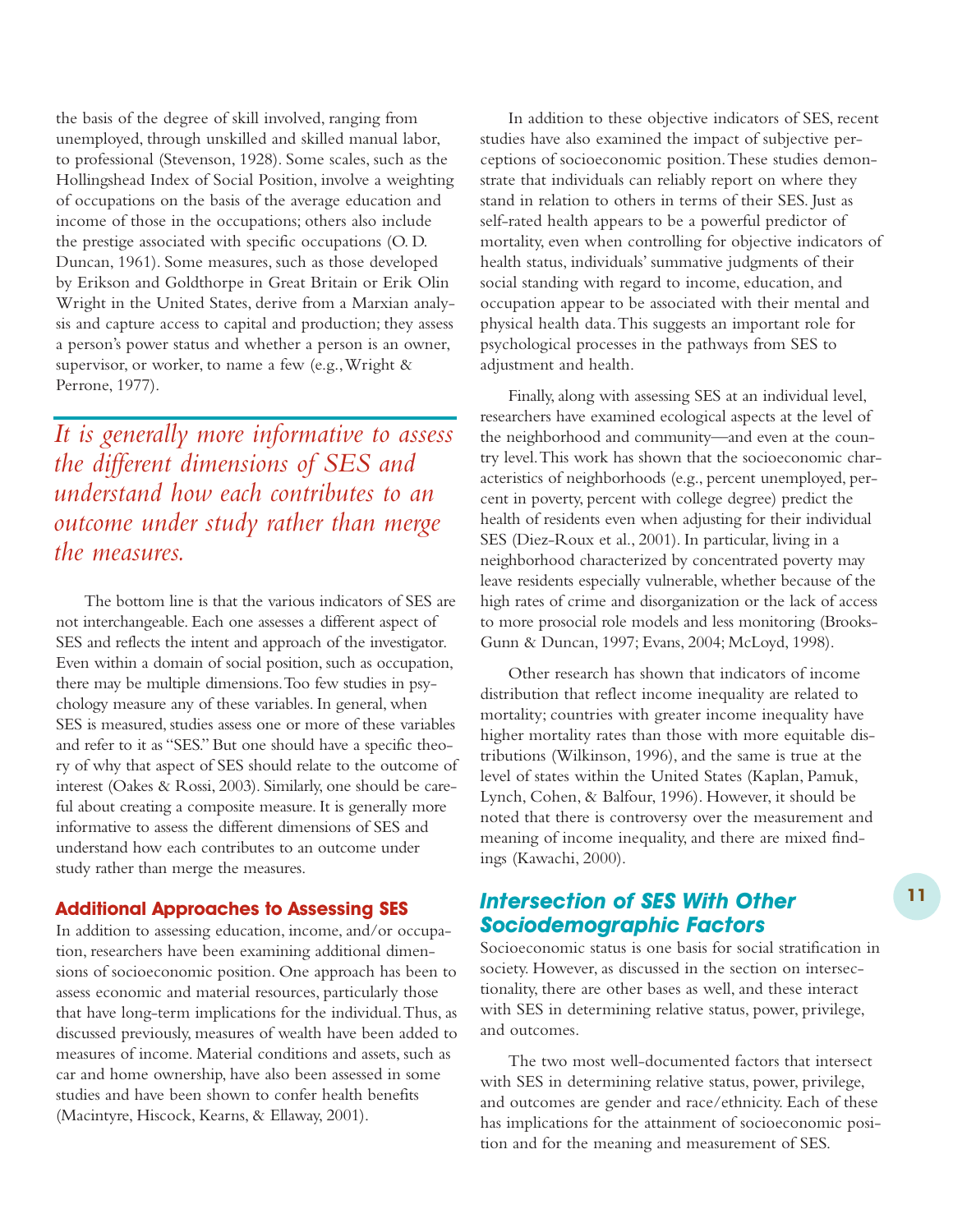#### **Gender**

Compared with men, women in the United States are clustered in lower SES occupations.Women also have lower overall incomes than men, even when they have the same levels of education and occupation.This, in part, accounts for the relatively high rates of poverty among children living in single-parent, mother-headed households. In addition, issues regarding income for women may also intersect more acutely with age, as women tend to live longer.The combination of fewer accumulated assets and longer life may make women particularly vulnerable in the later years.

The different position of women in society, historically as well as in the present, raises challenges as to how best to measure women's SES.Women are often defined more by their partners' socioeconomic characteristics (e.g., husband's occupation or income) than by their own. The Whitehall study of British civil servants (see Marmot, Shipley, & Rose, 1984; Marmot et al., 1991) found that female civil servants' health was more strongly related to their husbands' occupational level than to their own. Household income may not confer the same benefits to husband and wife because many women do not have the same access to wealth within a marriage that their husbands may have. Because women are out of the workforce for a variety of reasons that are different from those of men, it may also be harder to classify their occupational status.

#### **Race and Ethnicity**

The legacy of many generations of discrimination in the United States is the disproportionate representation of ethnic minorities in lower SES strata.These issues are especially acute for African Americans, for whom individual deprivation and poverty are compounded by residential segregation, resulting in a greater proportion of Blacks living in concentrated poverty (Massey, 1990; Shapiro, 2004). One result is that children of color get a worse education both in terms of fewer years of schooling and poorer quality of schooling than do White children.They also have fewer opportunities for employment and income. Poorer neighborhoods, in which people of color disproportionately live, provide less access to other resources, such as parks, good quality food markets, and social networks (Evans, 2004).African Americans are far more likely than other groups to have grown up in areas of concentrated poverty, where these issues are especially acute.Whereas 27% of African American youth and 13% of Latino youth grow up in neighborhoods characterized as "severely distressed," only about 1% of non-Hispanic White youth do (O'Hare & Mather, 2003).

Racial and ethnic differences in SES are also apparent in measures of wealth. Home ownership represents a significant source of intergenerational transfer of wealth in this country. Members of racial minority groups, especially African Americans, were barred from property ownership for a significant portion of this country's history. Even when it was allowed, it was difficult, until quite recently, for African Americans to purchase homes in more desirable neighborhoods where appreciation was more likely (Shapiro, 2004).Williams and Williams-Morris (2000) made the point that race plays a causal role in SES because African Americans have been discriminated against in education, access to occupations, and pay.

Socioeconomic status may also be especially difficult to assess among first-generation immigrants. In some cases (e.g., Vietnamese, Filipinos, first-wave Cubans), individuals with high levels of education immigrate to the United States for political reasons and earn a much lower income than is commensurate with their educational attainment. Conversely, some immigrants (e.g., Mexican, El Salvadorian) may enter this country with educational levels virtually unheard of in this country (no more than a third- or fourthgrade education) but not uncommon in their country of origin. In addition, first-generation immigrants often live in ethnic enclaves, where economic assets may be pooled or shared.The immigration or acculturation paradox, whereby first-generation immigrants show better health than do second-generation immigrants, who are actually wealthier, may be related to such factors (Franzini, Ribble, & Keddie, 2001; Rosenberg, Raggio, & Chiasson, 2005).

#### **(Dis)ability Status**

Individuals with disabilities constitute a disproportionate percentage of the unemployed, underemployed, and those living in poverty.According to researchers at Cornell University, the employment rates for people with disabilities are below 20%.Within the larger group of disabled persons, individuals who are blind and visually impaired experience unemployment rates that exceed 70%. According to a 2004 Harris Poll, people with disabilities are nearly twice as likely as people without disabilities to have an annual household income of \$15,000 or less. In 2004, the poverty rate for working-age people (ages 21 to 64 years) with disabilities was 24.1%, as compared with 9.1% for working-age people without disabilities (Rehabilitation Research and Training Center on Disability Demographics and Statistics, 2005).There are additional adverse socioeconomic effects if the person with a disability is female, an ethnic minority, or both.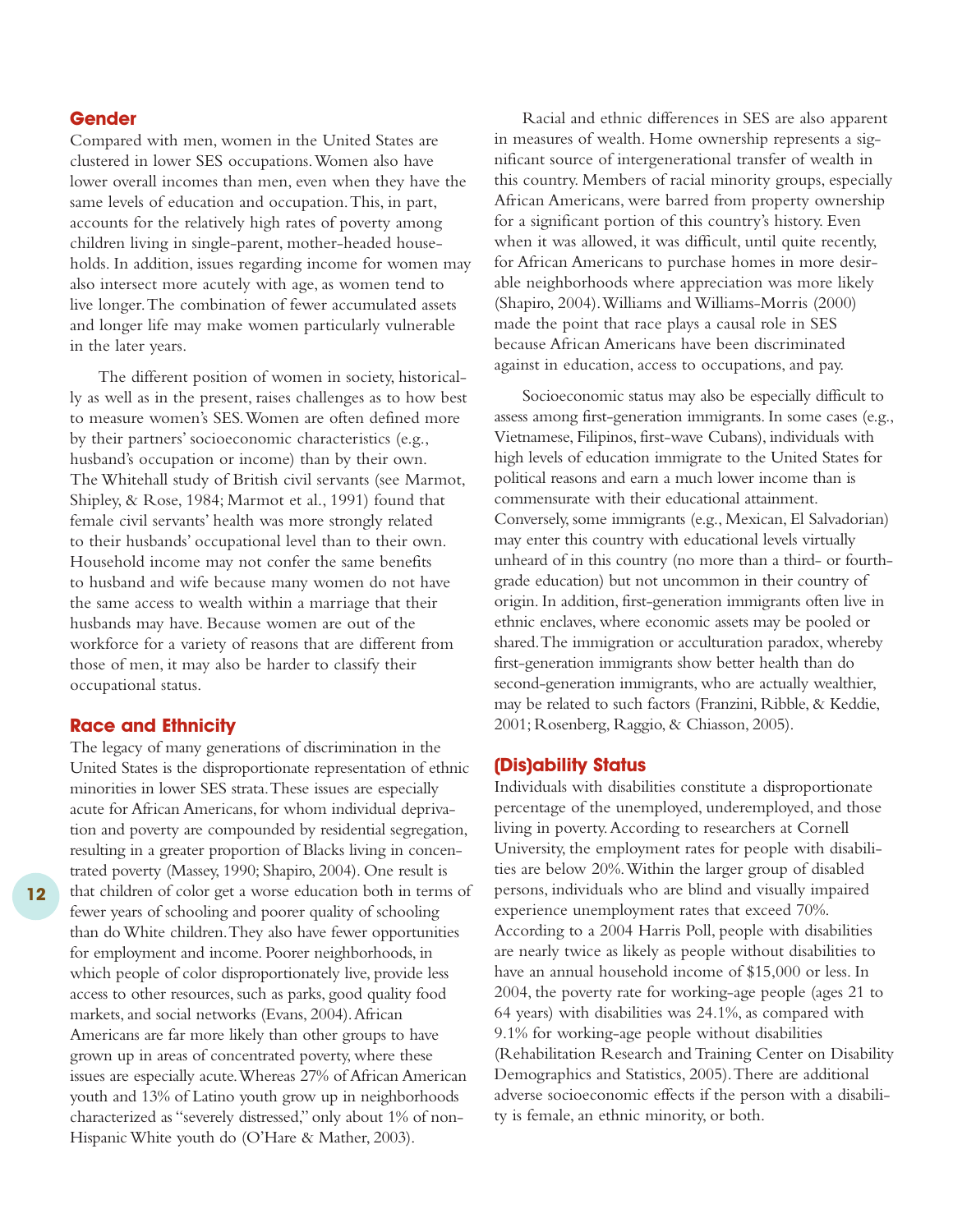#### **Sexual Orientation and Gender Identity**

Lesbian, gay, bisexual, and transgender (LGBT) individuals "often experience lower SES than the general population, as well as being uninsured or underinsured" (Gay and Lesbian Medical Association, 2001).This is due in part to the lack of economic benefits associated with legal marriage, including spousal insurance coverage, inheritance rights, and various forms of tax relief.This is particularly problematic for widowed LGBT elders who receive no Social Security survivor benefits. In addition, members of the transgender community frequently face major barriers to obtaining or retaining any type of stable employment, with or without benefits.A recent survey of transgender individuals in the nation's capital points out that 35% were unemployed and 64% had an annual income below \$15,000; these bleak data on the state of transgender economic health are consistent with studies of other cities (Dean et al., 2000).

#### **Aging**

Although most older adults are not poor, there is a significant number of older Americans living below the poverty line: 3.4 million older persons and an additional 2.2 million "near poor."Older individuals who are minorities experience poverty at a disproportionate rate: 21.9% of older African Americans and 21.8% of older Hispanics were poor in 2001, compared with 8.9% of older Whites. It is particularly noteworthy that almost half of the older Hispanic women and African American women who live alone or with nonrelatives are poor (U.S. Census Bureau, 2001).

# *Confounding Issues*

### **Issues of Measurement**

The intersection of SES with many different personal attributes and with group membership compounds the difficulty of measuring the concept.As discussed, there is substantial confounding of minority racial and ethnic status with SES. Many of the differences in health among different groups are eliminated or substantially reduced when controlling for SES. Psychologists need to address both the joint and the independent effects of SES and race and ethnicity.To do this, they need to develop measures that will be meaningful in regard to all groups.The current measures of SES are relatively crude and may not have the same meaning among different groups.

For example, some aspects of SES may confer fewer advantages for people of color. Because of poorer quality schools in neighborhoods where people of color are more apt to live, the same level of education may not carry the

same benefits either in the skills and knowledge attained or in terms of social networks and social norms.A highschool diploma from an elite prep school represents a different level of achievement and resources than a diploma from an inner-city high school; it also provides greater access to further education or a good job. In the domain of income, people of color at the same income level as other groups tend to have less accumulated wealth, have more people dependent on the income, and pay more for mortgages because of the "redlining" practices of some banks (Oliver & Shapiro, 1995).Thus, the same level of education or income cannot be considered equivalent across groups; analyses within groups will be more meaningful than those across groups.

#### **Geographic and Rural/Urban Residence**

Measures of SES do not, at this point, take into account the cost of living in the geographic area within which an individual or family resides.An income of \$30,000 a year may have a very different feel for a family living in New York City than for one living in Peoria, IL (Liu, 2001).

*Psychologists need to address both the joint and the independent effects of SES and race and ethnicity.To do this, they need to develop measures that will be meaningful in regard to all groups.*

In addition, there are important differences between urban poverty, which is more typical of ethnic minorities, and rural poverty, which is more common among White European Americans.The former is more likely to affect outcomes through factors such as crowding and stress levels, while the latter may be associated with a different subset of mediators, such as educational and health care access, social isolation, and understimulation. Identifying differential effects of these types of poverty may help us understand the mechanisms that underlie their effects. One study comparing a low-income rural and urban sample suggests that the types of stressors experienced differ, but parental responses to the strongest stressors in their ecology have similar consequences for their children's mental health (Saegert & Evans, 2004). However, population differences in their small samples indicate the need for larger, more representative studies of this issue.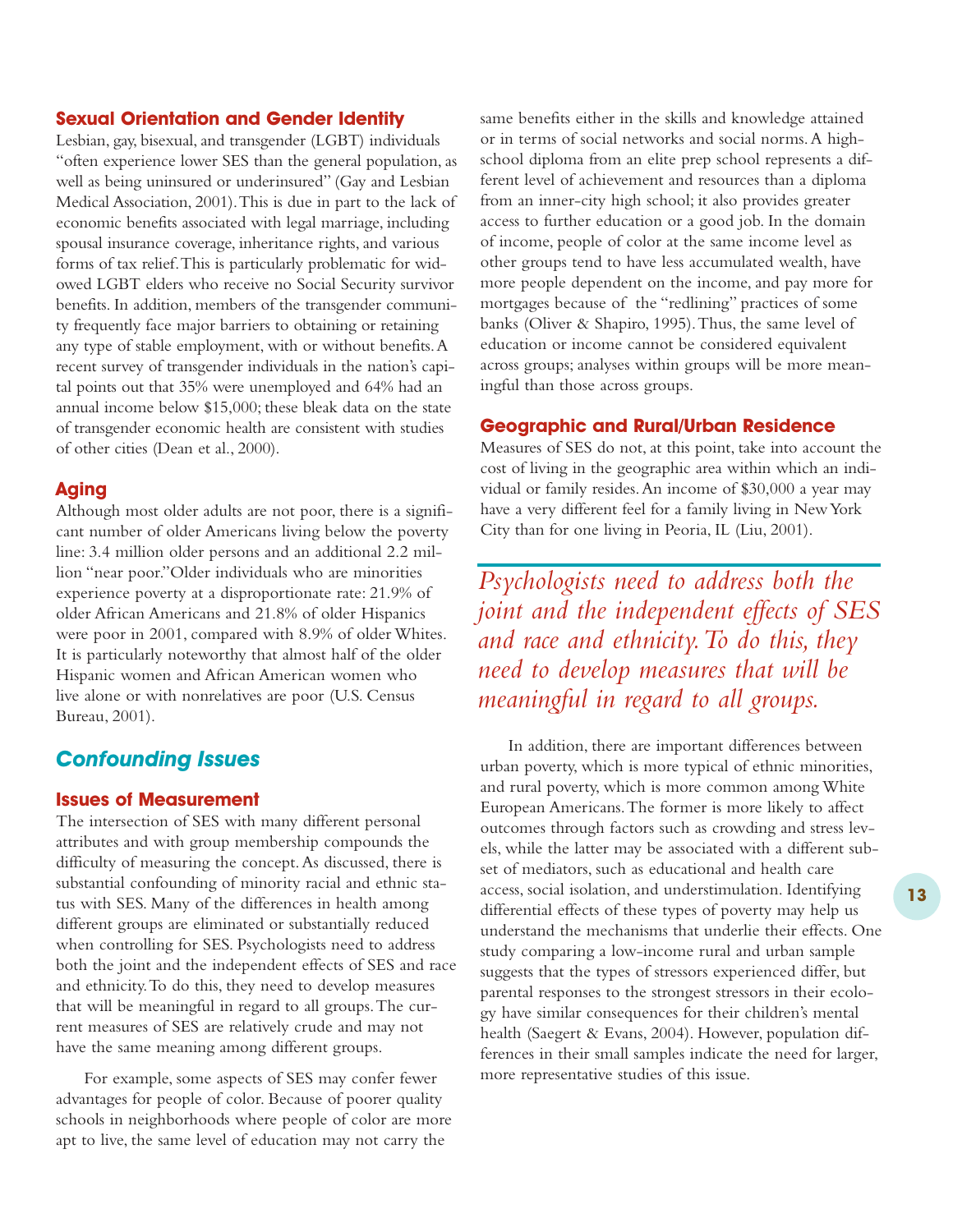### *Theoretical and Empirical Contributions of Psychology to Our Understanding of Social Class*

Because SES is so pervasive and affects all aspects of individuals' lives, virtually every area of psychology is relevant to understanding the effects of SES and addressing the resulting disparities. Examples of recent work in six areas follow. For each example, we present relevant theories that help conceptualize how SES operates to affect health and wellbeing, as well as empirical findings from the last decade of work.

#### **Contributions of Health Psychology**

There has been an explosion of research on health disparities associated with SES as well as with race and ethnicity. The first generation of research on socioeconomic determinants was stimulated by the Whitehall study (Marmot et al., 1984), which showed increased mortality at each step down in occupational grade within the British civil service. These first-generation studies showed that similar gradients existed in other countries and with a broader representation of the population.They established the universality of the gradient in industrialized nations and that it is shallower in those nations with greater equality and more safety nets (Adler, Marmot, McEwen, & Stewart, 1999).

Because all participants in the Whitehall study were employed and had access to health care, it was difficult to explain how the gradient occurred; the usual explanations of poverty and lack of access to health care would not apply. The second generation of research has been examining the mechanisms by which SES "gets into the body" to affect health.There are four broad categories. One pathway from SES to health is *differential access to health care*; although not central in the Whitehall population, it is salient in the United States, where the large numbers of uninsured are more likely to be unemployed or to work in low-SES occupations, to have lower incomes, and to have less education. However, health care deficiencies account for only a small portion of overall health (McGinnis,Williams-Russo, & Knickman, 2002) and thus explain a limited part of the gradient (Adler, Boyce, Chesney, Folkman, & Syme, 1993).

A second pathway is through *differential exposure to environmental hazards,* including toxins, pathogens, and carcinogens.This has been captured in the "environmental justice" movement, which attempts to reduce disparities through policies that address such practices as situating toxic dump sites near low-income and minority communities and by eliminating environmental hazards, such as lead exposure, which differentially affect residents of poor neighborhoods.

The remaining two pathways from SES to health involve more psychosocial issues and have been the focus of health psychologists. One pathway is through *health behaviors.* The single greatest determinant of premature mortality is behavior and lifestyle, particularly smoking, poor diet, and lack of exercise.The prevalence of each of these behavioral risk factors increases as SES decreases. However, behavioral factors account for less than a third of the association of SES and health, leaving much of it unexplained. In addition, finding that health risk behaviors increase as SES decreases does not reveal why this happens—information which is crucial in order for interventions to reduce these disparities. Increasingly, researchers are looking beyond these behaviors as an individual choice and are considering the environmental determinants (e.g., availability of recreational areas to exercise, cost of and access to low-fat foods, targeting of cigarette advertising) (Macintyre, Maciver, & Soomam, 1993).

*The second generation of research has been examining the mechanisms by which SES "gets into the body" to affect health.*

The fourth pathway from SES to health is through *differential exposure to stress.* Lower SES brings with it greater exposure to acute stress as well as greater chronic stress. Health psychologists have studied psychophysiological responses to acute stressors and have documented effects that, if repeated over time, are likely to be health damaging.The concept of "allostatic load" (McEwen, 1998) describes the effects of the chronic wear and tear that repeated exposure to stress has on the body; empirical work has established that allostatic load is higher among lower SES individuals, and, in turn, predicts morbidity and mortality (Seeman et al., 2004). Stressful and threatening environments allow fewer opportunities for control (Lachman & Weaver, 1998) and may also foster development of affective responses that have health consequences, such as hopelessness, hostility, anger, and depression (Gallo & Matthews, 2003). Such environments may also foster behavioral responses such as chronic vigilance and attributions of negative intent, which may increase conflict and exact a physiological toll (Chen & Matthews, 2003).

While work continues on mechanisms, the third generation of work is looking more carefully at SES itself. This work is examining the functioning of each component of SES and how it relates to another. It is also looking more carefully at the meaning and implications of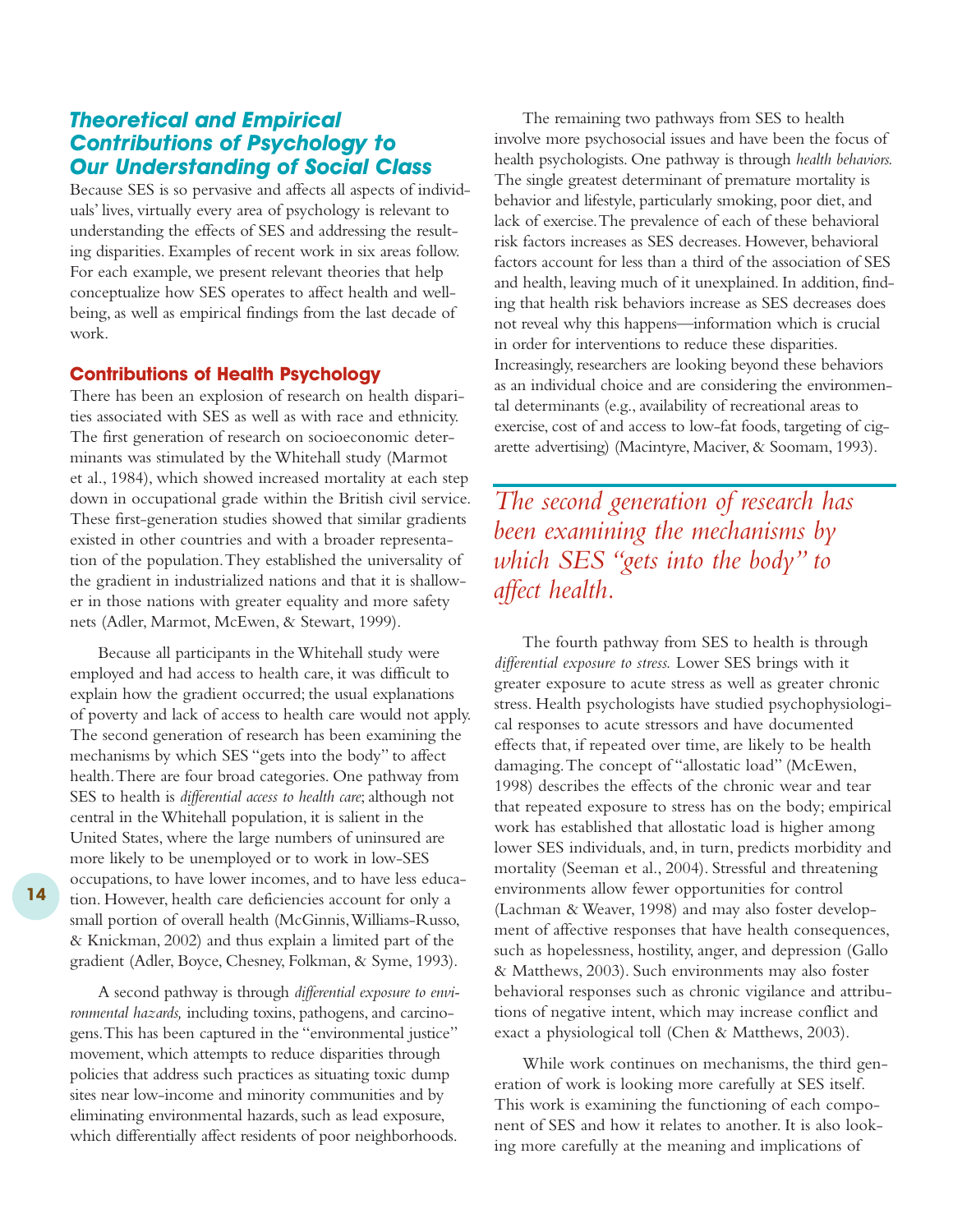these components (e.g., teasing apart the implications of more years of schooling vs. the degree earned, as discussed earlier).This work is based on different theories of social class and social stratification and links health psychology to sociology and social epidemiology.

#### **Contributions of Social Psychology**

Social psychological and sociological research have contributed greatly to our understanding of how social class and inequality are perceived and how class privilege is manifested. Paralleling research on racism and sexism prejudice, a growing body of social psychological research focuses on classist prejudice, stereotypes, and discrimination (e.g., Bullock, 1995; Henry, Reyna, & Weiner, 2004; Lemieux & Pratto, 2003; Lott, 2002; Lott & Saxon, 2002). Research examining classist stereotypes and beliefs is significantly advancing our understanding of how class inequity is justified.This literature reveals deep-rooted belief in meritocracy and the perception of class as an earned rather than an ascribed status (Weber, 1998). For example, research on attributions for poverty and wealth highlights the tendency of Americans to perceive both poverty and wealth as the result of personal or individual characteristics rather than as structural forces (e.g., Cozzarelli et al., 2001; Feagin, 1975; Furnham, 2003; Kluegel & Smith, 1986 ).

Other researchers are focusing on the behavioral dimensions of classism. Research examining interpersonal classism concentrates on the discriminatory treatment of low-income and working-class people in "everyday" interpersonal interactions (e.g., interactions with health care professionals, teachers, caseworkers).This work reveals the stigma associated with poverty and the considerable social distancing from those perceived to be "lower class." Research on institutional classism focuses on the relationship between stereotypes and attitudes toward social policy as well as on the exclusion of poor and working-class people from dominant institutions (e.g., education, the legal system) and their mistreatment. For instance, there is some evidence that Americans have more favorable attitudes toward programs that are viewed as serving the general population, as opposed to those specifically targeting the poor (Korpi & Palme, 1998). Indeed, there is a widespread, albeit erroneous, belief that "programs for the poor make poor programs."This effect is especially strong when programs are perceived as targeting poor people of color, poor women, or both.The stereotype of the "welfare queen" provides a good example of how class, gender, and race may intersect in the popular media and public imagination (Gilliam, 1999; Limbert & Bullock, 2005; Neubeck & Cazenave, 2001).These images undermine support for policies that will differentially benefit the poor and reduce disparities (Katz, 1989).

### **Contributions of Personality Psychology**

Relevant work in personality psychology examines whether differences in health outcomes that are attributed to SES are instead due to personality or other attributes that are confounded with SES. One attribute that has received substantial attention is intelligence. Countless studies have found that intelligence is related to the various factors that make up SES—namely, income, education, and occupational prestige. But causal direction is unclear; controversy remains as to whether innate intelligence, sometimes referred to as the "g" factor, drives SES or whether SES affects intelligence (Gottfredson, 2003).

*…research on attributions for poverty and wealth highlights the tendency of Americans to perceive both poverty and wealth as the result of personal or individual characteristics rather than as structural forces.*

The strongest support for the hypothesis that intelligence, rather than SES, serves as the key driver for health outcomes comes from a longitudinal study in Scotland that found that intelligence measured in childhood predicted cancer, cardiovascular disease, and mortality in adulthood, even after controlling for SES variables (Gottfredson & Deary, 2004).This relationship is hypothesized to result from the individual's health-related behavior. Greater intelligence may help people choose healthier behaviors, provide better self-care when they are ill, better comply with complex treatment plans, and avoid injury by more successfully navigating risk. Gottfredson and colleagues suggested that the relationship between SES and health outcomes is due to the fact that intelligence leads to both greater education and income and better health care.

Conversely, there is also convincing evidence that SES may be the driver for intelligence. For example, lower SES is associated with poor nutrition, exposure to lead paint and other environmental toxins associated with poor neighborhoods, and home and school environments without rich opportunities for intellectual stimulation, which in turn have been shown to have a negative effect on intelligence (Hart & Risley, 1995).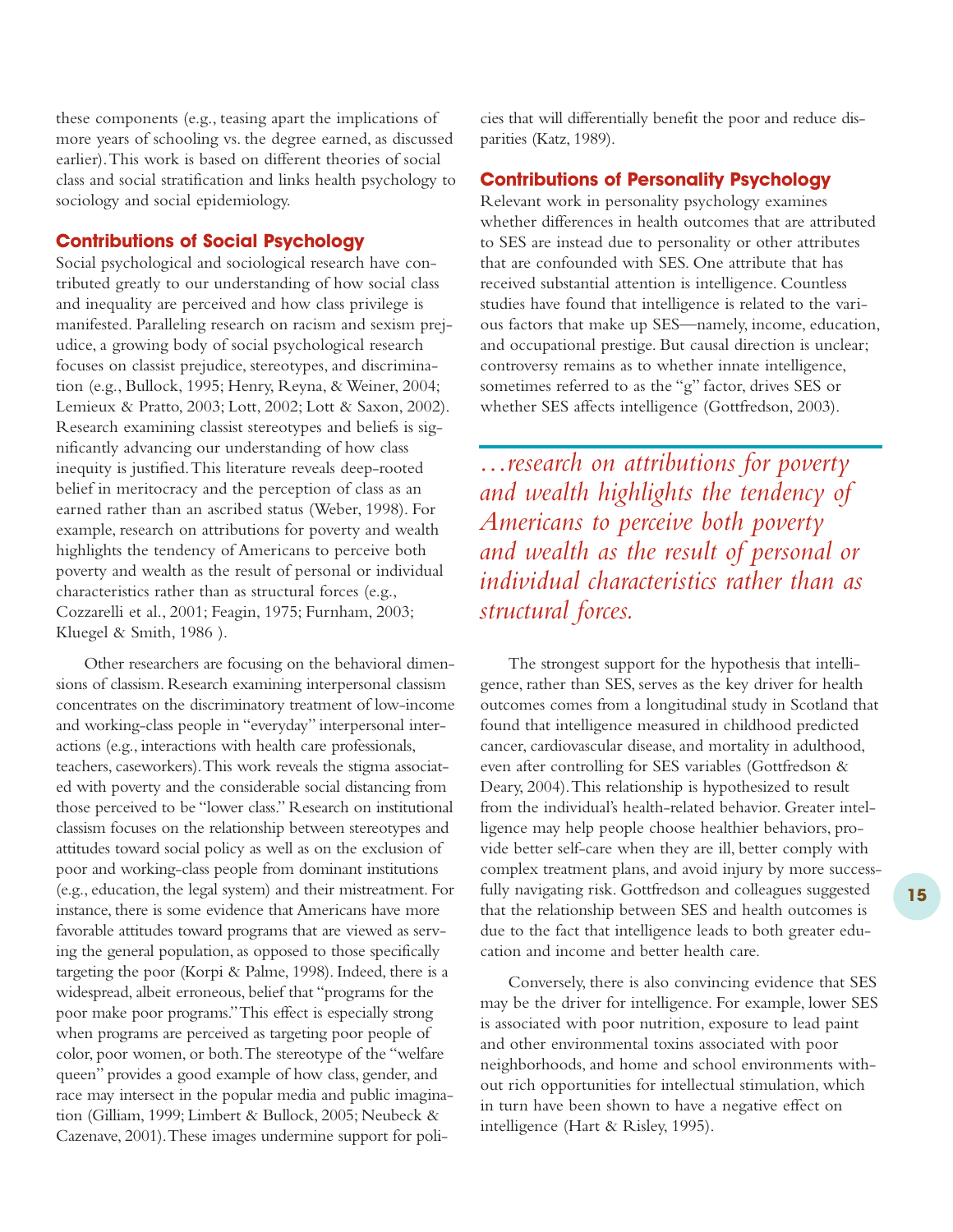Another personality characteristic that has been associated with both health outcomes and SES is hostility and anger. Hostile attitudes are more common among individuals of lower SES (Barefoot et al., 1991; Carmelli, Rosenman, & Swan, 1988) and among those raised in poor neighborhoods, which tend to be characterized by exposure to violence and aggression (Cunradi, Caetano, Clark, & Schafer, 2000;Wilson, Kirtland,Ainsworth, & Addy, 2004).The link between SES and the tendency to make negative attributions has been demonstrated in a study of adolescents who were shown short films of ambiguous and clearly negative situations and then interviewed about their interpretations.Although there was no difference between adolescents from higher and lower SES families in interpreting the negative situations, youth from lower SES backgrounds were more apt to interpret the ambiguous situations as threatening.They also showed greater blood pressure and heart rate reactivity to the ambiguous situations than did adolescents from families of higher SES (Chen, Langer, Raphealson, & Matthews, 2004).

Several prospective studies have found that prolonged levels of anger, or the tendency to react with hostility, were related to cardiovascular disease and mortality (Koskenvuo et al., 1988; Shekele,Vernon, & Ostfeld, 1991). This line of research suggests that more negative social environments foster a hostile or angry personality style, which in turn contributes to poorer emotional and physical health.

In sum, there is support for both directions of causality—personality contributing to SES and SES shaping personality. Because it is difficult to implement experimental designs in this line of research, the directionality debate is apt to continue for at least the foreseeable future.

#### **Contributions of Developmental Psychology**

Developmental psychologists have long been interested in SES, in large part because of the belief that children who do not have access to basic economic resources and assets are at high risk for negative developmental outcomes. Much of the work in this arena has focused on children and families in poverty. More specifically, developmental research has focused on how the education and income (and, to a lesser extent, the occupation) of parents affect their children's educational outcomes, social competence, and physical and mental health (Bradley & Corwyn, 2002; Brooks-Gunn & Duncan, 1997).

Drawing from an ecological model of development, research suggests that these variables affect children by means of a number of mechanisms.The one most often

studied is parenting practices (Shonkoff & Phillips, 2000). For example, McLoyd (1998) demonstrated that the myriad stressors that affect lower income parents may foster a harsh parenting style, in which parents react more quickly and punitively to child misbehavior.The pathway from low SES to harsh/punitive parenting to less positive child outcomes has received consistent support from both cross-sectional and longitudinal research (Conger, Conger, & Elder, 1997; Morrison & Eccles, 1999). Other research suggests that low-income parents reproduce the conditions of their jobs in their parenting, resulting in their allowing their children little leeway for misbehavior.That is, parents who experience a work setting where unquestioned obedience to authority figures is expected and little independence of thought or autonomy is tolerated may incorporate these restrictions into their parenting styles (Kohn & Schooler, 1982; Mason, Cauce, Gonzales, Hiraga, & Grove, 1994).

Other factors that mediate the impact of SES on development, such as adequate nutrition, access to health care and housing (Adler et al., 1999; Brooks-Gunn & Duncan, 1997), and exposure to cognitively stimulating materials and environments (Bradley, Corwyn, McAdoo, & García Coll, 2001; Hart & Risley, 1995), involve resources. Parental SES may also have profound effects upon children through the social networks to which their parents can expose them. Research on what is sometimes called collective socialization suggests that children benefit from the availability of prosocial and positive role models. Such individuals may also play an important role in monitoring children's behavior when parents are not around (Jencks & Mayer, 1990).

One especially good test of the relationship between poverty and psychopathology among children comes from the Great Smokey Mountain Study (Costello, Compton, Keeler, & Angold, 2003), which followed youth over an 8 year period. Halfway through the study, a casino opened on the Indian Reservation where many of the American Indian youth in the study lived.This created a natural experimental design on how income supplementation affects subsequent mental health. Results supported social causation, as opposed to social selection, for the development of oppositional defiant and conduct disorders, although not for anxiety and depression. Of the various mediators of this effect that were examined, parental supervision proved to be especially important; improved parental supervision among the families who moved out of poverty accounted for almost 80% of the effect of the changing poverty level.At the same time, it was a minority of the families who were able to move out of poverty even with the supplemental income and increased job opportunities, and the positive effects occurred primarily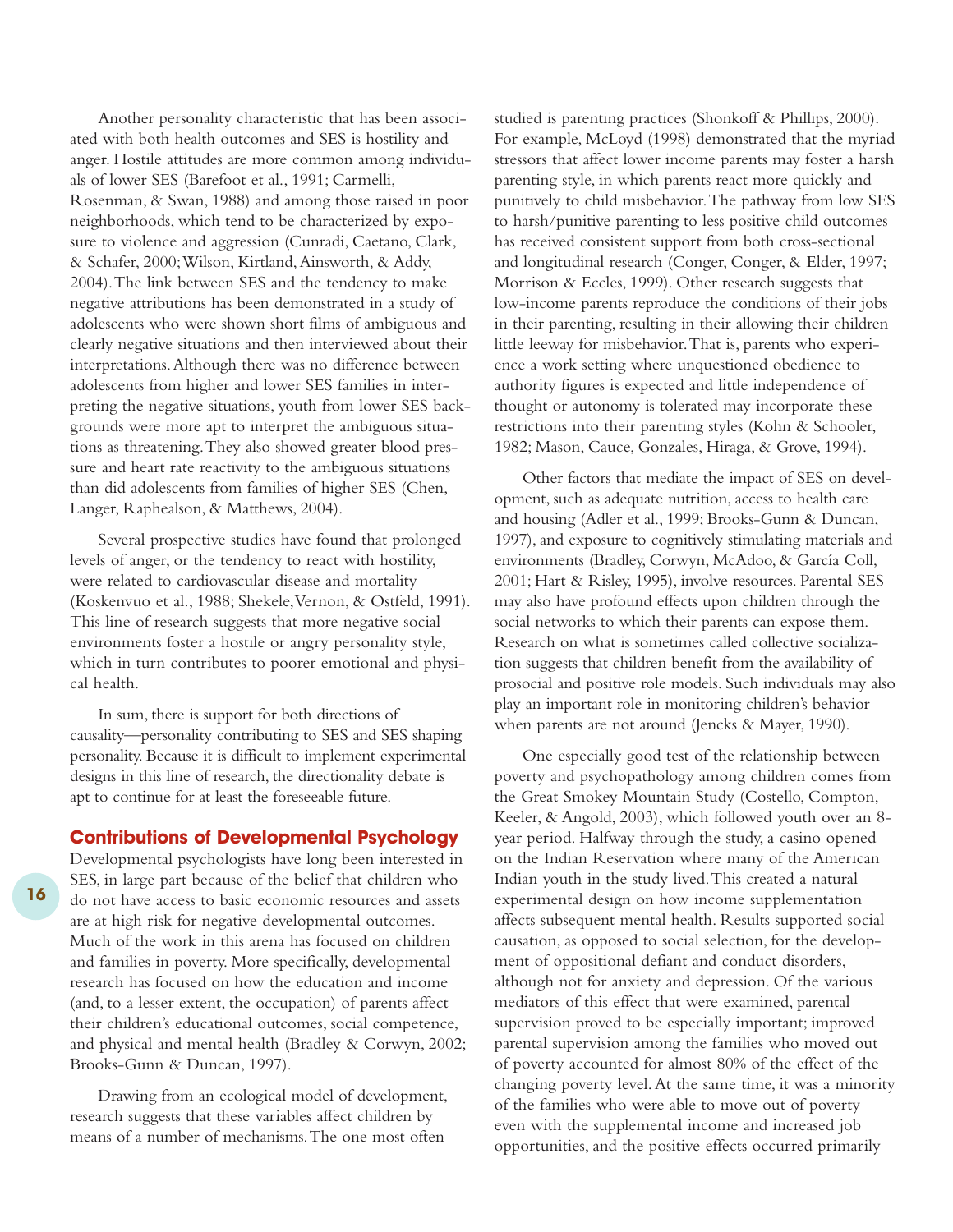in those families who were able to make that move.An important remaining question is what allowed some families to escape poverty while others did not (Rutter, 2003).

In sum, the evidence suggesting that poverty leads to psychopathology, rather than vice versa, is becoming stronger, at least for children. Moreover, it does appear that these effects work through more proximal factors, such as parental behavior. However, as Rutter (2003) pointed out, the evidence for directionality of effect is far from conclusive.As he noted, there has been a general improvement in SES and social conditions in developed countries over the last few decades, but no concomitant improvement in mental health.

Although less often examined, the intersection of aging and SES has captured the attention of developmental psychologists.The link between these has shifted a great deal over the last 5 decades. For example, up through the 1960s, poverty was more common among the elderly than among young children, while the opposite is the case today.This generation of senior citizens is one of the wealthiest ever; however, it mostly consists a native-born White population.As these individuals approach death, we are bracing for one of the largest intergenerational transfers of wealth in our history—one which will exacerbate racial and ethnic disparities in wealth.

#### **Contributions of Community-Based and Environmental Psychology**

The subfields of community psychology and environmental psychology both developed as responses to concerns that academic psychology has neglected the large structural factors that impinge on, guide, and limit individual psychological processes and experiences.Although many of the interventions conducted and studied by community psychologists aim to ameliorate rather than change the consequences of poverty, the field was born of a wish to participate in more fundamental social change.

More than most subfields of psychology, community psychology has evolved an explicit focus on problems of privilege and power, as well as on unequal distribution of resources. For example, the work of Prilletensky (1997) has focused on the dynamics of power and oppression as they inform ecologically and psychopolitically valid community action research.

The environmental justice movement, which began in the 1980s, has also focused on issues of power and privilege in relation to where dumps and toxic waste sites are located (Bullard & Johnson, 2000; C. Lee, 2002).The evidence of co-location between hazardous waste facilities

and low-income minority neighborhoods is quite strong (Bullard, 1990; Mohai & Bryant, 1992), as is the correlation between ambient pollutant and lead exposure and neighborhood race and income (Evans, 2004; Pirkle et al., 1998).A handful of environmental psychologists have also examined the effects of exposure to a range of environmental factors, including crowding and noise, both of which are more common in lower SES environments (see Evans & Kantrowitz, 2002, for a review).

*In sum, the evidence suggesting that poverty leads to psychopathology, rather than vice versa, is becoming stronger, at least for children.*

Community-based participatory action research (CBPAR) addresses some of the issues of class difference discussed previously. CBPAR recognizes that professional researchers and practitioners have a place of relative privilege and seeks to develop methods to increase the voices of community members who have less power and privilege. It emphasizes community input to the framing of research questions as well as involvement in data collection, interpretation, and use (Horelli, 2002; Wiesenfeld & Sanchez, 2002).

Community psychologists have also studied how lower income communities organize to identify their shared goals and act to achieve these goals. For example, Speer and Hughey (1995) presented a compelling analysis of the psychological and intergroup dynamics that facilitate the development of collective will and action and the processes of evaluation and further action that lead to success.

Along with developmental psychologists, community psychologists have followed the lead of sociologists by studying the consequences of concentrated poverty and its relationship to segregation, on the one hand, and individual competence and emotional well-being on the other.This work has documented how SES, measured at the community or neighborhood level, is associated with a range of educational and behavioral outcomes (Leventhal & Brooks-Gunn, 2000;Wasserman, Shaw, Selvin, Gould, & Syme 1988). Some of these effects are due to exposure to toxins, such as lead (Sargent, Stukel, Dalton, Freeman, & Brown, 1995), but the most toxic elements in low SES neighborhoods, characterized by concentrated poverty, may be greater exposure to conflict, violence, drugs, and stress.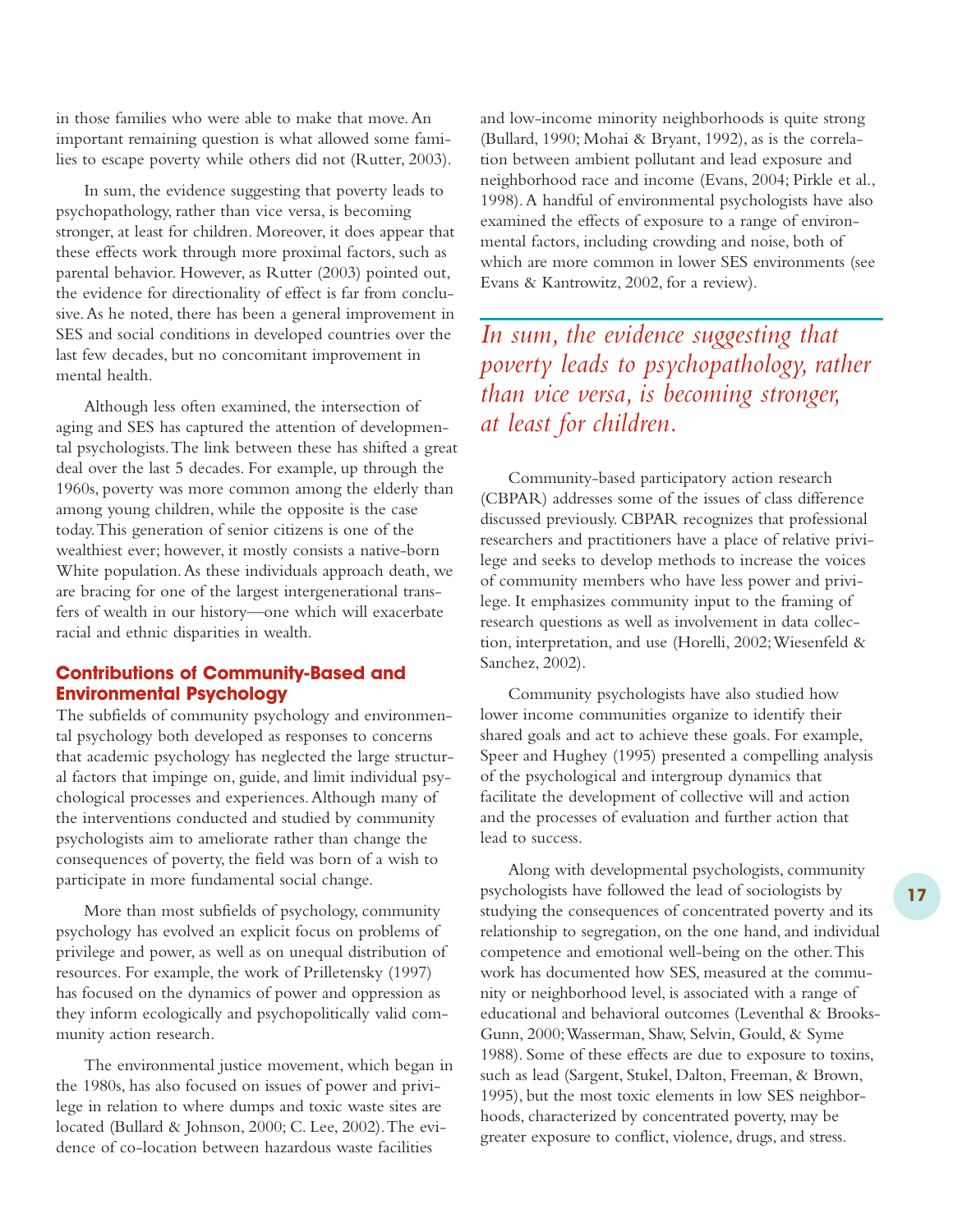Most research on neighborhood or community-level SES and resources has focused on those living in very low-income urban settings. Little has been done to look at SES disparities across the whole range of settings, to consider the hypersegregation of Whites and the affluent and minorities and the poor, or to examine the meaning and effects of SES in rural locales.

Although community psychology and environmental psychology emphasize links between macrolevel environmental conditions and individual outcomes, the key environment for children is the family, and parents are the primary carriers of environmental processes. Parents both protect their children from environmental hazards and expose them to others (e.g., parental smoking, interpersonal conflict).The resources available to parents to foster their children's development and/or to avoid exposing them to hazards are determined in large part by the parents' SES.

Finally, it is worth noting that clinical and counseling psychologists working in this area have focused not only on developing an understanding of how SES affects individual behavior and functioning but also on how to alter this link.

#### **Limitation and Gaps**

As this document illustrates, although an interest in social class or SES has not been a central concern within psychology, our field has generated a great deal of relevant research. However, the bulk of this research has been conducted in a handful of areas. Most notably, although the subfields of developmental psychology, health psychology, and community/environmental psychology evidence a sustained interest in outcomes related to SES, interest in SES in other subfields has been sparser and less compelling.Although research examining the effects of race/ethnicity and gender has intensified, the psychological research focusing on class/SES has not shown substantial growth.

**18**

In addition, with the exception of the work by health psychologists who have more fully addressed the SES gradient, most psychological research on SES has largely focused on the effects of poverty on individuals and families.There has been an almost exclusive focus on those at the very lowest level of the SES spectrum.As a result, very little is known about the working poor or the experiences of the middle class, many of whom are struggling to maintain their standard of living (Newman, 1989).This focus underestimates the power of socioeconomic forces to affect well-being at all levels, even at the top.We also know very little about the very wealthy, many of whom

live in enclaves as segregated as some low-income neighborhoods.An exception to this is the work of Luthar, who documented the increased risk of depression among women living in extremely wealthy areas and of substance use by their adolescent children (Luther & Becker, 2002).

*Although research examining the effects of race/ethnicity and gender has intensified, the psychological research focusing on class/SES has not shown substantial growth.*

Research examining more biological aspects of psychology has also largely neglected SES, despite compelling reasons for believing that SES will affect functioning in many domains that involve biological processes. For example, living in the chaotic environments more typical of lower SES settings undoubtedly affects cognitive functions, including problem solving and memory, among children, adults, and elderly people. Most of the research in this domain has examined early brain development and/or the limbic-hypothalamic-pituitary-adrenocorticol system, with a focus on stress processes (Gunnar, Bruce, & Hickman, 2001; C.A. Nelson, 1994), although some research is looking at cognitive ability and decline in old age (e.g., Rabbitt et al., 1995). Most of the work on elderly people has focused only on the effects of education, and most studies either ignore SES or treat it as a control variable rather than as a variable of interest in itself.The tendency of more biologically oriented psychologists (with health psychologists a noteworthy exception) to ignore SES is ironic, because much of the research on deprivation, outside of the economic realm, has focused on its impact on brain development and other psychophysiological markers of development.

# **Social Class: Its Importance for Multicultural Practice in Applied Psychology**

**I** n this report, discussion has addressed the connections between SES and social class and various aspects of psychological and physical well-being and health, personality factors, and development.Additionally, conceptual and definition problems for psychologists have been identified. But for some psychologists, the question of SES and social class in practice still remains. In this section, we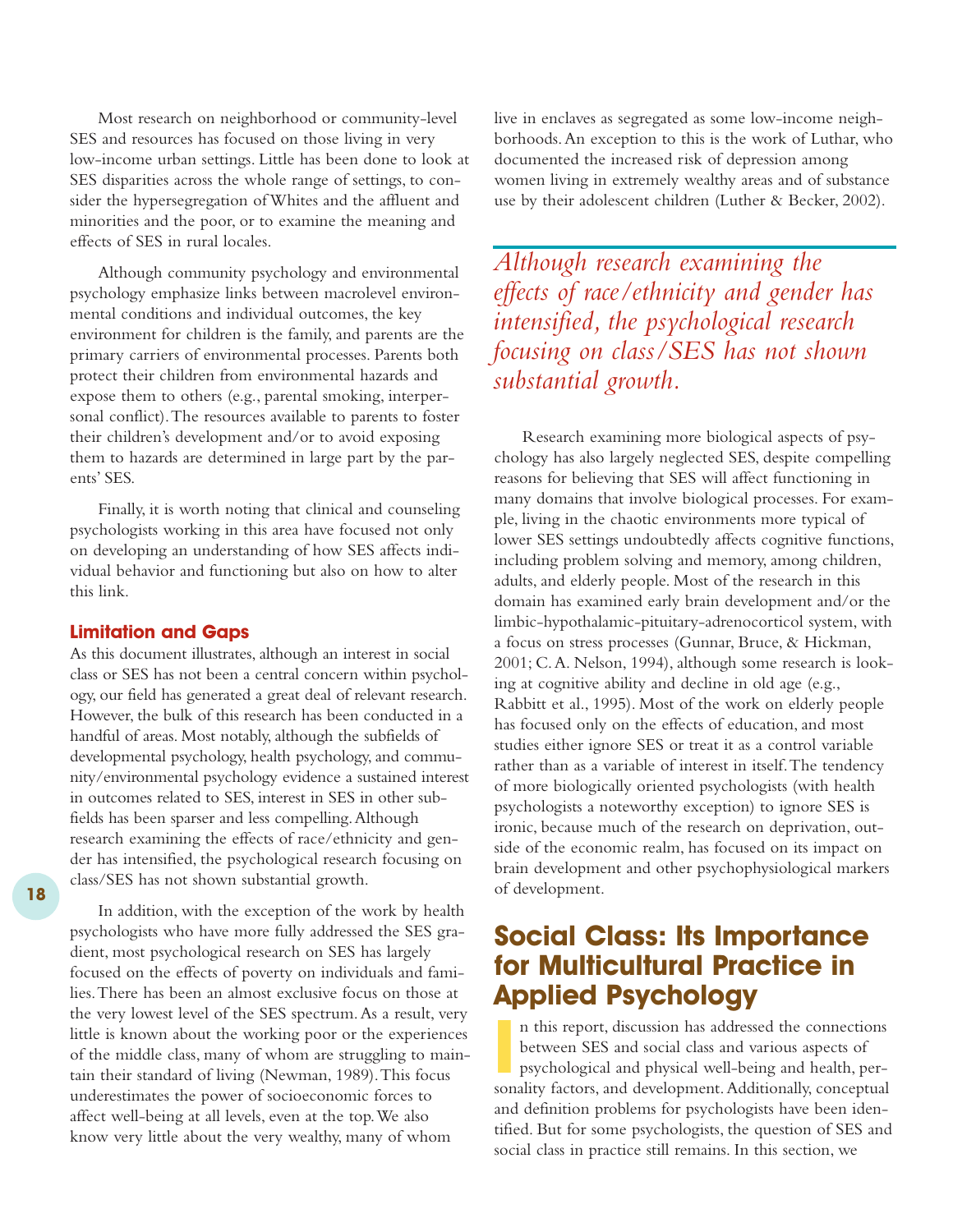focus on social class and classism as integral to application, practice, and training.

In much of the multicultural competency literature, culture, race, ethnicity, gender, age, disability status, and sexuality are often discussed. Missing in this discourse is a focus on social class (Brown, Fukunaga, Umemeto, & Wicker, 1996; Frable, 1997; Liu, Ali, et al., 2004). Social class and classism are co-constructed variables similar to race and racism—that is, race is not meaningful without racism, and social class and classism must operate together, along with SES, to create conditions of inequality, marginalization, and oppression (Liu & Ali, 2005). Even though applied research generally suggests that social class has direct, indirect, and moderating effects on a number of psychological processes, an elaborate discussion of social class in applied psychology has not taken place. For that reason, we argue here that SES/social class and the attendant concept of classism should be considered an important multicultural competency (Liu & Pope-Davis, 2003; Liu, Soleck, Hopps, Dunston, & Pickett, 2004).

We tend to use the word *social class* instead of *SES* because applied psychology deals with relational phenomena stressing the group aspects of SES implied by the term *social class.* We have used as a framework for this discussion the *Multicultural Counseling Competencies* (Sue,Arredondo, & McDavis, 1992) and the *Guidelines on Multicultural Education,Training, Research, Practice, and Organizational Change for Psychologists* (hereinafter referred to as the *Guidelines*;APA, 2003), wherein psychologists are encouraged to develop their multicultural competencies to better work with clients.Although the *Guidelines* focuses mainly on race and ethnicity, psychologists, by extension, are to be competent in the multitude of cultures, or intersectionalities, which clients may bring to psychotherapy. Intersectionalities with SES go beyond matters of race and culture and include ability status, sexual preference, age, and other differences. Specific guidelines related to these differences may also be useful (e.g., the *Guidelines for Psychological Practice With Older Adults;* APA 2004).

Finally, we provide recommendations on integrating social class into training programs and suggest other ways that psychologists can become aware of the importance of social class in their practice.

# *Social Class and Psychological Practice*

We define applied psychology as psychological practices that use theory and research to support and nurture positive human development and that help to ameliorate and prevent human problems across the life span.We do not specify programs or disciplines within psychology but assume that this discussion of social class will have applicability to training programs in applied psychology across all areas of training and practice.We choose to refer to *clients* rather than *patients*, although we recognize that in many settings, these terms are interchangeable. Furthermore, we address the importance of applied psychologists understanding social class and classism and integrating these concepts into their practices. Some applied psychology research is presented to provide a foundation on which to demonstrate the influence of social class and classism on many aspects of psychology practice.

Establishing an understanding and coherent conceptualization of social class, especially between the clinician and client, is an essential feature of developing a strong working alliance and relationship.The MacArthur Research Network on SES and Health (www.macses .ucsf.edu), for instance, has attempted to provide a subjective measure of SES. In this instance, SES is defined as a psychological feeling and comparison of self to others in the neighborhood, work, or larger community. Some literature uses SES and social class interchangeably, but researchers have typically used social class as a stratification variable.Although this stratification conceptualization may provide a socioeconomic position, it is not fully objective. Gender and race influence these categories of analysis and make any assumption of objectivity difficult (Liu, Hernandez, Mahmood, & Stinson, 2006).

From within the framework of multicultural competencies (Sue et al., 1992), social class and classism should be used to inform and moderate psychological practice and interventions. Psychologists are urged to consider the enormous applied research literature on social class to potentially modify their practice.Although beyond the scope of this report, applied research literature does exist for various populations, such as older adults (Arean et al., 2005), urban youth and career choices (Chaves et al., 2004), school-to-work transitions (Blustein et al., 2002), children and adolescents (Liu, Fridman, & Hall, in press; McLoyd, 1998), and HIV/AIDS patients (Wyche, 2005), to name a few. Similarly, psychologists need to comprehend how social class influences clients' and psychologists' perceptions of each other and their therapy relationship (Sladen, 1982).

Thus, the foundation of a strong therapeutic alliance and the ability of a psychologist to conduct effective treatment can be associated with social class issues and percep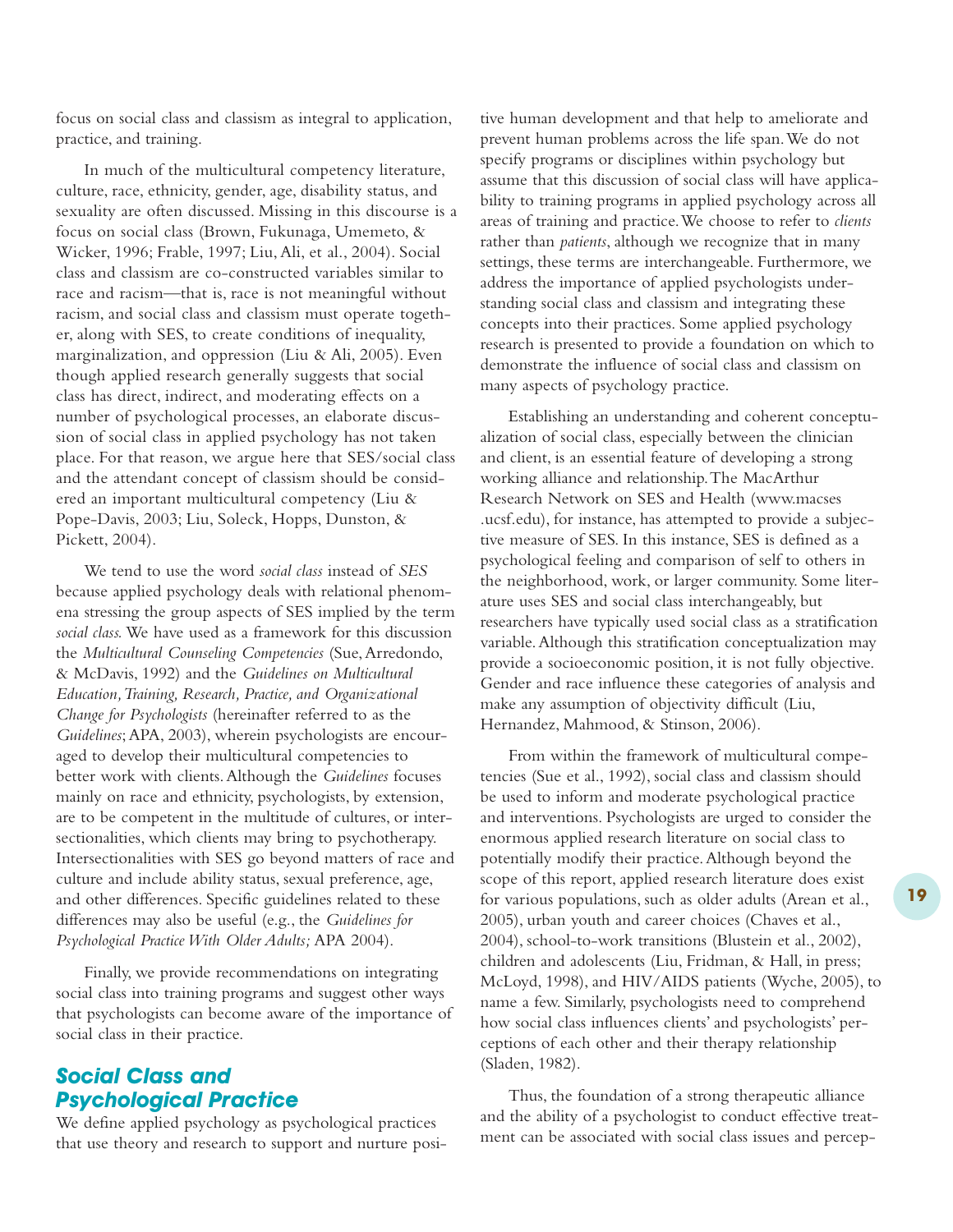tions (Liu & Pope-Davis, 2003, 2005). For many psychologists, social class is a part of what is communicated to the client. For instance, what do psychologists communicate when describing their client's social class? That is, when a psychologist describes a client as "working class" or "middle class," what might the psychologist be assuming about the client and communicating to others? Additionally, in what ways is social class affecting the client?

First, the social class group of the client reflects an amalgam of various criteria that constitute a social class category extending beyond income, education level, and occupation.That is, what are the social class-based structural factors (i.e., sociostructural factors such as legal, educational, and economic systems that marginalize and oppress the individual) (Liu & Ali, 2005) in a client's environment that may relate to treatment outcomes (e.g., adequacy of health insurance, community resources)?

*…the foundation of a strong therapeutic alliance and the ability of a psychologist to conduct effective treatment can be associated with social class issues and perceptions.*

Second, the social class group of the client may reflect the specific characteristics of middle- or working-class norms and values within a particular context or environment and may not generalize to other settings or geographic locations. For example, styles of personal interactions in the workplace may be inappropriate for a therapy session.

Third, although social class is an important demographic descriptor, the psychologist may not fully understand how to apply a client's social class status to therapy, assessment, or intervention (Wyche, 1996, 2005). Only a few authors have attempted to apply social class to therapy (Hopps & Liu, 2006; Liu, 2002; L. Smith, 2005).

Psychologists should understand the importance of considering the interaction between objective and subjective social class in applied psychology.Trying to understand the connections and limitations of each can help psychologists better work with clients. For instance, some research suggests that subjective experiences and interpretation of social class predict psychological outcome as well as, or in some cases better than, objective indices. However, that is not to imply that class is itself the psychological mechanism that affects therapy outcomes or that all lower SES clients have poor outcomes. Lachman and Weaver (1998)

found that a high personal sense of control over one's situation tended to be related to psychological and physical well-being. Others have found that psychological stress related to poverty or job insecurity exacerbates mental and physical health conditions across the life span and creates fertile ground for concurrent or subsequent mental health problems such as depression, personality disorders, mood disorders, substance abuse, and suicide (Baum, Garofalo, & Yali, 1999; Gilman, Kawachi, Fitzmaurice, & Buka, 2002; Lorant et al., 2004; Murphy et al., 1991;Weich & Lewis, 1998; Xue, Leventhal, Brooks-Gunn, & Earls, 2005).

Other research supports the use of subjective assessments of social class and its relationship to perceived physical and mental health indicators (Adler et al., 2000; Ostrove,Adler, Kuppermann, & Washington, 2000).The experience of disability is inextricably linked to disabled individuals' social class experience and the resulting quality of life (Banks & Marshall, 2005). Elderly persons' subjective evaluation of their social class compared with objective measures seems to influence their ability to handle disabilities later in life (Matthews, Smith, Hancock, Jagger, & Spiers, 2005).These findings are important for psychologists because the data suggest that clinicians may be able to access a person's social class worldview and experiences subjectively and phenomenologically rather than assess only objective social class levels.

Psychologists should consider the intersection of objective and subjective/phenomenological issues related to social class—that is, the material issues (e.g., income, access to resources) and phenomenological and experiential issues (e.g., perception of being poor, experiences with classism) that may help explain a clinical concern of a client. For example, some have hypothesized various reasons for the gradient between social class, health, and mental health, wherein stress and distress are related to lower social classes (Srole, Langner, & Michael, 1963; Starfield, Riley,Witt, & Robertson, 2002).There are two possible theories.The social causation theory suggests that individuals experiencing the stress of being in lower social class groups are vulnerable to mental health problems (Beiser, Johnson, & Turner, 1993). The social selection theory suggests that individuals experiencing mental health problems are likely to be economically disadvantaged and/or to have downward social mobility resulting from problems in their social and occupational lives (Wender, Rosenthal, Kety, Schulsinger, & Welner, 1974). Research suggests that there is evidence to support both hypotheses and that it is likely that social class and mental health have more a complex relationship to each other.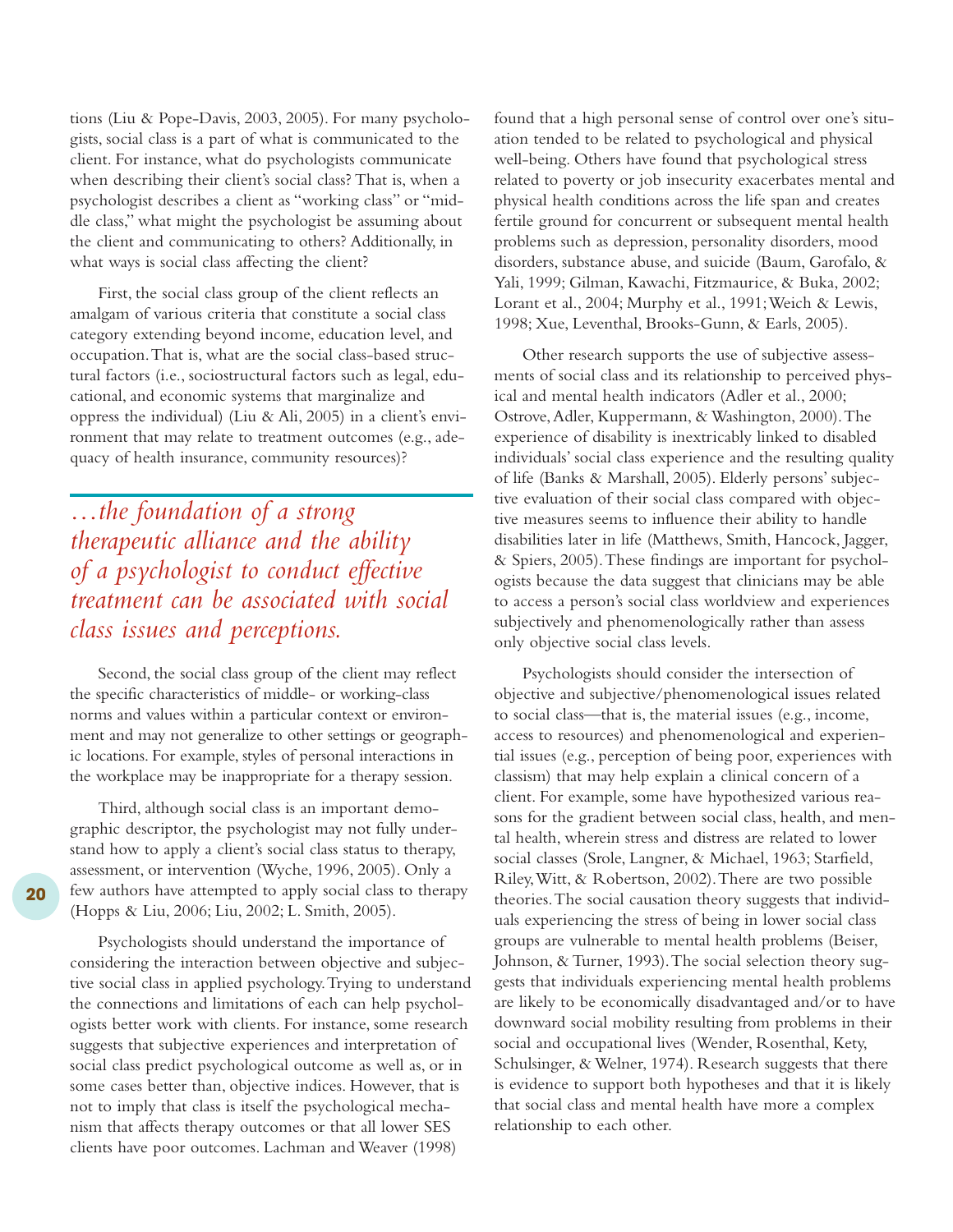In trying to better understand the health gradient (Sapolsky, 2005), researchers have considered many health, lifestyle, and health behaviors (e.g., smoking, obesity). Although there are important material issues, such as access and use of health care, recent research shows that this gradient is not simple or linear. Instead, researchers have suggested that psychological stress and the feeling and situation of being poor (e.g., vulnerability to disease, stressful occupation) play an important role in explaining the health gradient in addition to more commonly studied factors, such as access to health care (Adler, 1994; Marmot et al., 1991; North, Syme, Feeney, Shipley, & Marmot, 1996).Thus, for psychologists in mental health or hospital settings, assessing for psychological stress and providing supportive care may have important prophylactic health effects on the client.

Structural factors influence how social class is contextualized within an ecological framework that encompasses individuals, families, and groups. Some structural factors are housing quality, neighborhood safety, employment opportunities, occupational prestige, public transportation, ethnic diversity, local poverty rates, individual wealth, legal policies, and health insurance.These factors interact with the experience of social class and can promote mental health and influence treatment success.Applied psychology has not systematically studied how structural factors influence these outcomes. In other research areas, such as the HIV/AIDS literature, some attempt has been made to move beyond assuming that race defines social class (Dievler & Pappas, 1999). For example, social class has been shown to be related to riskier heterosexual behaviors in women of higher social class than in those of lower social class (Ickovics et al., 2002), and HIV treatment providers have been perceived by lower class patients as being discriminatory (Bird, Bogart, & Delahanty, 2004) and fatalistic toward educated, gay,White men (Steward, Koester, Myers, & Morin, 2005).

Other research shows that an individual's material condition or situation does not necessarily lead to happiness (Burroughs & Rindfleisch, 2002; Csikszentmihalyi, 1999; Csikszentmihalyi & Rochberg-Halton, 1981; Dittmar, 2005; Kasser & Kanner, 2003; Nickerson, Schwarz, Diener, & Kahneman, 2003; Zavestoski, 2002). This "upward mobility bias" (Liu,Ali, et al., 2004) assumes that people are constantly seeking ways to ascend the social class ladder, and as a person moves higher in social class, the person is inevitably successful and happier even though that person may not be happier (Csikszentmihalyi, 1999; Csikszentmihalyi & Rochberg-Halton, 1981).Thus, social class bias may also work against those in higher

social classes, and psychologists may underestimate the severity of a particular problem or mood disorder. Finally, social class may be related to diagnostic and treatment biases such that lower social class clients receive more severe diagnoses and poorer treatment than higher social class clients (Garb, 1997;Wang et al., 2005;Whaley, 2004).

*…for psychologists in mental health or hospital settings, assessing for psychological stress and providing supportive care may have important prophylactic health effects on the client.*

The extant research does illuminate a number of relationships between social class and interpersonal variables of interest to psychologists in applied settings. In brief, the literature on youth and families suggests, for instance, that

- cognitive and interpersonal development among children and adolescents is negatively affected by social class disadvantage (Evans, 2004; McLoyd, 1998);
- there are differences in parenting practices by social class group (Hoffman, 2003; Lareau, 2003);
- psychosocial stressors exacerbate the material conditions of living in poverty (Sapolsky, 2005);
- increased aggression among boys is related to mothers' low educational level and teenage pregnancy (Nagin & Tremblay, 2001);
- poverty exacerbates conduct problems among children (Dodge, Pettit, & Bates, 1994);
- an infant's health is negatively affected by poverty and low-income status (G. J. Duncan, Brooks-Gunn, & Klebanov, 1994);
- unemployment and work interruptions increase a mother's stress and depression and are related to cognitive distress, lower self-esteem, and developmental delays among some adolescents (Conger, Ge, Elder, Lorenz, & Simons, 1994; McLoyd, Jayaratne, Ceballo, & Borquez, 1994);
- poor social competence is related to poverty status (Garner, Jones, & Miner, 1994);
- experiences with violence increase as poverty increases (Ackerman, Brown, & Izard, 2004).

A significant aspect of low social class status and early deprivation is that children in these situations have a tenden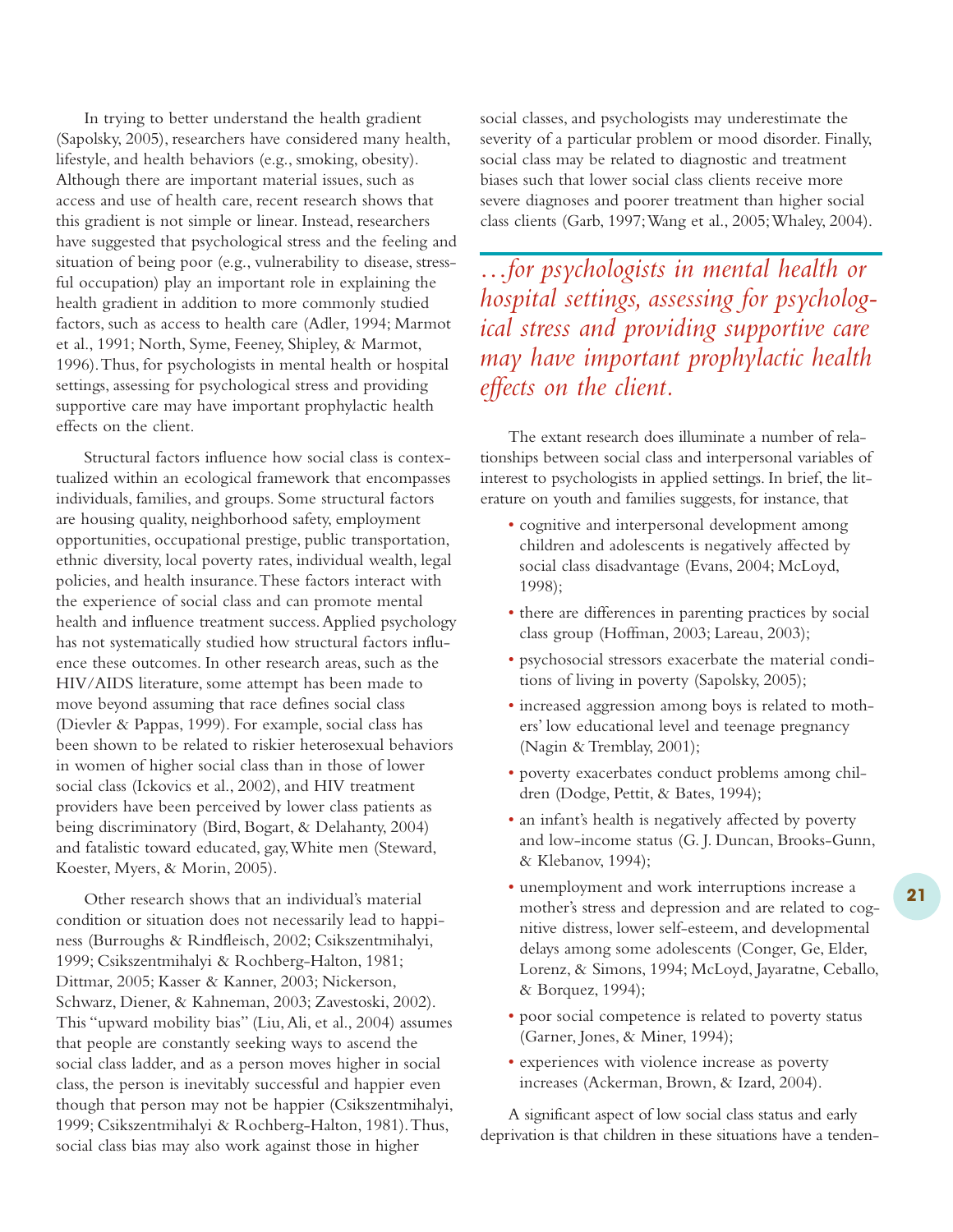cy to fall behind children who have not been exposed to deprivation and who are in higher social classes.Additionally, the effects of poverty may vary depending on when developmentally—at what age—poverty is experienced. For example, some evidence indicates that poverty during early childhood is likely to impact cognitive development; in adolescence, it leads to risky behavior (G. J. Duncan & Brooks-Gunn, 2000).While children from impoverished situations may make significant gains later in life, it is likely that the gap in achievement continually increases (Ceci & Papierno, 2005; Evans, 2004; Merton, 1998).

Psychologists also need to consider how social class is implicated throughout the life span of a person. For instance, in school settings, social class and classism may become salient concerns.The effects of social class and classism are at work when children are teased because they do not wear trendy clothes, have to ride a bus to school, or eat school-provided lunches. But the problem, for instance in school settings, is the use of adult indices to infer the social class of a child or an adolescent (Liu et al., in press). For some, because social class is measured routinely by income, educational level, and occupation, children and adolescents do not have a social class.Yet Tudor (1971) found that children, even in the first grade, were able to distinguish between upper, middle, and lower social classes.

Finally, classism is one area that is often overlooked in applied psychology. Classism is not only a function of material conditions, both cause and consequence, but also an attitudinal variable. Liu,Ali, et al. (2004) have encouraged psychologists to conceptualize social class and classism as interdependent constructs much like race and racism. Researchers have yet to fully explore classism, but some evidence does suggest that the perception and experience of classism has negative psychological effects, such as depressing performance (Croizet & Clarire, 1998) and increasing psychological stress (Sapolsky, 2005). Both Lott (2002) and L. Smith (2005) have addressed classism, which they define as oppression and discrimination toward those in lower social classes.

Although this definition captures one type of classism, Liu (2001) has maintained that this is only one form of classism, especially in psychotherapy. Instead, Liu and Pope-Davis (2003) have suggested that *upward classism* (i.e., those considered elitists) and *lateral classism* (i.e., keeping up with the Joneses because the Joneses keep reminding a person of his or her material deficiencies) are as important as *downward classism* (i.e., discrimination toward those perceived as being in a lower social class). Liu, Soleck, et al. (2004) posited that *internalized classism,* or feelings of frustration,

stress, and failure related to not being able to maintain one's social class, is another important social class experience. Liu and Hernandez (2006) have found internalized classism to be positively related to psychological stress and endorsement of materialism.

There are also factors that are important to our understanding of social class that provide a categorization of advantaged and disadvantaged status. It is important for researchers and clinicians to understand these factors when they try to untangle the ways in which social class influences behavior:

- *Power* is an important resource that can enhance social class influence. Feminist psychology has long argued that the analysis of power is a crucial element in understanding relationships between women, men, and minority group members (Worell & Johnson, 1997).
- *Prestige* is associated with social class. Researchers usually do not assess prestige, but it can influence power and social class standing (Liu, Pickett, & Ivey, 2005). For example, a person's prestige can be diminished by a diagnosis of mental illness, alcoholism, or HIV/AIDS regardless of the person's social class.
- *Social capital* refers to aspects of a person's relationships to other individuals (the richness of social supports and social networks) that can facilitate goal attainment (Moss, 2002). It is a broad resource that, together with other types of capital, such as financial or material, can be supportive of social class status and social class role enactment (Wyche, 1996). Social capital often has the effect of reinforcing class boundaries and the reproduction of class, but it can also be used by lower social class groups to advance a more egalitarian agenda (Saegert,Warren, & Thompson, 2001;Warren, 2001).

Although this research review, albeit limited, suggests a relationship between lower social class standing and increased exposure to violence and other debilitating and chronic stressors, much of the research focuses on the relationship between one or more objective indices of social class (i.e., income, education, and occupation) and an outcome variable, such as depression, stress, or psychological well-being. Much of the extant research addresses poverty and inequality, low income, or disadvantaged status as related to negative physical and mental health outcomes. Grundy and Holt (2001) posited that focusing only on objective criteria for low social class may overlook addressing the many individuals who do not meet low social class criteria such as low income but who are instead living in a state of depriva-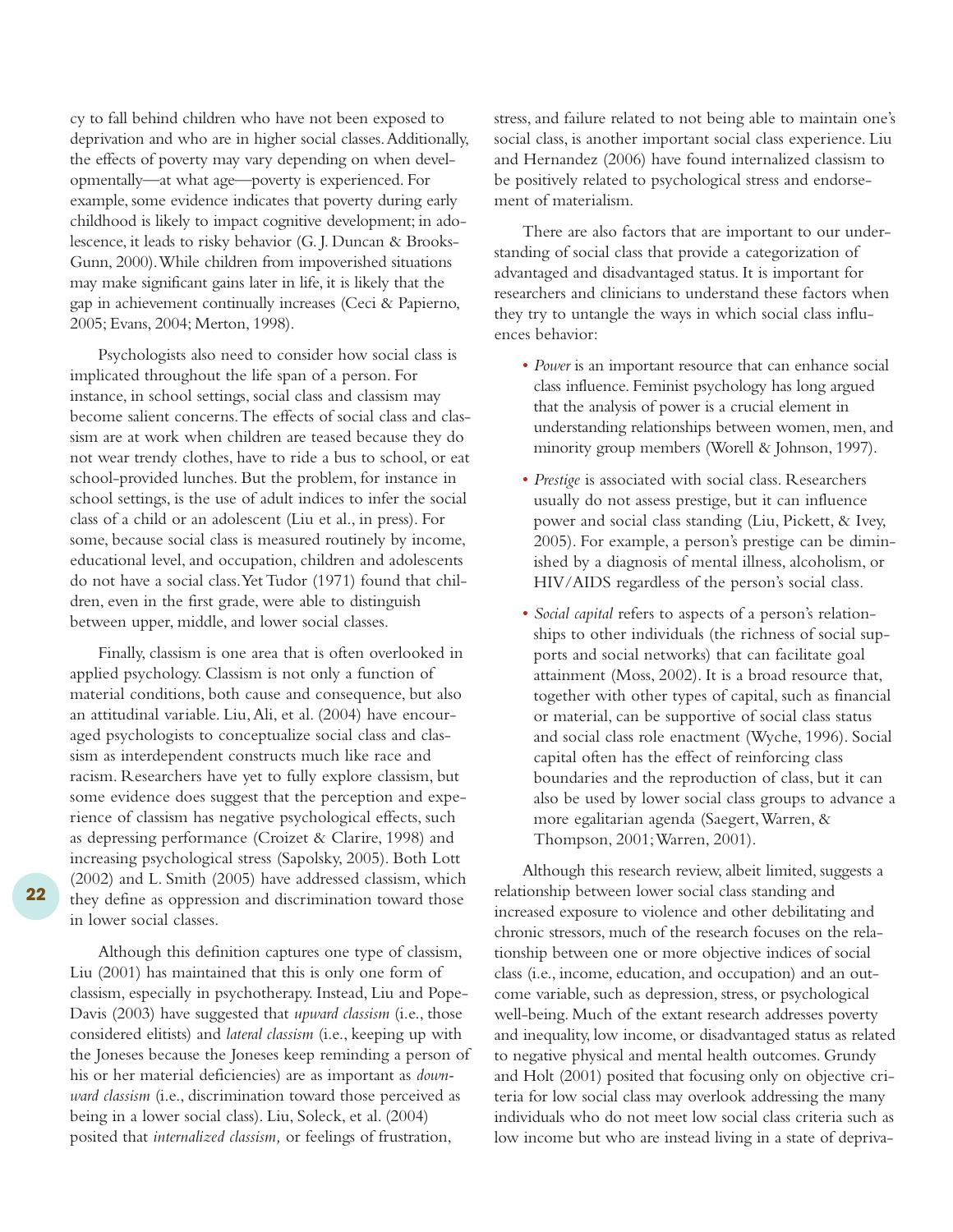tion. Deprivation may be defined as a lack of material resources that retards the ability of the individual to participate in normal activities (Townsend, 1979). Indices of deprivation may be the lack of a telephone, a warm coat, or a cooked meal or the inability to buy a gift. Research suggests that combining an index of deprivation along with educational level, for instance, may be a good predictor of the subjective health rating (Grundy & Holt, 2001).

Because issues of social class and classism are suffused throughout the practice of psychology, psychologists practicing with traditional therapy may not serve clients well overall. Sue and Sue (1990) posited that clients who do not endorse middle-class values and traditional therapy expectations, such as verbal ability, timeliness, and psychological mindedness, may receive poorer treatment.Treating low-income individuals may also require adapting therapy. For instance, in one study involving low-income minority women, results suggested that when child day care was offered, treatment adherence increased more for lowincome women than for high-income women (Miranda et al., 2003).The problem for many psychologists is the dearth of training information related to social class. In fact, much of the multicultural competency literature has discussed social class in parenthetical and cursory ways and has placed social class with other dimensions of diversity without much explication (Liu, 2001; Hopps & Liu, 2006; Liu, Soleck, et al., 2004). Consequently, many psychologists may come away with the impression that social class has been addressed when it has not.

*Because issues of social class and classism are suffused throughout the practice of psychology, psychologists practicing with traditional therapy may not serve clients well overall.*

### *Multicultural Guidelines*

The integration of social class and classism into psychological practice has been complicated by by the following:

- the conflation of social class with race and racism (Fouad & Brown, 2001; Liu et al., 2006);
- the atheoretical use of social class (Liberatos, Link, & Kelsey, 1988; Oakes & Rossi, 2003);
- the confusion between social class and SES (Liu et al., 2004; Oakes & Rossi, 2003);
- the nonlinear relationship between objective indices such as income, education, and occupation with subjective social class attitudes and worldview (Adler et al., 1994; Brown et al., 1996; Lachman & Weaver, 1998);
- the use of sociological indices to describe a psychological experience (Liu,Ali, et al., 2004);
- the lack of connection between social class and classism (Lott, 2002).

To address these limitations in social class and classism in applied psychology, Liu (2001) proposed an approach to understanding a client's potential social class worldview. In the *social class worldview model* (SCWM), Liu suggested that individuals exist within varied economic cultures (EC). That is, there are multiple middle-class cultures rather than one middle-class group:An individual in Des Moines, IA, maybe similar to someone in Boston in terms of income, education, and occupation, but the ECs present different expectations and demands on the individual. Consequently, to maintain one's social class standing within one's EC, one must meet these expectations. Liu speculated that an individual responds to these EC expectations by adapting his or her buying habits, social class behaviors (e.g., accents, etiquette), and lifestyle (e.g., job and vacation behaviors).The buying habits, social class behaviors, and lifestyle considerations constitute a person's worldview, or how the person interprets the demands of his or her EC. To maintain his or her social class standing, the individual also participates in and experiences classism.

Classism may take the form of upward classism (i.e., bias against those perceived to be of a higher social class standing), downward classism (i.e., bias against those perceived to be of a lower social class standing), lateral classism (i.e., keeping up with the Joneses), and internalized classism (i.e., feeling anxiety, depression, and frustration for not being able to maintain one's social class standing). Some evidence has suggested support for the function of internalized classism in psychological distress (Liu & Hernandez, 2006; M. L. Nelson, Englar-Carlson,Tierney, & Hau, 2006). Using the SCWM, Liu posited that social class interventions could help clients understand social class pressures and their own experiences with classism to develop insight and attitudinal and behavioral change (see the Appendix for an example of the SCWM for use with adult clients).

Furthermore, implied within the multicultural competencies is the importance of valuing and appreciating diverse cultures, peoples, and communities. But how do social class and classism fit within this rubric? As Liu et al. (2005) have suggested, psychologists need to appreciate and understand the diverse cultures within and between social classes and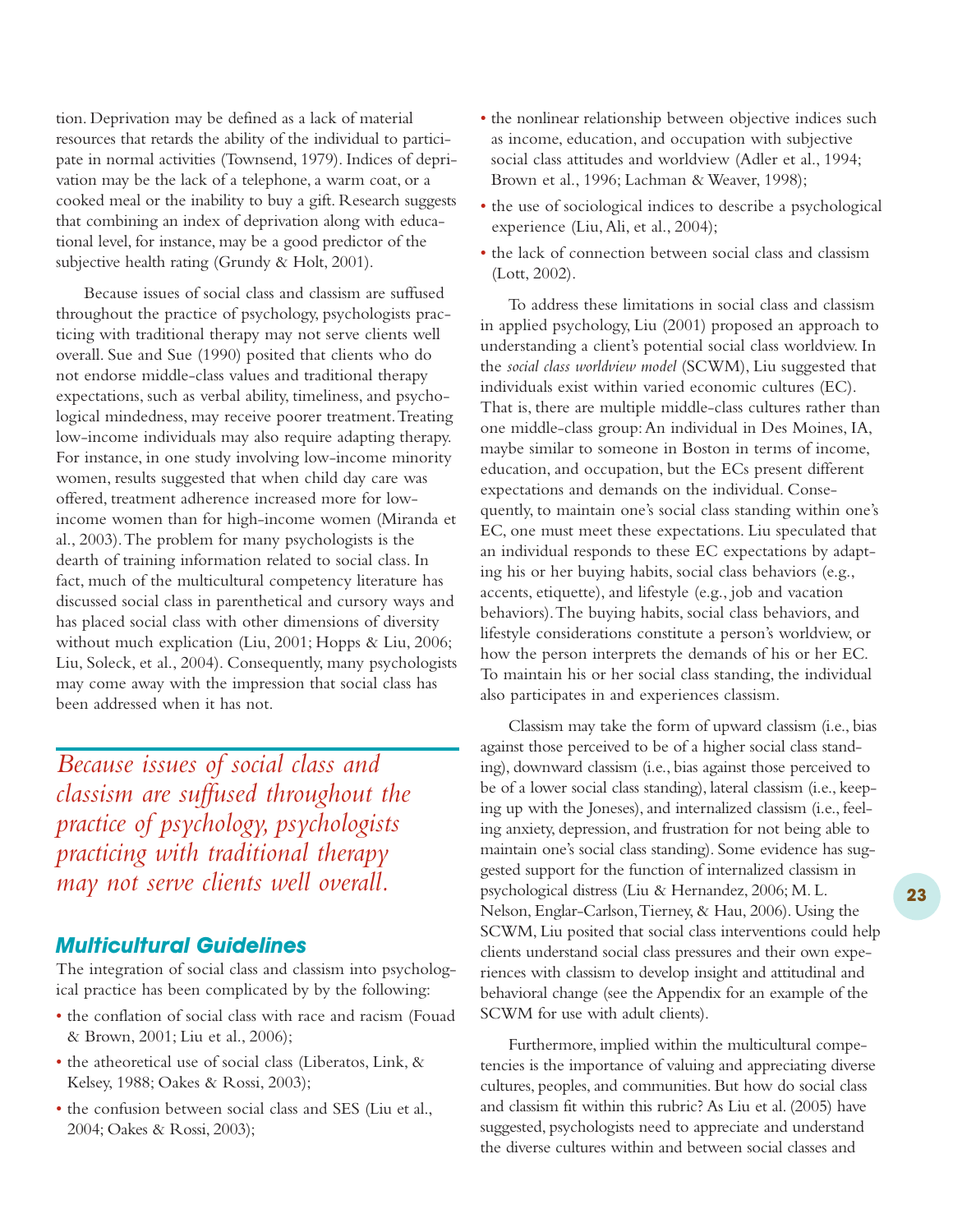comprehend how classism shapes the values, worldviews, and behaviors of individuals. Psychologists are not encouraged to value classism any more than they are encouraged to value racism. But just as psychologists seek to understand how racial, ethnic, and cultural groups thrive within an environment of racism and discrimination, they should also explore the psychological effects of classism. Racism and classism function similarly to create stratification and inequality within and between groups.Thus, even though "blue-collar" workers and other manual laborers tend to experience extreme income inequalities when compared with whitecollar workers, psychologists should also appreciate the culture of blue-collar workers.Thus, multicultural competencies are easily applicable to social class and classism.

*…psychologists need to appreciate and understand the diverse cultures within and between social classes and comprehend how classism shapes the values, worldviews, and behaviors of individuals.*

Another feature of multicultural competencies is the explicit focus on social justice. Psychologists cannot only appreciate diversity and multiculturalism but also must understand their role in reducing racism, sexism, homophobia, ageism, ableism, and classism (Hopps & Liu, 2006; Speight & Vera, 2004;Toporek, Gerstein, Fouad, Roysircar, & Israel, 2006).To that end, psychologists are encouraged to examine their own social class biases and assumptions and to explore ways in which they may intervene within their community to address or decrease inequality.This may be pro bono work with clients who may not be able to afford counseling, treatment, or testing. Psychologists may also work at broader institutional, organizational, and societal levels to address social class and classism (Sue & Sue, 1990). Some of these recommendations are addressed later (see Recommendations, pp. 26–29).

The *Guidelines* (APA, 2003) and multicultural competencies (Sue et al., 1992) generally identify three domain areas of competencies: (a) understanding the client's worldview; (b) understanding one's own assumptions, values, and biases; (c) and developing appropriate intervention strategies and techniques.Within each domain area are specific competencies of knowledge (i.e., factual information), beliefs and attitudes (i.e., sensitivity, conscientiousness, and awareness), and skills (i.e., actual skill sets or demonstrable

proficiencies) (Sue et al., 1992). Using a format similar to Liu's (2005), we outline in the following section some possible multicultural competencies specific to social class in applied psychology.These are recommendations and considerations, and this list is not meant to be exhaustive.

# **Toward a Social Class– Conscious Psychology**

Ithough psychology examines both the impact of<br>psychological processes and external forces on ou<br>comes, psychology's disciplinary identification wi psychological processes and external forces on outcomes, psychology's disciplinary identification with individual and subindividual psychological processes often relegates SES to a demographic trait, or at best a "social address." By taking individuals (or psychological and/or physical aspects of the individual, such as attitudes or brain regions) as the unit of analysis, psychology strives to develop general causal accounts of individual psychological processes.The theories, research methods, publications, and clinical practices of psychology emphasize internal and proximal processes, even when addressing the effects of larger social factors such as class.As such, the task of describing societal, economic, and cultural dynamics typically falls to other social sciences.

This focus on the individual pervades the intervention literature, distracting psychologists from thinking about interventions that would modify what Link and Phelan (1995) referred to as fundamental social causes (e.g., racism, classism). It is these fundamental or root causes and their impact on proximal processes, they argue, that undermine attempts to achieve equity. For example, most behavioral public health interventions disproportionately improve the health of more privileged populations. Ceci and Papierno (2005) offered evidence that the universal interventions psychologists participate in share the same fate. For example, *Sesame Street* was designed to help disadvantaged children enter first grade better prepared to learn.While it had this effect, children who were better off showed even greater gains in school readiness.This is not to diminish the importance of such interventions but to illustrate the accrual of privilege and the difficulty of designing interventions capable of addressing the roots of structural inequality.

Psychology has provided rankings of social behaviors in ways that disadvantage and stigmatize people who are from poor and working-class groups. Developmental psychologists outline trajectories of so-called "normal" human development; clinicians develop diagnostic categories to distinguish between "normal" and "pathological" behavior (see Caplan & Cosgrove, 2004); and educational psychologists set standards for "inadequate,""average," and "superi-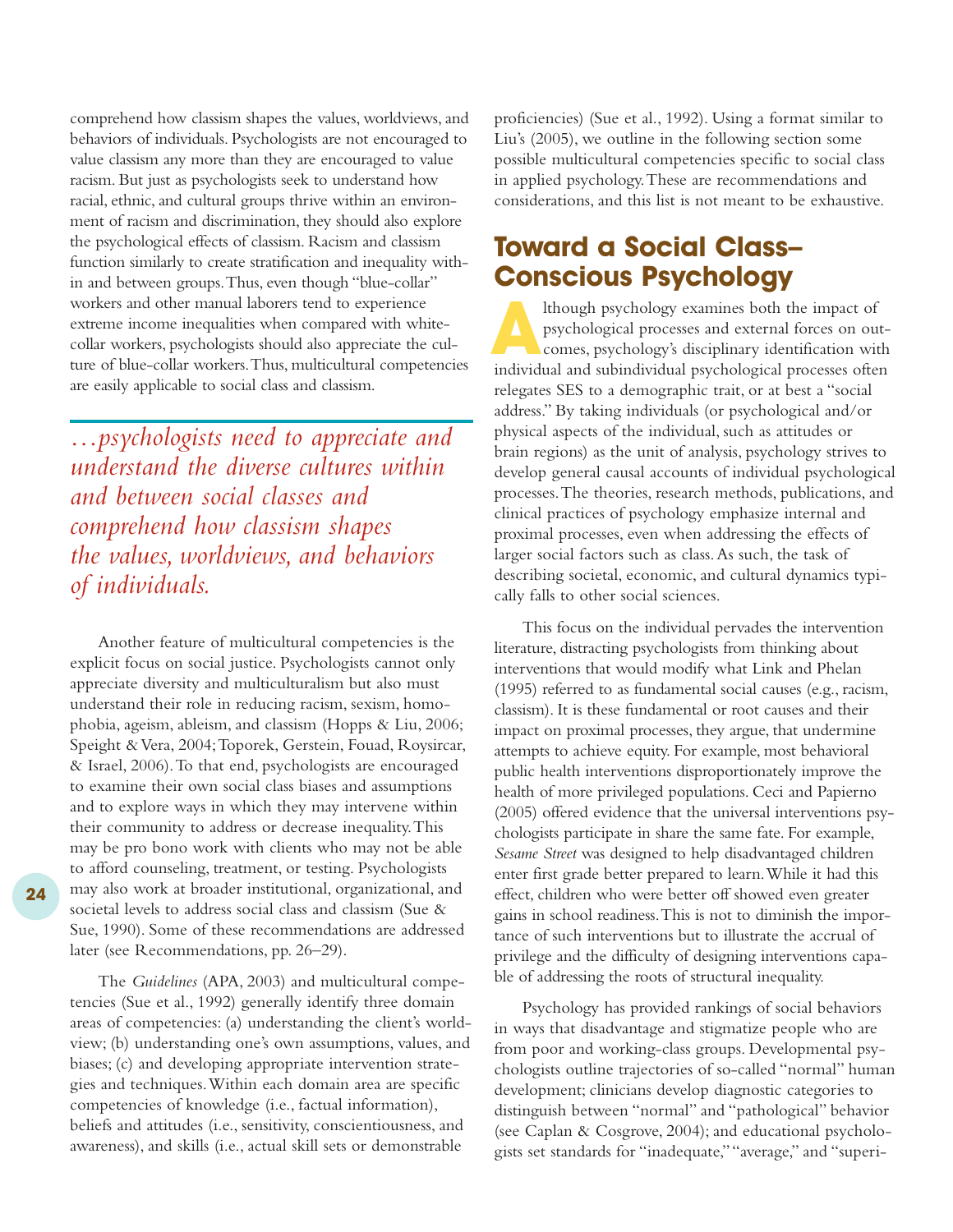or" academic achievement and cognitive development. When we neglect or make invisible the class contexts of these judgments or the intersection of class with other markers of prestige and power, our research contributes to the social distancing and stigmatization of poor and working-class individuals (Lott, 2002).

The tendency of psychologists to distance themselves from poor and working-class people is reinforced by the very requirements of the field (e.g., advanced education) and the social status that being a "professional" confers. This distancing occurs at many points in the typical professional trajectory of a psychologist, from graduate admission, training, and development to career paths and accomplishments.The entry gates into the discipline are controlled by educational institutions, testing standards and practices, and access to social, cultural, and economic capital that facilitate advanced educational and occupational attainment. Even those who grew up in poor or workingclass families are by virtue of their current professional status now part of the middle class, thus separating them from the immediate concerns of poor and working-class groups (Lott, 2002).

Consequently, psychologists, like many other middleand upper-middle-class professionals, may unreflectively view the world from positions of greater prestige and power, contributing to the interpersonal and institutional exclusion of low-income groups. It is important to keep in mind that our role in these practices transcends the interpersonal. Psychology's institutional role in defining, setting, and measuring standards of behavior goes beyond the individual contributions of social distancing to the reproduction of social class and plays a structural part in the reproduction of class itself.

Some psychologists are challenging biases about what is considered "normative" by identifying, for example, different types of intelligences and the conditions, including socioeconomic contexts, under which abilities and skills may be developed to their highest potential (e.g., Sternberg, 2004). However, the more prevalent approach is to focus on behavioral, cognitive, and genetic explanations as to why disadvantaged groups receive lower scores on standardized tests and other traditional measures of intelligence. Deficit models dominate much of the psychological literature—for example, explanations that emphasize genetic incapability to reach academic benchmarks (Herrnstein & Murray, 1994; Jensen, 1969, 1980). Most often, deficit models blame the victim and argue against increased resources.

More sophisticated and multilevel approaches to deficits in human development (Bronfenbrenner & Ceci, 1994) are not entirely inconsistent with conceptualizations of class that focus on unequal access to resources.They can undergird interventions that benefit poor and workingclass individuals and families. Psychology has a long tradition of developing enrichment programs that have often improved the lives of those who have participated (e.g., Deutsch and colleagues' Institute for Developmental Studies' Early Enrichment Program and follow-up; see Deutsch, Deutsch, Jordan, & Grallo, 1983). More recently, Olds and his colleagues (2004) developed successful interventions with poor mothers whose children were at risk for pre- and postnatal difficulties. Such interventions can significantly improve the well-being of those whose lives are touched by them; at the same time, they do little to address classism or the fundamental causes of inequality at the societal level, which will ultimately limit the effectiveness of such interventions in reaching all those in need. This is not to undercut the significance of programs and interventions geared toward the provision of crucial shortterm benefits but to challenge psychology, as a field, to think broadly about how our work does or does not advance broad-based structural change and the strengths and shortcomings of our initiatives.

*This is not to undercut the significance of programs and interventions…but to challenge psychology, as a field, to think broadly about how our work does or does not advance broad-based structural change and the strengths and shortcomings of our initiatives.*

These tensions are explored more fully in Geronimus and Thompson's (2004) analysis of how theories positing normative patterns of human development and the social policies derived from them contribute to persistent, severe health disparities between African Americans and European Americans. Policies aimed at decreasing these inequalities are largely ineffective because they proceed from individual-level analyses of norms and behavior. Geronimus and Thompson identified three flaws underlying such policies and programs: developmentalism, belief in the "American creed," and economism:

• *Developmentalism* rests on the premise of a "normal" developmental progression from supported dependency in childhood, adolescence, and young adulthood to independence and the formation of nuclear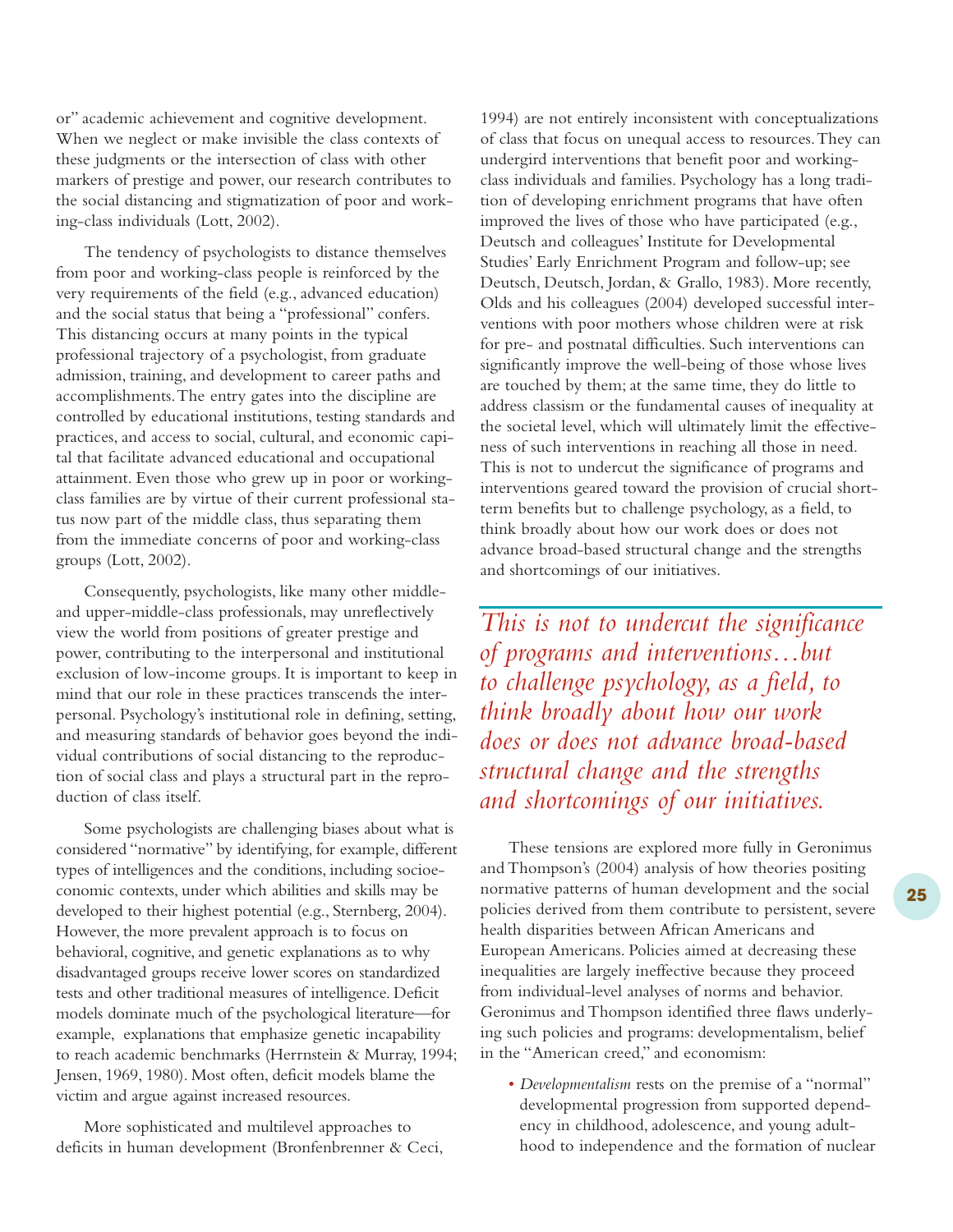families in adulthood, through healthy independent aging, with a brief period of dependency near the end of life.Among other biases (e.g., heterosexism), this view of the life cycle neglects any practical advantages or cultural preferences among lowincome people and people of color for intergenerational interdependence. Critical scholars treat this view of development, prevalent among psychologists as both researchers and designers of interventions aimed at decreasing social inequality, as an example of the moral exclusion of the poor (Lott, 2002).

- Universal theories of healthy life-cycle development are related to a deep-rooted belief in the "*American creed*," or the promise that equal rights and equal opportunity will allow people of merit to succeed and prosper.The lack of attention to and devaluing of the realities of low-income people's lives lead even well-intentioned scholars and policy analysts to perpetuate these derogatory stereotypes in programs designed to remedy supposed deficits in character, development, and behavior by creating "middle class" opportunities for the poor.When the opportunities provided do not eliminate disparities in development and well-being, public opinion tends to attribute the failure to the attitudes, behaviors, and abilities of the poor. In the discipline of psychology, early childhood interventions, educational enrichment, and adult education and training provide examples of policies supportive of developmentalism and the "American creed."
- Progressive social scientists critical of the universalism and cultural hegemony embedded in the other two approaches view economic redistribution as the primary remedy for class and race injustices.Yet *economism*, for all its merits, may neglect the cultural and social dimensions of racism and classism, the deeply entrenched nature of prejudice, and the psychological costs to stigmatized groups.This aspect of Geronimus and Thompson's critique makes explicit one of the roles psychologists can play in research on understanding and decreasing disparities in SES/social class.

These critiques of disparate life chances and their treatment in the psychological literature have important implications for theory and method, institutional practices, and policy and program advocacy, such as the following:

• We are challenged to develop a stronger theoretical basis for understanding the relationship between social and economic structures and processes and individual behavior, development, and well-being.

- We must assess how the institutional functioning of psychology as a discipline and a profession can avoid contributing to the overt and hidden injuries of social class.
- We must broaden psychology's advocacy agenda beyond the promotion of programs and policies that exclusively focus on psychological health to include those that direct access to material resources, while remaining vigilant to the social psychological and cultural meaning of these policies and programs.

*We must assess how the institutional functioning of psychology as a discipline and a profession can avoid contributing to the overt and hidden injuries of social class.*

# **Recommendations**

sychological research, education, practice, and policy analysis have much to offer in addressing socioeconomic disparities in health, well-being, and human development. Moreover, including a focus on SES would improve psychological research and practice.These recommendations are not meant to be comprehensive but are a starting point. It is expected that the implementation of these recommendations will unfold over a number of years and will need to address new issues as they arise. With the aim of increasing psychology's contributions to eliminating disparities based on social class and improving psychological research and practice, we offer the following recommendations:

**1.That APA establish a continuing Committee on Socioeconomic Status (SES) and Social Class.** To assure that the recommendations that follow are implemented and to find and advance new and more successful approaches to understanding SES/social class and decreasing related disparities, the task force recommends that the American Psychological Association (APA) establish a continuing Committee on Socioeconomic Status (SES).

• The mission of the Committee on Socioeconomic Status shall be to further the major purpose of the APA— "to advance psychology as a science and a profession and as a means of promoting health, education and human welfare"—by ensuring that issues of SES receive the full attention of the Association. The committee will identify and act as a catalyst in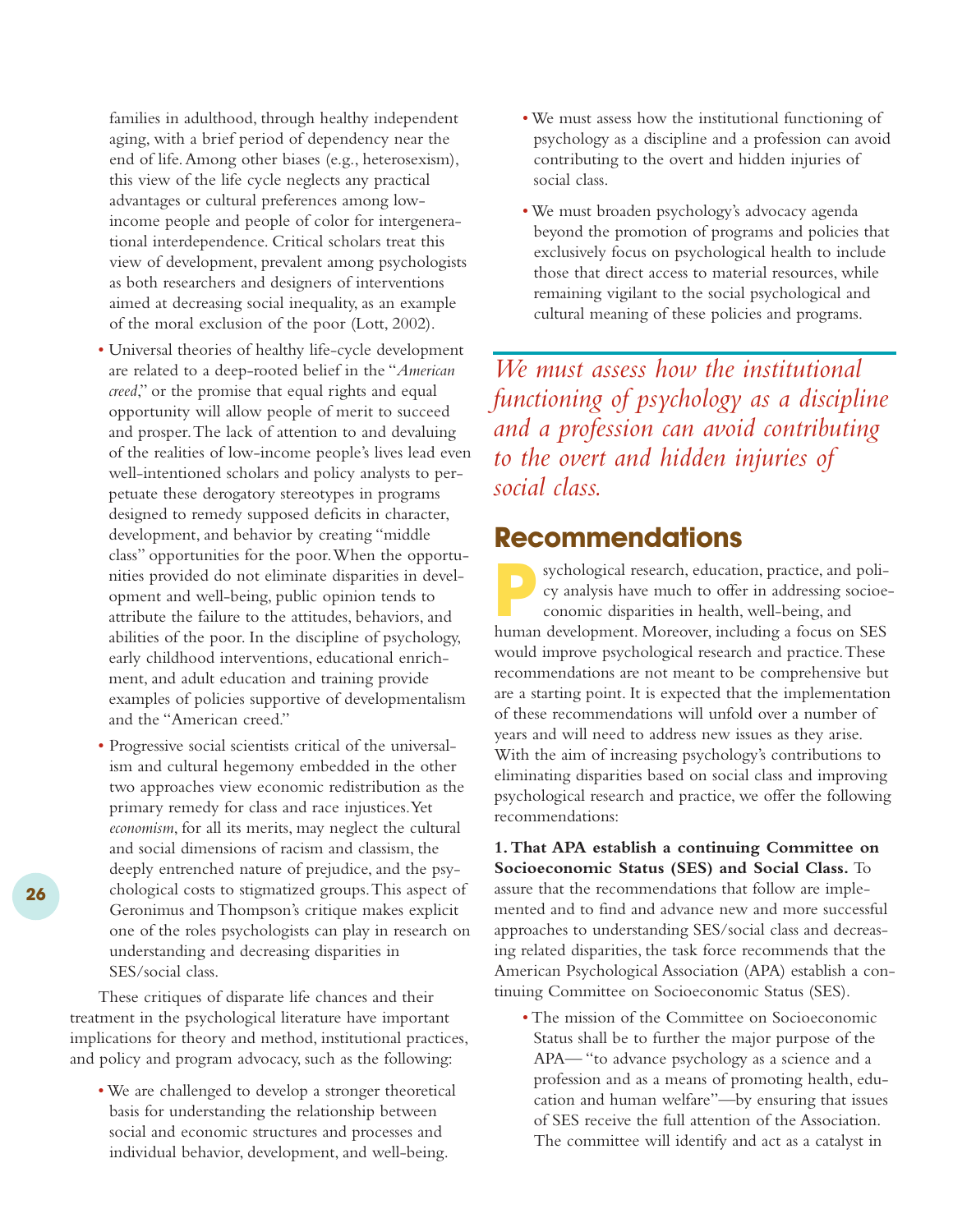the Association's efforts to address issues of SES and promote appropriate attention to SES in psychological research and practice. In this regard, the Committee shall: (a) collect information and documentation concerning SES; (b) promote scientific understanding of the roles of poverty and SES in health, education, and human welfare; (c) develop approaches to the application of psychology that take into account the effects of SES on psychological development and well-being; and (d) advocate for social policy that will alleviate or reduce the disparities between SES groups.

• The Committee on SES shall report through the APA Board for the Advancement of Psychology in the Public Interest (BAPPI), and its supporting Office—the Office on Socioeconomic Status —will be housed within the Public Interest Directorate.

### **2.That APA work to expand support for psychological research, education, practice, and public policy addressing SES and social class.** APA is encouraged to work toward increasing funding opportuni-

ties for researchers interested in a wide range of issues related to SES/social class, including work drawing on intersectional frameworks.To this end APA is urged to:

- Work to promote grant opportunities within and across different divisions and directorates, as well as externally with other potential funders (e.g., NIH, NIMH, HUD, NSF) and foundations.
- Advocate for increased funds for research on SES/social class and on its relationship to health, education, and well-being.
- Identify streams of funding for innovative, less traditional areas of inquiry related to SES/social class, such as strategies for improving interclass relations; factors that contribute to class-based collective action; the dynamics of social class identity; the attitudes and beliefs used to justify class inequality; and the intersections of classism, racism, ageism, ableism, and sexism in the treatment of low-income individuals when seeking assistance from health professionals.
- Identify and promote more postdoctoral opportunities for psychologists in these areas.

#### **3.That APA work to strengthen clinical practice through the integration of SES/social class.** APA should:

• Encourage applied psychology programs to establish practice opportunities in mental health centers where students have access to diverse social class populations.

- Work with state associations to advocate for expanding ways to reach clients who do not have access to psychological services because of low income, lack of health insurance, or inadequate insurance coverage.
- Assist training clinics and programs with the development and periodic update of the community profile of their location.This would include populationspecific data and structural factors that influence the community's health and mental health.
- •Work with APA committees and interest groups (Aging Issues; Children,Youth & Families; Ethnic Minority Affairs; Lesbian, Gay, & Bisexual Concerns; Office on AIDS; Public Interest Policy Office;Violence &Violence Programs;Women's Programs; and Work, Stress, and Health) as well as the Practice Directorate to address the ways in which SES/social class intersect with the needs and concerns of each group.

#### **4.That APA improve the quality and impact of psychological research on SES and social class.**

- APA is encouraged to implement the recommendations of the APA (2000) *Resolution on Poverty and Socioeconomic Status,* in particular, that APA "will recommend that where possible and appropriate socioeconomic status be identified for published reports of social sciences research."At a minimum, key aspects of SES would be assessed and reported for the sample and/or participants, and when possible, included in key analyses. Researchers are also encouraged to report the intersection of SES with gender, race/ethnicity, age, sexual orientation, and disability status.
- Researchers are encouraged to become better informed about state-of-the-art approaches to conceptualizing and measuring SES and social class.This would include
	- **—** theoretical and empirical approaches;
	- **—** objective and subjective measures;
	- **—** structural and individual measures;
	- **—** quantitative and qualitative measures;
	- **—** intersection with measures of rural/urban differences, gender, race/ethnicity, age, sexual orientation, and disability status.

The Continuing Education Office could be instrumental in providing information on these issues.

• APA journal editors are encouraged to consider policies to increase the reporting of participant characteristics related to SES/social class. Just as it is now normative for editors to require reporting of gender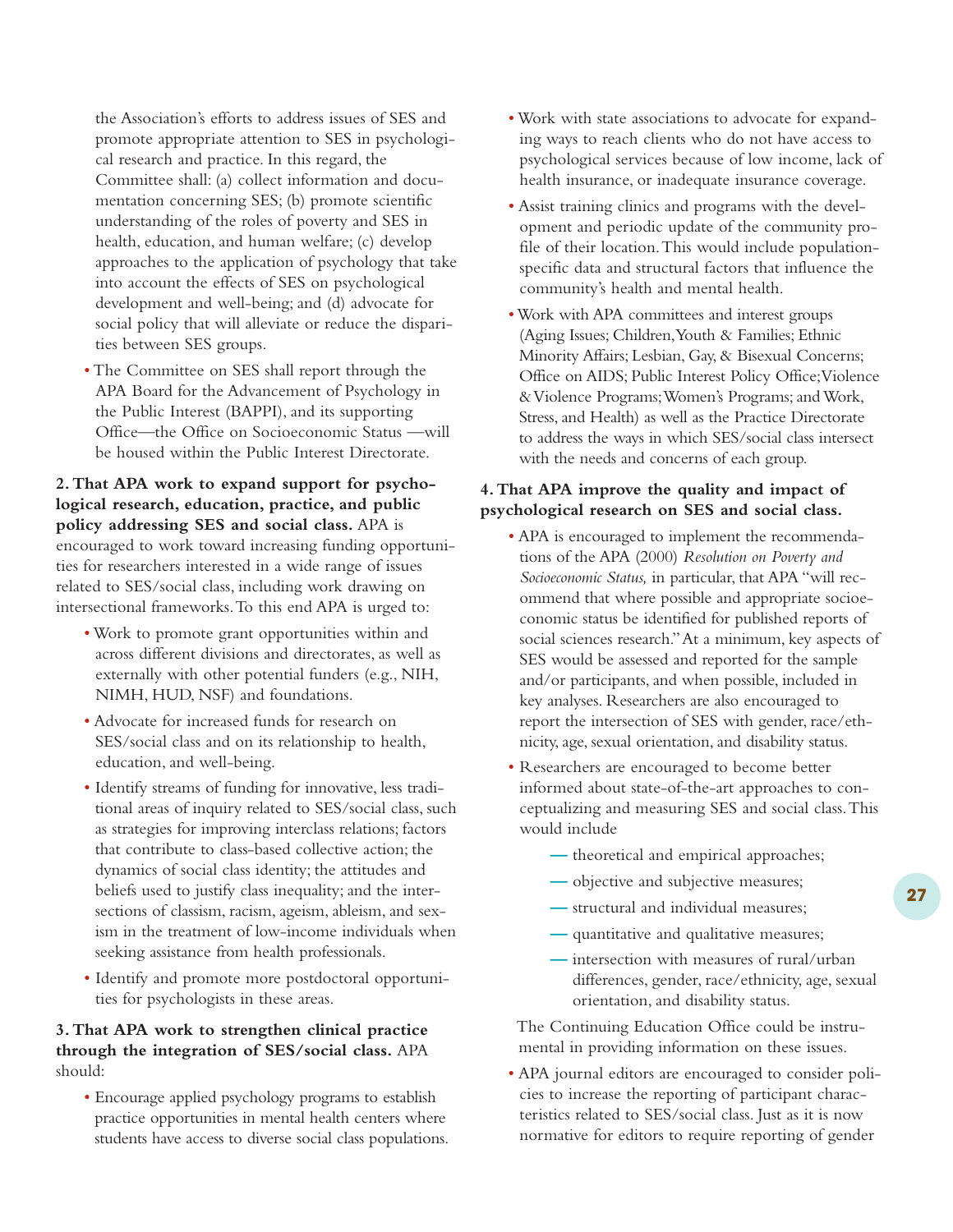and ethnicity, we urge discussion of mechanisms to assure inclusion of information on the SES/social class of research participants.

#### **5.That APA encourage an increase in training and education in psychology related to socioeconomic status and social class.**

- APA's Education Directorate is encouraged to promote social class as a central dimension of the human experience and encourage class to be incorporated at all levels of the psychology curriculum. It is important that classism, in particular, be discussed as a major form of discrimination, along with sexism, racism, ageism, and heterosexism.
- APA should encourage and foster graduate training opportunities and continuing education workshops to provide researchers with the methodological skills to examine and address SES/social class, including mixed methods and participatory action research, as well as strategies for developing respectful relationships among researchers, participants, and community members.
- APA should encourage psychology departments to develop practicum and service-learning opportunities.At the graduate and undergraduate levels, students should be offered the opportunity to see firsthand the consequences of poverty; work with agencies and organizations that seek to reduce class inequality; experience the shortage and shortcomings of the services that are available to the poor; and work toward social change.

#### **6.That APA continue advocacy efforts for social policies that improve health and well-being across the socioeconomic spectrum.**

- The Public Policy Office (PPO) and the Government Relations Office (GRO) of the Practice Directorate are urged to continue to advocate for increased access to high-quality, affordable health and mental health care for persons regardless of income. This would encompass provisions for increased access to mental health services for uninsured persons, as well as for parity in benefit coverage for physical and mental health disorders in private health insurance plans and in governmental plans, such as Medicare. PPO is further encouraged to advocate for policies that reduce economic insecurity and class inequality. Extant psychological research provides a strong rationale for these actions.
- PPO is encouraged to continue advocacy for a just "safety net" that provides real protection against the

harmful effects of economic insecurity (e.g., comprehensive unemployment programs, social security, welfare programs, financial assistance, educational opportunity, and affordable and high-quality health care, housing, child care, and other fundamental necessities).

- PPO is urged to continue to support federal policies that promote the employment status of people with disabilities, who are more likely to live in lower SES households than people without disabilities. It is important that attention be directed to removing attitudinal and physical barriers in the workplace, as well as to providing supportive services (e.g., health insurance, income supplements, on-the-job supports, and tax incentives to employers) to facilitate the hiring and job retention of people with disabilities.
- PPO is encouraged to continue advocacy for interventions that support early childhood education. Strong research evidence shows that early and persistent deprivations in learning, education, and living standards negatively affect cognitive and emotional development in children. One way to moderate this negative effect is to support intervention efforts in school settings.
- PPO is encouraged to continue support for policies that increase resources for public education and access to higher education. Major educational reform is necessary to ensure that all public schools have the necessary funding to provide a high-quality education to all of their students. It is recommended that policies be developed to replace those that restrict access to higher education (e.g., welfare policies that restrict the number of hours that recipients can spend in school vs. work activities).
- APA is encouraged to collaborate with other organizations and disciplines committed to economic fairness and social change.APA members, in turn, could work collaboratively with community agencies and programs to influence local, state, and national initiatives that seek to level the socioeconomic playing field.
- APA is urged to develop mechanisms for addressing issues about psychological knowledge and poverty, adding global mechanisms such as the United Nations as one advocacy focus to increase understanding of SES/social class internationally.

#### **7.That APA foster social class diversity and social class consciousness,"opening up" the field for the next generation of psychologists.**

• Psychology departments are encouraged to increase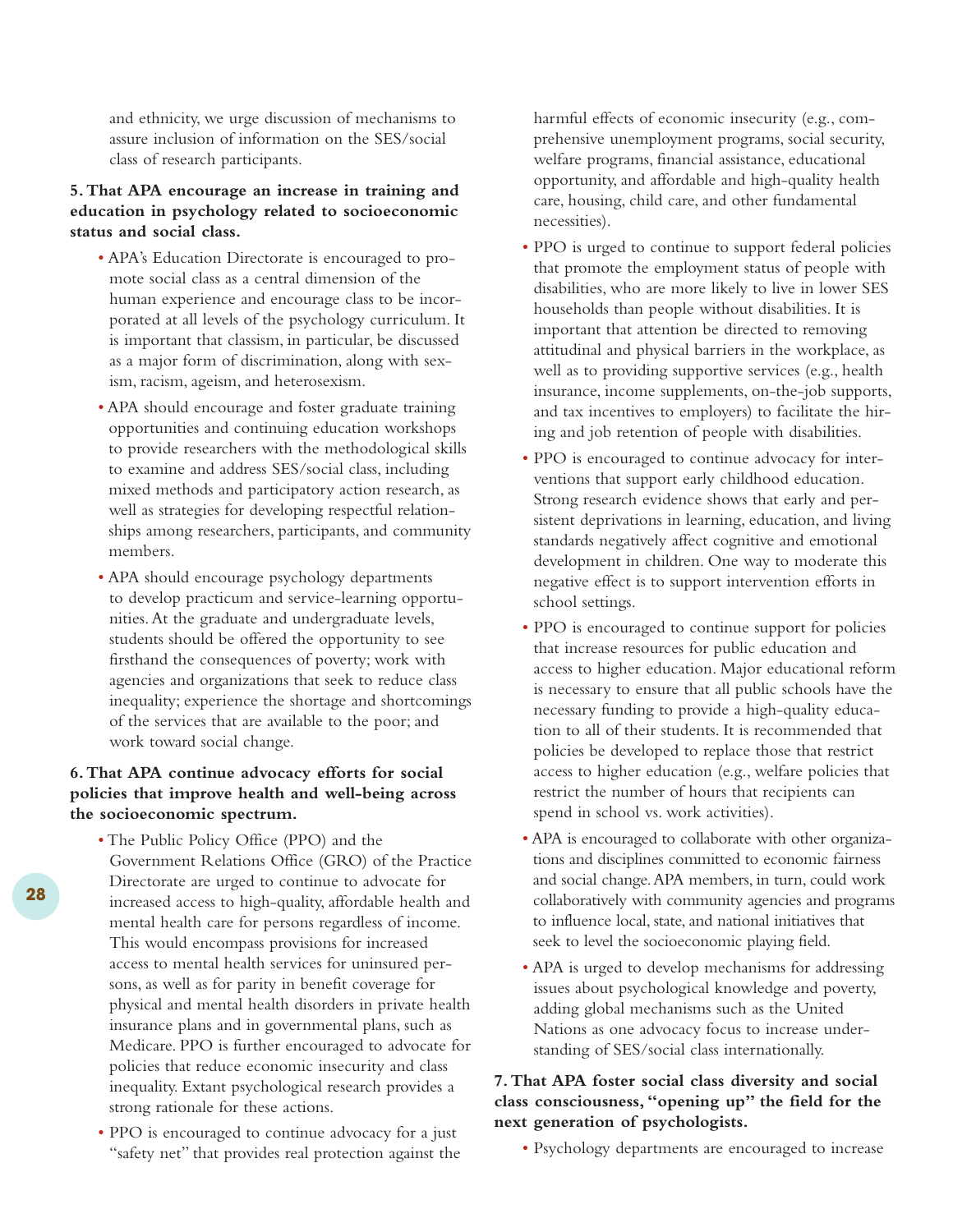social class diversity among graduate and undergraduate students, just as they have sought to increase the percentage of women and people of color who pursue graduate work in psychology.APA scholarships, fellowships, and other financial awards for lowincome students are crucial, as is supportive mentorship for these students and those who are the first in their families to go to college. Outreach and targeted recruitment are also recommended.

• Community colleges are an important pathway to higher education and financial security for lowincome and ethnic minority students.APA is encouraged to support successful community college programs—those that increase the earning potential of low-income individuals and families, enhance occupational opportunities, and provide access to postsecondary education.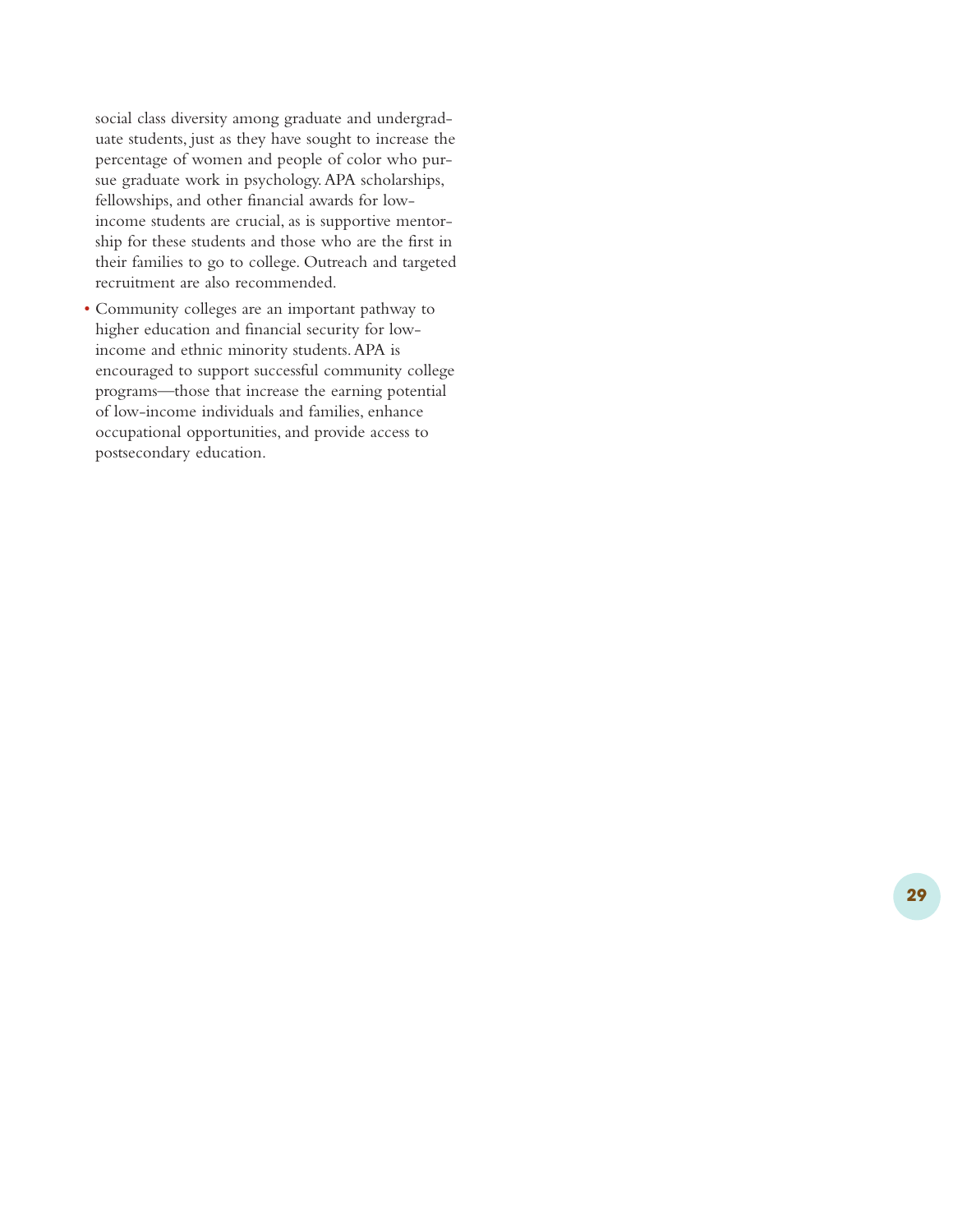# **References**

- Aber, L., Bennett, N., Conley, D., & Li, J. (1997).The effects of poverty on child health and development. *Annual Review of Public Health, 18,* 463-483.
- Ackerman, B. P., Brown, E. D., & Izard, C. E. (2004).The relations between persistent poverty and contextual risk and children's behavior in elementary school. *Developmental Psychology, 40,* 367-377.
- Adler, N. (1994). Health psychology:Why do some people get sick and some stay well? *Annual Review of Psychology, 45,* 229–259.
- Adler, N. E., Boyce,T., Chesney, M.A., Cohen, S., Folkman, S., Kahn, R. L., et al. (1994). Socioeconomic status and health:The challenge of the gradient. *American Psychologist, 49,* 15–24.
- Adler, N. E., Boyce,T., Chesney, M., Folkman, S., & Syme, L. (1993). Socioeconomic inequalities in health: No easy solution. *JAMA, 269,* 3140–3145.
- Adler, N. E., Epel, E. S., Castellazzo, G., & Ickovics, J. R. (2000). Relationship of subjective and objective social status with psychological functioning: Preliminary data in healthy White women. *Health Psychology, 19,* 586–592.
- Adler, N. E., Marmot M., McEwen, B., & Stewart, J. (Eds.). (1999). *Annals of the New York Academy of Sciences: Socioeconomic status and health in industrialized nations: Social, psychological, and biological pathways* (Vol. 896). New York: New York Academy of Sciences.
- Adler, N. E., & Snibbe, A. C. (2003). The role of psychosocial processes in explaining the gradient between socioeconomic status and health. *Current Directions in Psychological Science, 12,* 119–123.
- Altonji, J. G., Doraszelski, U., & Segal, L. (2000). Black/White differences in wealth. *Federal Reserve Bureau of Chicago Economic Perspectives, 24,* 38–50.

**30**

- American Psychological Association. (2000, August 6). *Resolution on poverty and socioeconomic status.* Retrieved May 29, 2005, from www.apa.org/pi/urban/povres.html
- American Psychological Association. (2003). Guidelines on multicultural education, training, research, practice, and organizational change for psychologists. *American Psychologist, 58,* 377–402.
- American Psychological Association. (2004). Guidelines for psychological practice with older adults. *American Psychologist, 59,* 236–260. Retrieved from www.apa.org/practice/adult.pdf
- Arean, P.A., Gum,A., McCulloch, C. E., Bostrom,A., Gallagher-Thompson, D., & Thompson, L. (2005). Treatment of depression in low-income older adults. *Psychology and Aging, 20,* 601-609.
- Baca Zinn, M., & Thornton Dill, B. (1994). *Women of color in U.S. society.* Philadelphia:Temple University Press.
- Backlund, E., Sorlie, P. D., & Johnson, N. J. (1999).A comparison of the relationships of education and income with mortality:The National Longitudinal Mortality Study. *Social Science and Medicine, 49,* 1373–1384.
- Banks, M., & Marshall, C. (2005). Beyond the "triple whammy": Considering social class as one factor in discrimination against persons with disabilities. In J. Chinn (Ed.),*The psychology of prejudice and discrimination: Disability, religion, physique, and other traits* (pp. 95–110).Westport, CT: Praeger/Greenwood Press.
- Barefoot, J. C., Peterson, B. L., Dahlstrom,W. G., Siegler, I. C.,Anderson, N. B., & Williams, R. B., Jr. (1991). Hostility patterns and health implications: Correlates of Cook-Medley Hostility Scale scores in a national survey. *Health Psychology, 10,* 18–24.
- Baum,A., Garofalo, J. P., & Yali,A. M. (1999). Socioeconomic status and chronic stress: Does stress account for SES effects on health? In N. E.Adler, M. Marmot, B. McEwen, & J. Stewart (Eds.), *Annals of the New York Academy of Sciences:Vol. 896. Socioeconomic status and health in industrialized nations: Social, psychological, and biological pathways* (pp. 131–144). New York: New York Academy of Sciences.
- Beiser, M., Johnson, P. J., & Turner, R. J. (1993). Unemployment, underemployment and depressive effect among Southeast Asian refugees. *Psychological Medicine, 23,* 731–743.
- Belle, D., & Doucet, J. (2003). Poverty, inequality, and discrimination as sources of depression among U.S. women. *Psychology of Women Quarterly, 27,* 101–113.
- Bird, S., Bogart, L., & Delahanty, D. (2004). Health-related correlates of perceived discrimination in HIV care. *AIDS, Patient Care, and STDs, 18*(1), 19–26.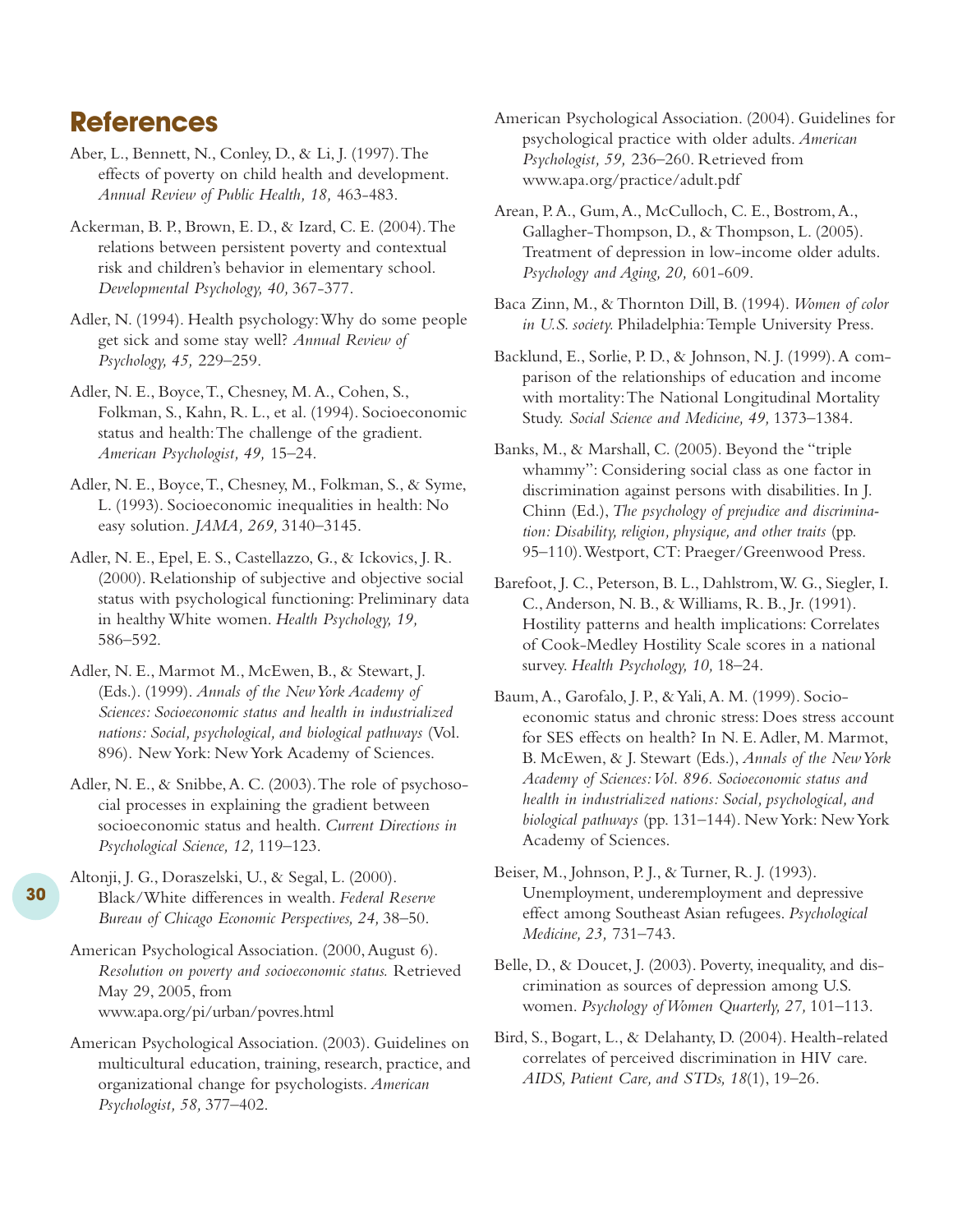Blustein, D. L., Chaves,A. P., Diemer, M.A., Gallagher, L. A., Marshall, K. G., Sirin, S., & Bhati, K. S. (2002). Voices of the forgotten half:The role of social class in the school-to-work transition. *Journal of Counseling Psychology, 49,* 311–323.

Bourdieu, P. (1986).The forms of capital. In J. G. Richardson (Ed.), *Handbook of theory and research for the sociology of education* (pp. 214–258). New York: Greenwood.

Bourdieu, P., & Passerson, J. C. (1977). *Reproduction, education, society and culture* (R. Nice,Trans.). London and Beverly Hills, CA: Sage.

Bradley, R. H., & Corwyn, R. F. (2002). Socioeconomic status and child development. *Annual Review of Psychology, 53,* 371–399.

Bradley, R. H., Corwyn, R. F., McAdoo, H. P., & García Coll, C. (2001). Home environments of children in the United States: Part 1.Variations by age, ethnicity, and poverty status. *Child Development, 72,* 1844–1857.

Bronfenbrenner, U., & Ceci, S. J. (1994). Nature-nurture reconceptualized in developmental perspective:A bioecological model. *Psychological Review, 101,* 568–586.

Brooks-Gunn, J., & Duncan, G. (1997).The effects of poverty on children. *Future of Children.* Retrieved from www.futureofchildren.org/information2826/ information\_show.htm?doc\_id=

Brown, M.T., Fukunaga, C., Umemoto, D., & Wicker, L. (1996).Annual review, 1990–1996: Social class, work, and retirement behavior. *Journal of Vocational Behavior, 49,* 159–189.

Bullard, R. D. (1990). *Dumping in Dixie: Race, class, and environmental quality.* Boulder, CO:Westview Press.

Bullard, R. D., & Johnson, G. S. (2000). Environmentalism and public policy: Environmental justice: Grassroots activism and its impact on public policy decision making. *Journal of Social Issues, 56,* 555–578.

Bullock, H. E. (1995). Class acts: Middle-class responses to the poor. In B. Lott & D. Maluso (Eds.), *The social psychology of interpersonal discrimination* (pp. 118–159). New York: Guilford Press.

Bullock, H. E., & Limbert,W. M. (2003). Scaling the socioeconomic ladder:Women's perceptions of class status and opportunity. *Journal of Social Issues, 59,* 693–709.

Burns,A. (2004).The racing of capability and culpability in desegregated schools: Discourses on merit and responsibility. In M. Fine, L. C. Powell, L.Weis, L. M. Wong, L. P. Pruit, & A. Burns. (Eds.), *Off-white: Readings in power, privilege, and resistance* (pp. 373–394). New York: Routledge.

Burroughs, J. E., & Rindfleisch,A. (2002). Materialism and well-being:A conflicting values perspective. *Journal of Consumer Research, 29,* 348–370.

Caplan, P. J., & Cosgrove, L. (Eds.). (2004). *Bias in psychiatric diagnosis.* Lanham, MD: Rowman & Littlefield.

Carmelli, D., Rosenman, R. H., & Swan, G. E. (1988).The Cook and Medly HO scale:A heritability analysis in adult male twins. *Psychosomatic Medicine, 50,* 165–174.

Carr, S. C., & Sloan,T. S. (Eds.). (2003). *Poverty and psychology: From global perspective to local practice.* New York: Kluwer Academic/Plenum.

Ceci, S. J., & Papierno, P. B. (2005).The rhetoric and reality of gap closing:When the "have-nots" gain but the "haves" gain even more. *American Psychologist, 60,* 149–160.

Center for Popular Economics. (2004). *The ultimate field guide to the U.S. economy.* Retrieved from www.fguide.org/Update/6\_2u.htm

Chaves,A. P., Diemer, M.A., Blustein, D. L., Gallagher, L. A., DeVoy, J. E., Casares, M.T., & Perry, J. C. (2004). Conceptions of work:The view from urban youth. *Journal of Counseling Psychology, 51,* 275–286.

Chen, E., Langer, D.A., Raphaelson,Y. E., & Matthews, K. A. (2004). Socioeconomic status and health in adolescents:The role of stress interpretations. *Child Development, 75,* 1039–1056.

Chen, E., & Matthews, K.A. (2003). Development of the cognitive appraisal and understanding of social events (CAUSE) videos. *Health Psychology, 22,* 106–110.

Collins, P. H. (1990). *Black feminist thought: Knowledge, consciousness, and the politics of empowerment.* New York: Routledge.

Conger, R., Conger, K., & Elder, G. (1997). Family economic hardship and adolescent development: Mediating and moderating processes. In G. Duncan & J. Brooks-Gunn (Eds.), *Consequences of growing up poor* (pp. 288–310). New York: Russell Sage Foundation.

Conger, R. D., Ge, X., Elder, G. H., Jr., Lorenz, F. O., & Simons, R. L. (1994). Economic stress, coercive family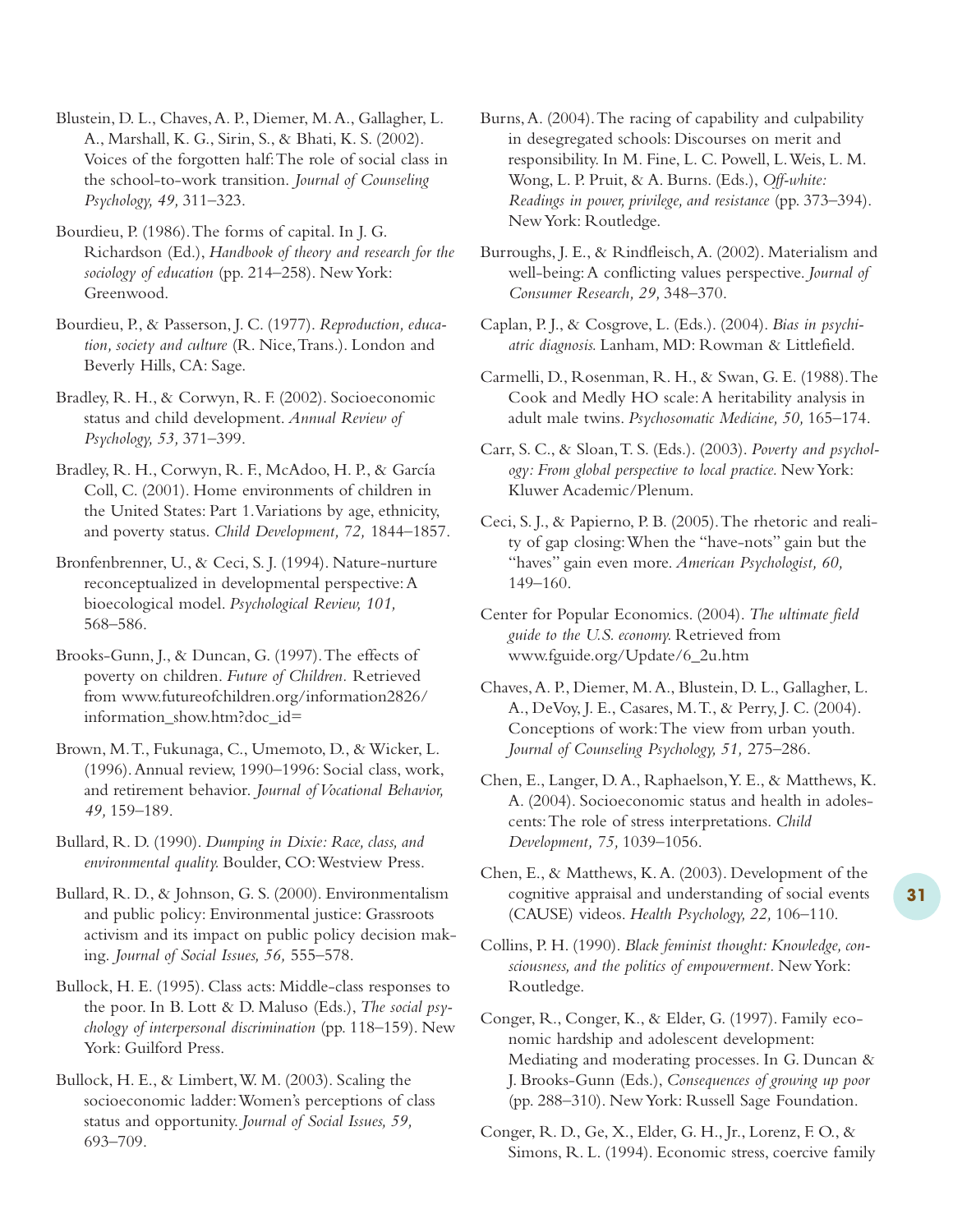process, and developmental problems in adolescents. *Child Development, 65,* 541–561.

Congressional Budget Office. (2005, December). *Historical effective federal tax rates: 1979 to 2003.* Washington, DC: Author.Available from www.cbo.gov/ftpdoc.cfm?index=7000&type=1

Conley, D. (1999). *Being Black, living in the red: Race, wealth, and social policy in America.* Berkeley: University of California Press.

Costello, E. J., Compton, S. N., Keeler, G., & Angold,A. (2003). Relationships between poverty and psychopathology:A natural experiment. *JAMA, 290,* 2023–2029.

Cozzarelli, C.,Wilkinson,A.V., & Tagler, M. J. (2001). Attitudes toward the poor and attributions for poverty. *Journal of Social Issues, 57,* 207–228.

Croizet, J. C., & Clarire,T. (1998). Extending the concept of stereotype threat to social class:The intellectual underperformance of students from low socioeconomic backgrounds. *Personality and Social Psychology Bulletin, 24,* 588–594.

Csikszentmihalyi, M. (1999). If we are so rich, why aren't we happy? *American Psychologist, 54,* 821–827.

Csikszentminhalyi, M., & Rochberg-Halton, E. (1981). *The meaning of things: Domestic symbols and the self.* Cambridge, England: Cambridge University Press.

Cunradi, C. B., Caetano, R., Clark, C., & Schafer, J. (2000). Neighborhood poverty as a predictor of intimate partner violence among White, Black, and Hispanic couples in the United States:A multilevel analysis. *Annals of Epidemiology, 10,* 297–308.

Cutrona, C. E., Russell, D.W., Brown, P.A., Clark, L.A., Hessling, R. M., & Gardner, K.A. (2005). Neighborhood events, personality, and stressful life events as predictors of depression among African American women. *Journal of Abnormal Psychology, 114,* 3–15.

Dean, L., Meyer, I., Robinson, K., Sell, R., Sember, R., Silenzio,V., et al. (2000). Lesbian, gay, bisexual, and transgender health: Findings and concerns. *Journal of the Gay and Lesbian Medical Association, 4,* 105–151. Retrieved from www.glma.org/\_data/n\_0001/ resources/live/ColumbiaGLMA%20White%20 Paper.pdf

Delgado, G. (Ed.). (2002). *From poverty to punishment: How welfare reform punishes the poor.* Oakland, CA:Applied Research Center.

Deutsch, M., Deutsch, C.P., Jordan,T. J., & Grallo, R. (1983).The IDS program:An experiment in early and sustained enrichment. In Consortium for Longitudinal Studies, *As the twig is bent: Lasting effects of preschool programs* (pp. 377–494). Hillsdale, NJ: Erlbaum.Available from www.questia.com/PM.qst?a=o&d=27116995

Dievler,A., & Pappas, G. (1999). Implications of social class and race for urban public health policy making:A case study of HIV/AIDS and TB policy in Washington, DC. *Social Science and Medicine, 48,* 1095–1102.

Diez-Roux,A.V., Merkin, S. S.,Arnett, D., Chambless, L., Massing, M., Nieto, et al. (2001). Neighborhood of residence and incidence of coronary heart disease. *New England Journal of Medicine, 345,* 99–106.

Dittmar, H. (2005). A new look at "compulsive buying": Self-discrepancies and materialistic values as predictors of compulsive buying tendency. *Journal of Social and Clinical Psychology, 24,* 832–859.

Dodge, K.A., Pettit, G. S., & Bates, J. E. (1994). Socialization mediators of the relation between socioeconomic status and child conduct problems. *Child Development, 65,* 649–665.

Duncan, G. J. (1988).The volatility of family income over the life course. In P. B. Baltes, D. L. Featherman, & R. L. Lerner (Eds.), *Life span development and behavior* (317–358). Hillsdale, NJ: Erlbaum.

Duncan, G. J., & Brooks-Gunn, J. (2000) Family parenting, welfare reform and child development. *Child Development, 71,* 188–195.

Duncan, G. J., Brooks-Gunn, J., & Klebanov, P. K. (1994). Economic deprivation and early childhood development. *Child Development, 65,* 296–318.

Duncan, O. D. (1961).A socioeconomic index for all occupations. In A. Reiss Jr. (Ed.), *Occupations and social status* (109–138). New York: Free Press.

Elo, I.T., & Preston, H. (1996). Educational differentials in mortality: United States, 1979–85. *Social Science and Medicine, 42,* 47–57.

Evans, G.W. (2004).The environment of childhood poverty. *American Psychologist, 59,* 77–92.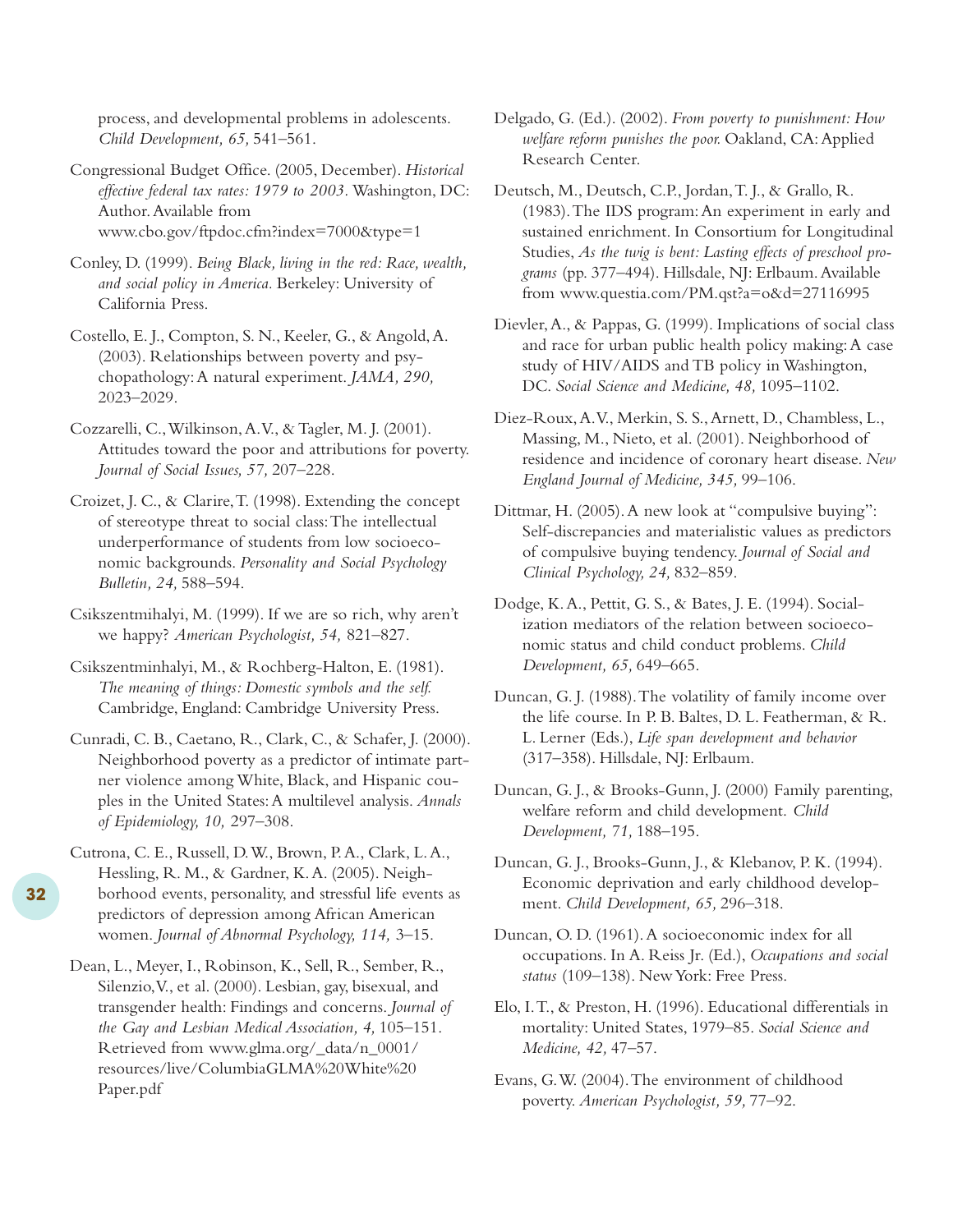Evans, G.W., & Kantrowitz, E. (2002). Socioeconomic status and health:The potential role of environmental risk exposure. *Annual Review of Public Health, 23,* 303–331.

Feagin, J. R. (1975). *Subordinating the poor:Welfare and American beliefs.* Englewood Cliffs, NJ: Prentice-Hall.

Fine, M., & Burns,A. (2003). Class notes:Toward a critical psychology of class and schooling. *Journal of Social Issues, 59,* 841–860.

Fine, M., Burns,A., Payne,Y.A., & Torre, M. E. (2004). Civics lessons:The color and class of betrayal. *Teachers College Record, 106,* 2193–2223.

Fine, M., & Weis, L. (1998). *The unknown city: Lives of poor and working-class young adults.* Boston, MA: Beacon Press.

Fouad, N.A., & Brown, M.T. (2001). Role of race and social class in development: Implications for counseling psychology. In S. D. Brown & R.W. Lent (Eds.), *Handbook of counseling psychology* (pp. 379–408). New York:Wiley.

Frable, D. E. S. (1997). Gender, racial, ethnic, sexual, and class identities. *Annual Review of Psychology, 48,* 139–162.

Franzini, L., Ribble, J. C., & Keddie,A. (2001). Understanding the Hispanic paradox. *Ethnicity and Disease, 2,* 496–518.

Furnham,A. (2003). Poverty and wealth. In S. C. Carr & T. S. Sloan (Eds.), *Poverty and psychology: From global perspective to local practice* (pp. 163–183). New York: Kluwer Academic/Plenum.

Gallo, L. C., & Matthews, K.A. (2003). Understanding the association between socioeconomic status and physical health: Do negative emotions play a role? *Psychological Bulletin, 129,* 10–51.

Garb, H. N. (1997). Race bias, social class bias, and gender bias in clinical judgment. *Clinical Psychology, 4,* 99–102.

Garner, P.W., Jones, D. C., & Miner, J. L. (1994). Social competence among low-income preschoolers: Emotion socialization practices and social cognitive correlates. *Child Development, 65,* 622–637.

Gay and Lesbian Medical Association (GLMA). (2001, April). *Healthy people 2010: Companion document for lesbian, gay, bisexual, and transgender (LGBY) health.* Retrieved May 2006 from www.glma.org/\_data /n\_0001/resources/live/HealthyCompanionDoc3.pdf Geronimus,A.T., & Thompson, J. P. (2004).To denigrate, ignore, or disrupt: Racial inequality in health and the impact of a policy-induced breakdown of African American communities. *Dubois Review, 140,* 247–279.

Gilliam, F. D. (1999).The "welfare queen" experiment: How viewers react to images of African-American women on welfare. *Nieman Reports, 53,* 49–52.

Gilman, S. E., Kawachi, I., Fitzmaurice, G. M., & Buka, S. L. (2002). Socioeconomic status in childhood and the lifetime risk of major depression. *International Journal of Epidemiology, 31,* 359–367.

Gooden, S.T. (1998).All things not being equal: Differences in caseworker support toward Black and White clients. *Harvard Journal of African American Public Policy, 4,* 23–33.

Gottfredson, L. S. (2003). Dissecting practical intelligence theory: Its claims and evidence. *Intelligence, 31,* 343–397.

Gottfredson, L. S., & Deary, I. J. (2004). Intelligence predicts health and longevity, but why? *Current Directions in Psychological Science, 13*(1), 1–4.

Grundy, E., & Holt, G. (2001).The socioeconomic status of older adults: How should we measure it in studies of health inequalities? *Journal of Epidemiological Community Health, 55,* 895–904.

Grusky, D. (Ed.). (2001). *Social stratification: Class, race, and gender in sociological perspective.* Boulder, CO:Westview Press.

- Gunnar, M. R., Bruce, J., & Hickman, S. E. (2001). Salivary cortisol response to stress in children. In T. N.Wise (Series Ed.) & T.Theorell (Vol. Ed.), *Advances in psycho*somatic medicine: Vol 22. Everyday biological stress mecha*nisms* (pp. 52–60). Basel, Switzerland: Karger.
- Hart, B., & Risley,T. D. (1995). *Meaningful differences in the everyday experiences of young American children.* Baltimore: Brooks.
- Henry, P. J., Reyna, C. E., & Weiner, B. (2004). Hate welfare but help the poor: How the attributional content of stereotypes explains the paradox of reactions to the destitute in America. *Journal of Applied Social Psychology, 34,* 34–58.
- Herrnstein, R. J., & Murray, C. (1994). *The bell curve: Intelligence and class structure in American life.* NewYork: Free Press.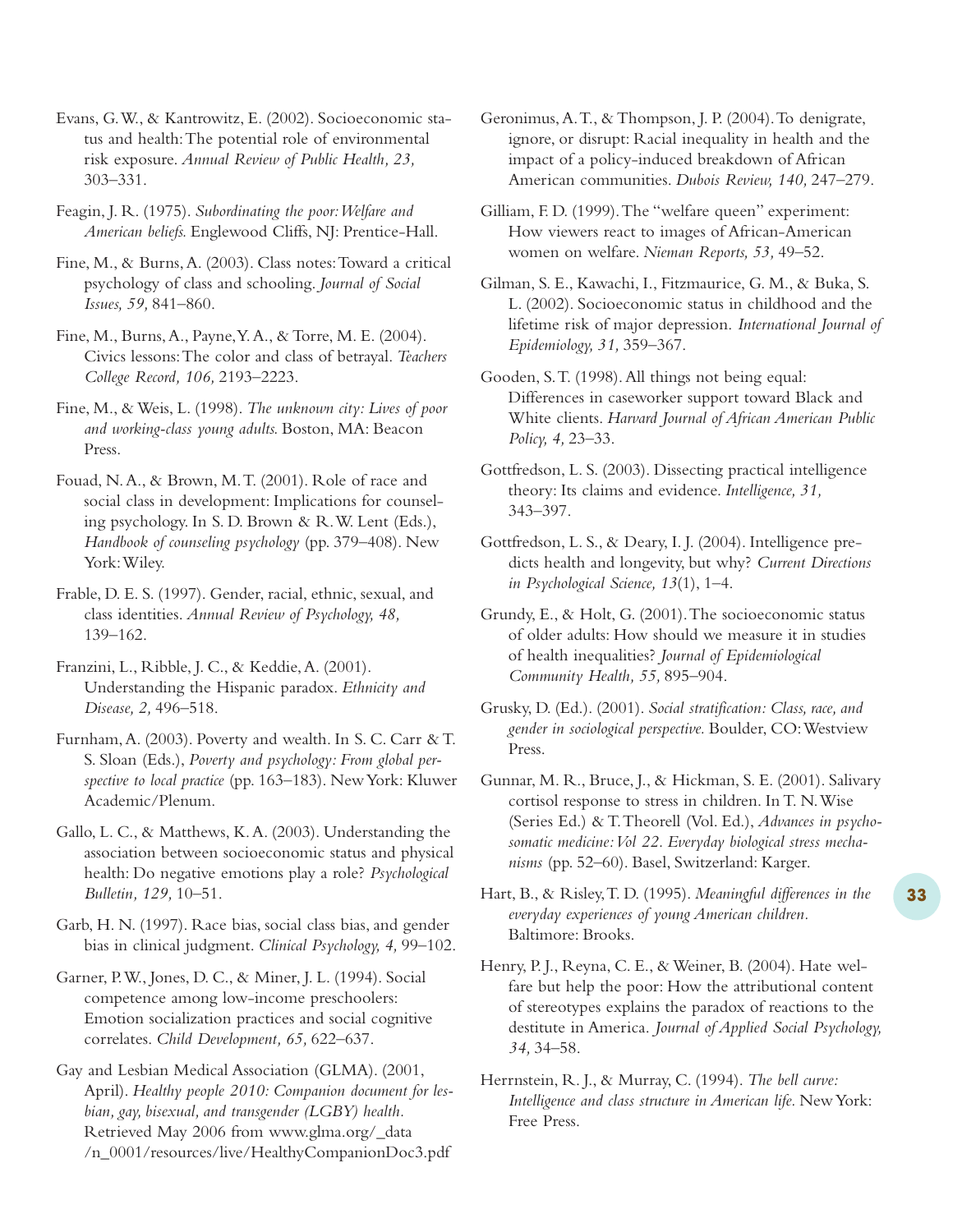Hobfoll, S. E., Johnson, R. J., Ennis, N., & Jackson,A. P. (2003). Resource loss, resource gain, and emotional outcomes among inner city women. *Journal of Personality and Social Psychology, 84,* 632–643.

Hochschild, J. L. (2003). Social class in the public schools. *Journal of Social Issues, 59,* 821–840.

Hodgson, D. (2000). *Distribution of wealth in America.* Retrieved from www.faculty.fairfield.edu/faculty/ hodgson/Courses/so11/stratification/income&wealth

Hoffman, L.W. (2003). Methodological issues in studies of SES, parenting, and child development. In M. H. Bornstein & R. H. Bradley (Eds.), *Socioeconomic status, parenting, and child development* (pp. 125–143.). Hillsdale, NJ: Erlbaum.

Hollingshead,A., & Redlich, F. (1958). *Social class and mental illness:A community study.* New York:Wiley.

Hopps, J., & Liu,W. M. (2006).Working for social justice from within the health care system:The role of social class in psychology. In R. L.Toporek, L. H. Gerstein, N.A. Fouad, G. Roysircar, & T. Israel (Eds.), *Handbook for social justice in counseling psychology: Leadership, vision, and action* (pp. 318–337).Thousand Oaks, CA: Sage.

Horelli, L.A. (2002).A methodology of participatory planning. In R. Bechtel & A. Churchman (Eds.), *Handbook of environmental psychology* (pp. 607–628). New York: Wiley.

Hungerford,T., & Solon, G. (1987). Sheepskin effects in the returns to education. *Review of Economics and Statistics, 69,* 175–177.

Hurtado,A. (1996). *The color of privilege:Three blasphemies on race and feminism.* Ann Arbor: University of Michigan Press.

Ickovics, J. R., Beren, S. E., Grigorenko, E. L., Morrill,A. C., Druley,T.A., & Rodin, J. (2002). Pathways of risk: Race, social class, stress, and coping as factors predicting heterosexual risk behaviors for HIV among women. *AIDS and Behavior, 6,* 339–350.

Jayakody, R., & Stouffer, D. (2000). Mental health problems among single mothers: Implications for work and welfare reform. *Journal of Social Issues, 56,* 617–634.

Jencks, C., & Mayer, S. E. (1990).The social consequences of growing up in a poor neighborhood. In L. E. Lynn & M. G. H. McGeary (Eds.), *Inner-city poverty in the United States* (pp. 111–185).Washington, DC: National Academies Press.

Jensen,A. R. (1969). How much can we boost IQ and scholastic achievement? *Harvard Educational Review, 39,* 1123.

Jensen,A. R. (1980). *Bias in mental testing.* New York: MacMillan.

Jin, R. L., Shah, C. P., & Svoboda,T. J. (1995).The impact of unemployment on health:A review of the evidence. *Canadian Medical Association Journal, 153,* 529–540.

Jost, J.T., Banaji, M. R., & Nosek, B.A. (2004).A decade of system justification theory:Accumulated evidence of conscious and unconscious bolstering of the status quo. *Political Psychology, 25,* 881–919.

Kaplan, G.A., Pamuk, E., Lynch, J.W., Cohen, R. D., & Balfou, J. L. (1996). Income inequality and mortality in the United States. *Behavioral Medicine Journal, 312,* 999–1003.

Karasek, R.A., & Theorell,T. (1990). *Healthy work: Stress, productivity, and the reconstruction of working life.* New York: Basic Books.

Kasser,T., & Kanner,A. D. (Eds.). (2003). *Psychology and consumer culture:The struggle for a good life in a materialistic world.* Washington, DC:American Psychological Association.

Katz, M. B. (1989). *The undeserving poor: From the war on poverty to the war on welfare.* New York: Pantheon Books.

Kawachi, I. (2000). Income inequality and health. In L. F. Berkman & I. Kawachi (Eds.), *Social epidemiology* (pp. 76–94). New York: Oxford University Press.

Kawachi, I., & Kennedy, B. P. (1999). Income inequality and health: Pathways and mechanisms. *Health Services Review, 34,* 215–227.

Kennickell,A. B. (2003, November). *A rolling tide: Changes in the distribution of wealth in the U.S., 1989–2001.* (Working Paper No. 393).Annandale-on-Hudson, NY: Levy Economics Institute of Bard College. Retrieved January 2006 from www.faireconomy.org/ research/wealth\_charts.html

Kington, R. S., & Smith, J. P. (1997). Socioeconomic status and racial and ethnic differences in functional status associated with chronic diseases. *American Journal of Public Health, 87,* 805–810.

Kluegel, J. R., & Smith, E. R. (1986). *Beliefs about inequality:Americans' views of what is and what ought to be.* New York:Aldine de Gruyter.

**34**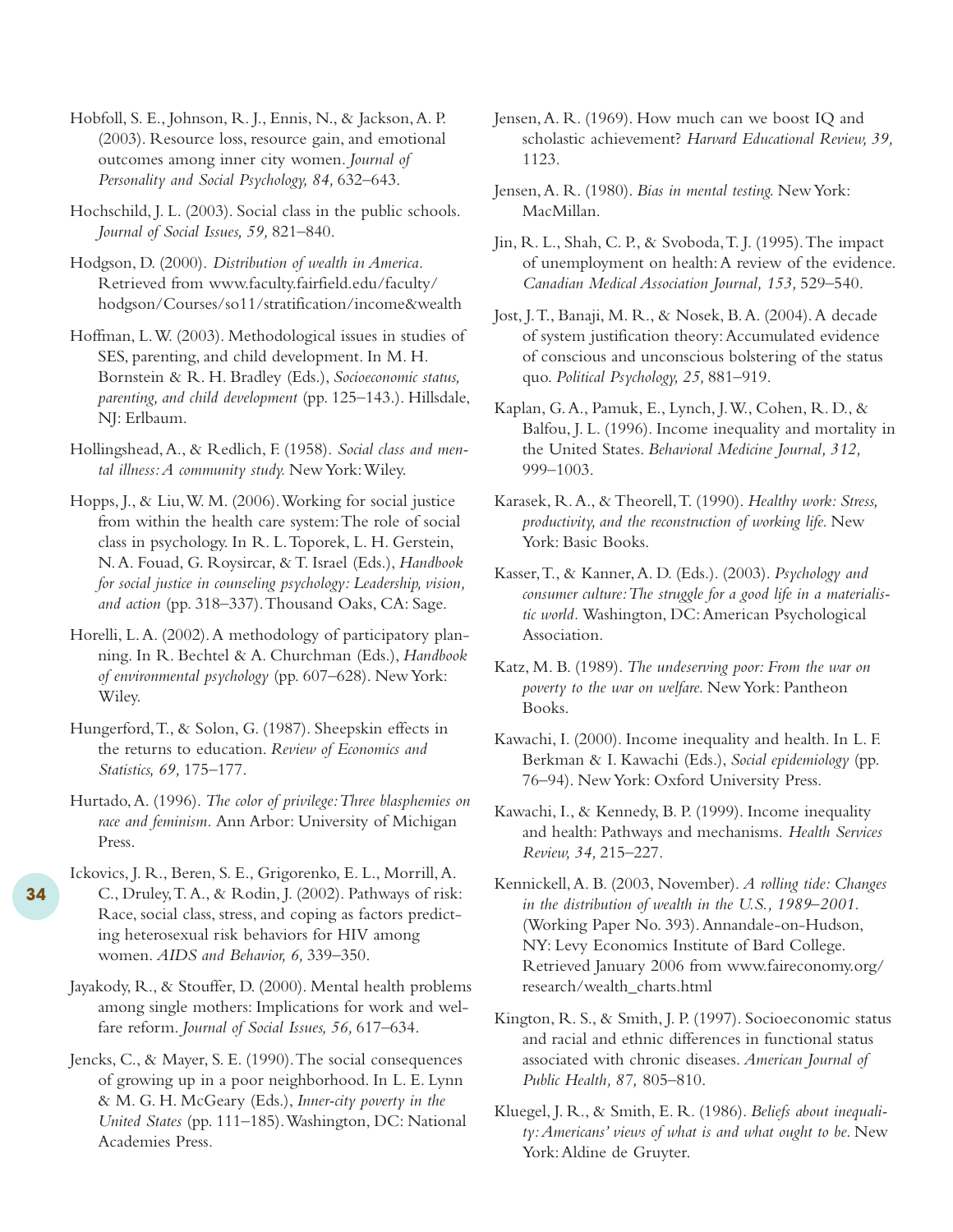Kohn, M., & Schooler, C. (1982). Job conditions and personality:A longitudinal assessment of their reciprocal effects. *American Journal of Sociology, 87,* 1257–1286.

Korpi,W., & Palme, J. (1998).The paradox of redistribution and strategies of equality:Welfare state institutions, inequality, and poverty in the Western countries. *American Sociological Review, 63,* 661–687.

Koskenvuo, M., Kaprio, J., Rose, R. J., Kesaniemi,A., Sarna, S., Heikkila, K., et al. (1988). Hostility as a risk factor in mortality and ischemic disease in men. *Psychosomatic Medicine, 50,* 330–340.

Lachman, M. E., & Weaver, S. L. (1998).The sense of control as a moderator of social class differences in health and well-being. *Journal of Personality and Social Psychology, 74,* 763–773.

Lareau,A. (2003). *Unequal childhoods: Class, race, and family life.* Berkeley: University of California Press.

Lee, C. (2002). Environmental justice: Building a unified vision of health and the environment. *Environmental Health Perspectives, 110*(Suppl.), 141–144.

Lee, R., & Curran, L. (2003). Serving the "hard-to-serve": The use of clinical knowledge in welfare reform. *Journal of Sociology and Social Welfare, 30,* 59–78.

Lemieux,A. F., & Pratto, F. (2003). Poverty and prejudice. In S. C. Carr & T. S. Sloan (Eds.), *Poverty and psychology: From global perspective to local practice* (pp. 147–161). NewYork: Kluwer Academic/Plenum.

Leventhal,T., & Brooks-Gunn, J. (2000).The neighborhoods they live in:The effects of neighborhood residence on child and adolescent outcomes. *Psychological Bulletin,* 309–337.

Liberatos, P., Link, B. G., & Kelsey, J. L. (1988).The measurement of social class in epidemiology. *Epidemiologic Reviews, 10,* 87–121.

Lichter, D.T., & Jayakody, R. (2002).Welfare reform: How do we measure success? *Annual Review of Sociology, 28,* 117–141.

Limbert,W. M., & Bullock, H. E. (2005)."Playing the fool": U.S. welfare policy from a critical race perspective. *Feminism and Psychology, 15,* 253–274.

Link, B. G., & Phelan, J. (1995). Social conditions as fundamental causes of disease. *Journal of Health and Social Behavior, 85,* 80–94.

Liu,W. M. (2001). Expanding our understanding of multiculturalism: Developing a social class worldview model. In D. B. Pope-Davis & H. L. K. Coleman (Eds.), *The intersection of race, class, and gender in counseling psychology* (pp. 127–170).Thousand Oaks, CA: Sage.

Liu,W. M. (2002).The social class-related experiences of men: Integrating theory and practice. *Professional Psychology: Research and Practice, 33,* 355–360.

Liu,W. M. (2005).The study of men and masculinity as an important multicultural competency consideration. *Journal of Clinical Psychology, 61,* 685–697.

Liu,W. M., & Ali, S. R. (2005).Addressing social class and classism in vocational theory and practice: Extending the emancipatory communitarian approach. *Counseling Psychologist, 33,* 189–196.

Liu,W. M.,Ali, S. R., Soleck, G., Hopps, J., Dunston, K., & Pickett,T., Jr. (2004). Using social class in counseling psychology research. *Journal of Counseling Psychology, 51,* 3–18.

Liu,W. M., Fridman,A., & Hall,T. (in press). Social class and school counseling. In H. L. K. Coleman, & C.Yeh (Eds.), *Handbook of school counseling.* Hillsdale, NJ: Erlbaum.

Liu,W. M., & Hernandez, J. (2006). *Material values orientation, internalized classism, and psychological well-being: Implications for research and practice.* Manuscript in preparation.

Liu,W. M., Hernandez, J., Mahmood,A., & Stinson, R. (2006).The link between poverty, classism, and racism in mental health. In. D.W. Sue & M. G. Constantine (Eds.), *Racism as a barrier to cultural competence in mental health and educational settings* (pp. 65–86). New York: Wiley.

Liu,W. M., Pickett,T., Jr., & Ivey,A. (2005). *Middle-class privilege: Entitlement, social class bias, and implications for training and practice.* Manuscript submitted for publication.

Liu,W. M., & Pope-Davis, D. B. (2003). Understanding classism to effect personal change. In T. B. Smith (Ed.), *Practicing multiculturalism: Internalizing and affirming diversity in counseling and psychology* (pp. 294–310). New York:Allyn & Bacon.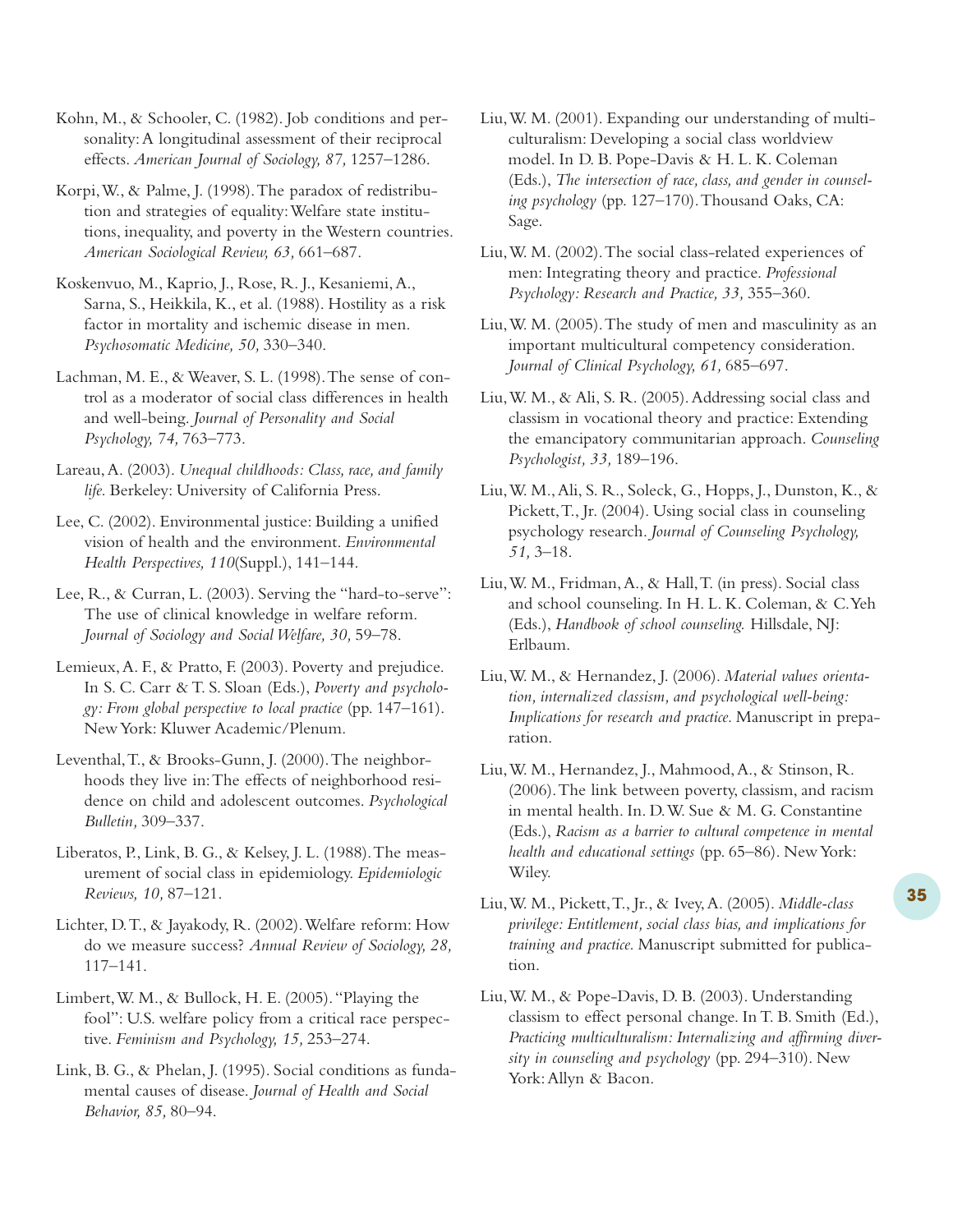Liu,W. M., & Pope-Davis, D. B. (2005).The working alliance, therapy ruptures and impasses, and counseling competencies: Implications for counselor training and education. In R.T. Carter (Ed.), *Handbook of racialcultural psychology and counseling* (Vol. 2, pp. 148–167). New York:Wiley.

Liu,W. M., Soleck, G., Hopps, J., Dunston, K., & Pickett,T. (2004).A new framework to understand social class in counseling:The social class worldview and modern classism theory. *Journal of Multicultural Counseling and Development, 32,* 95–122.

Lorant,V., Deliege, D., Eaton,W., Robert,A., Philippot, P., & Ansseau, M. (2003). Socioeconomic inequalities in depression:A meta-analysis. *American Journal of Epidemiology, 157,* 98–112.

Lott, B. (2001). Low-income parents and the public schools. *Journal of Social Issues, 57,* 247–259.

Lott, B. (2002). Cognitive and behavioral distancing from the poor. *American Psychologist, 57,* 100–110.

Lott, B., & Bullock, H. E. (2007). *Psychology and economic injustice: Personal, professional, and political intersections.* Washington, DC:American Psychological Association.

Lott, B., & Saxon, S. (2002).The influence of ethnicity, social class and context on judgments about U.S. women. *Journal of Social Psychology, 142,* 481–499.

Luther, S., & Becker, B. E. (2002). Family, school and community, privileged but pressured? A study of affluent youth. *Child Development, 73,* 1593–1602.

Lynch, J., Harper, S., Kaplan, G.A., & Smith, G. D. (2005). Associations between income inequality and mortality among U.S. states:The importance of time period and source of income data. *American Journal of Public Health, 95,* 1424–1430.

Macintyre, S., Hiscock, R., Kearns,A., & Ellaway,A. (2001). Housing tenure and car access: Further exploration of the nature of their relations with health in a UK setting. *Journal of Epidemiology and Community Health, 55,* 330–331.

**36**

Macintyre, S., Maciver, S., & Soomam,A. (1993).Area, class and health: Should we be focusing on places or people? *Journal of Social Policy, 22,* 213–234.

Marmot, M. (2004). *The status syndrome: How social standing affects our health and longevity.* NewYork:Times Books/Holt.

Marmot, M., Bosma, H., Hemingway, H., Brunner, E., & Stansfeld, S. (1997). Contribution of job control and other risk factors to social variations in coronary heart disease incidence. *The Lancet, 350,* 235–239.

Marmot, M. G., Shipley, M. J., & Rose G. (1984). Inequalities in death—Specific explanations of a general pattern? *Lancet, 1,* 1003–1006.

Marmot, M. G., Smith, G. D., Stansfeld, S., Patel, C., North, F., Head, J., et al. (1991). Health inequalities among British civil servants:The Whitehall II study. *The Lancet, 337,* 1397–1393.

Mason, C., Cauce,A. M., Gonzales, N., Hiraga,Y., & Grove, K. (1994).An ecological model of externalizing in African American adolescents: No family is an island. *Journal of Research on Adolescence, 4,* 639–655.

Massey, D. S. (1990).American apartheid: Segregation and the making of the underclass. *American Journal of Sociology, 96,* 329–357.

Masters, J. C., & Smith,W. P. (Eds.). (1987). *Social comparison, social justice, and relative deprivation:Theoretical, empirical, and policy perspectives.* Hillsdale, NJ: Erlbaum.

Matthews, R., Smith, L., Hancock, R., Jagger, C., & Spiers, N. (2005). Socioeconomic factors associated with the onset of disability in older aged:A longitudinal study of people aged 75 years and over. *Social Science and Medicine, 6,* 1567–1575.

McCall, L. (2005).The complexity of intersectionality. *Signs, 30,* 1771–1800.

McEwen, B. S. (1998). Protective and damaging effects of stress mediators. *New England Journal of Medicine, 338,* 171–179.

McGinnis, M.,Williams-Russo, P., & Knickman, J. (2002). The case for more active policy attention to health promotion. *Health Affairs, 2,* 78–93.

McLoyd,V. C. (1998). Socioeconomic disadvantage and child development. *American Psychologist, 53,* 185–204.

McLoyd,V. C., Jayaratne, E., Ceballo, R., & Borquez, J. (1994). Unemployment and work interruption among African American single mothers: Effects on parenting and adolescent socioemotional functioning. *Child Development, 65,* 562–589.

Merton, Robert C. (1998).Applications of option-pricing theory:Twenty-five years later. *American Economic Review, 88,* 323–349.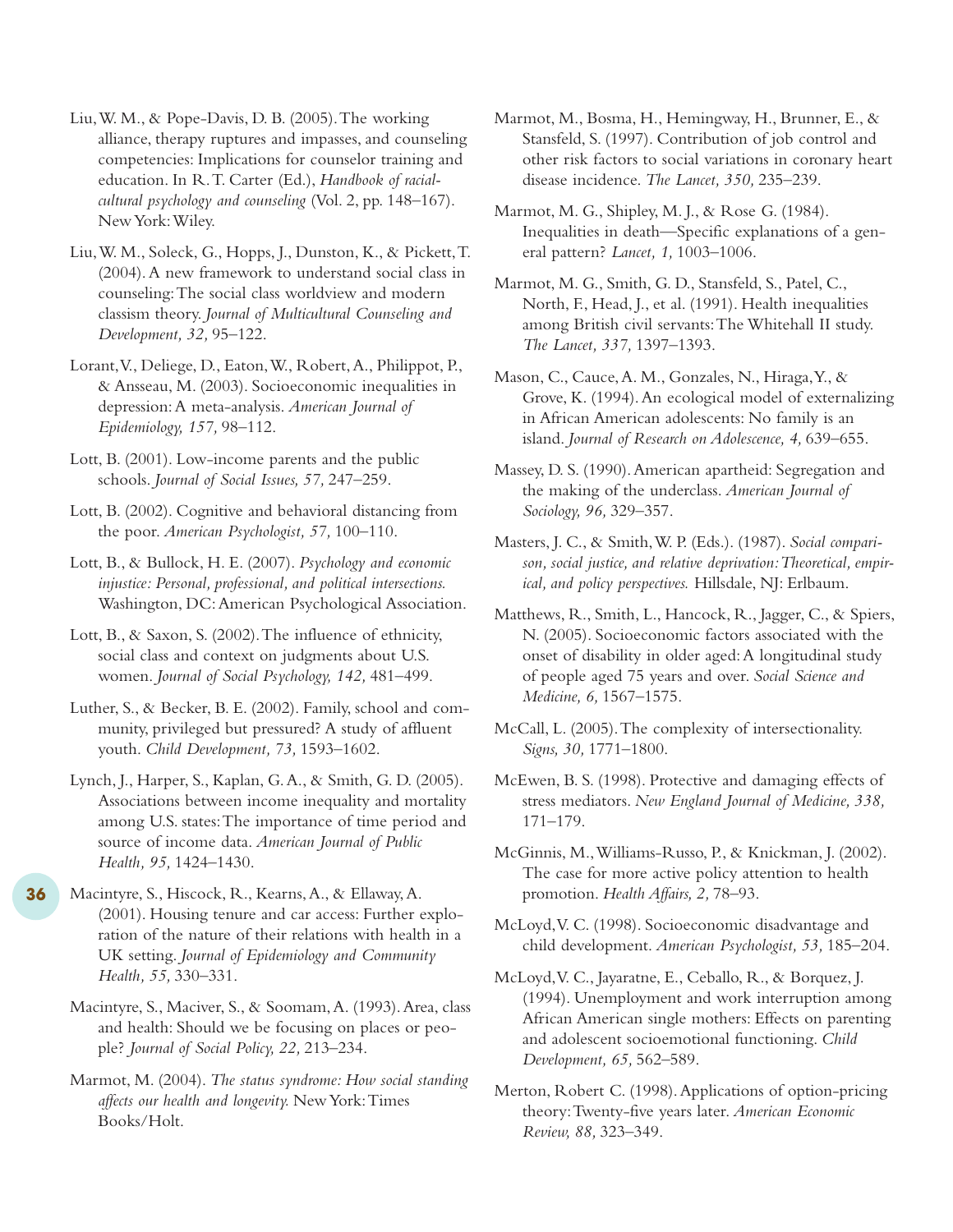*Millionaires fill U.S. Congress halls.* (2004, June 30). Retrieved January 30, 2006, from www.commondreams.org/headlines04/0630-05.htm

Miranda, J., Chung, J.Y., Green, B. L., Krupnick, J., Siddique, J., Revicki, D.A., & Belin,T. (2003).Treating depression in predominantly low-income young minority women:A randomized trial. *JAMA, 290,* 57–65.

Mohai, P., & Bryant, B. (1992). Race, poverty, and the environment:The disadvantaged face greater risks. *EPA Journal, 18,* 6–8.

Morrison, L., & Eccles, J. S. (1999). Financial strain, parenting behaviors, and adolescents' achievement:Testing model equivalence between African American and European American single-and two-parent families. *Child Development, 70,* 1464–1490.

Moss, N. (2002). Gender equity and socioeconomic inequality:A framework for the patterning of women's health. *Social Science & Medicine, 45,* 649–661.

Murphy, J. M., Olivier, D. C., Monson, R. R., Sobol,A. M., Federman, E. B., & Leighton,A. H. (1991). Depression and anxiety in relation to social status:A prospective epidemiologic study. *Archives of General Psychiatry, 48,* 251–256.

Nagin, D. S., & Tremblay, R. E. (2001). Parental and early childhood predictors of persistent physical aggression in boys from kindergarten to high school. *Archives of General Psychiatry, 58,* 389–394.

Nelson, C.A. (Ed). (1994).*Threats to optimal development: Integrating biological, psychological, and social risk factors.* New York: Erlbaum.

Nelson, M. L., Englar-Carlson, M.,Tierney, S. C., & Hau, J. M. (2006). Class jumping into academia: Multiple identities for counseling academics. *Journal of Counseling Psychology, 53,* 1–14.

Neubeck, K. J., & Cazenave, N.A. (2001).*Welfare racism: Playing the race card against America's poor.* New York: Routledge.

Newman, K. S. (1989). *Falling from grace:The experience of downward mobility among the American middle class.* New York:Vintage.

Nickerson, C., Schwarz, N., Diener, E., & Kahneman, D. (2003). Zeroing in on the dark side of the American dream:A closer look at the negative consequences of the goal for financial success. *Psychological Science, 14,* 531–536.

Noguera, P.A. (2001).Transforming urban schools through investments in the social capital of parents. In S. Saegert, J. P.Thompson, & M. R.Warren (Eds.), *Social capital and poor communities* (pp. 189–214). New York: Russell Sage Foundation.

North, F. M., Syme, L. S., Feeney,A., Shipley, M., & Marmot, M. (1996). Psychosocial work environment and sickness absence among British civil servants:The Whitehall II study. *American Journal of Public Health, 86,* 332–340.

Oakes, J. M., & Rossi, P. H. (2003).The measurement of SES in health research: Current practice and steps toward a new approach. *Social Science and Medicine, 56,* 769–784.

O'Hare, E., & Mather, M. (2003). *The growing number of kids in severely distressed neighborhoods: Evidence from the 2000 census—A Kids Count/PRB report on census.* Baltimore:Annie E. Casey Foundation.

Olds, D. L., Robinson, J., Pettitt, L., Luckey, D.W., Holmberg, J., Ng, R. K., et al. (2004, December). Effects of home visits by paraprofessionals and by nurses:Age 4 follow-up results of a randomized trial. *Pediatrics, 114,* 1560–1568.

Orloff,A. S. (2002). Explaining U.S. welfare reform: Power, gender, race, and the U.S. policy legacy. *Critical Social Policy, 22,* 96–118.

Ostrove, J. M., Adler, N. E., Kuppermann, M., & Washington,A. E. (2000). Objective and subjective assessments of socioeconomic status and their relationship to self-rated health in an ethnically diverse sample of pregnant women. *Health Psychology, 19,* 613–618.

Ostrove, J. M., & Cole, E. R. (Eds.). (2003). Psychological meanings of social class in the context of education. *Journal of Social Issues, 59*(4).

Phillips, M., & Chin,T. (2004). School inequality:What do we know? In K. M. Neckerman (Ed.), *Social inequality* (pp. 467–519). New York: Russell Sage Foundation.

Pirkle, J. L., Kaufmann, R. B., Brody, D. J., Hickman,T., Gunter, E.W., & Paschal, D. C. (1998). Exposure of the U.S. population to lead, 1991–1994. *Environmental Health Perspectives, 1106,* 745–750.

Prilletensky, I. (1997).Values, assumptions, and practices: Assessing the moral implications of psychological discourse and action. *American Psychologist, 52,* 517–535.

Oliver, M., & Shapiro,T. (1995). *Black wealth/White wealth.* London: Routledge.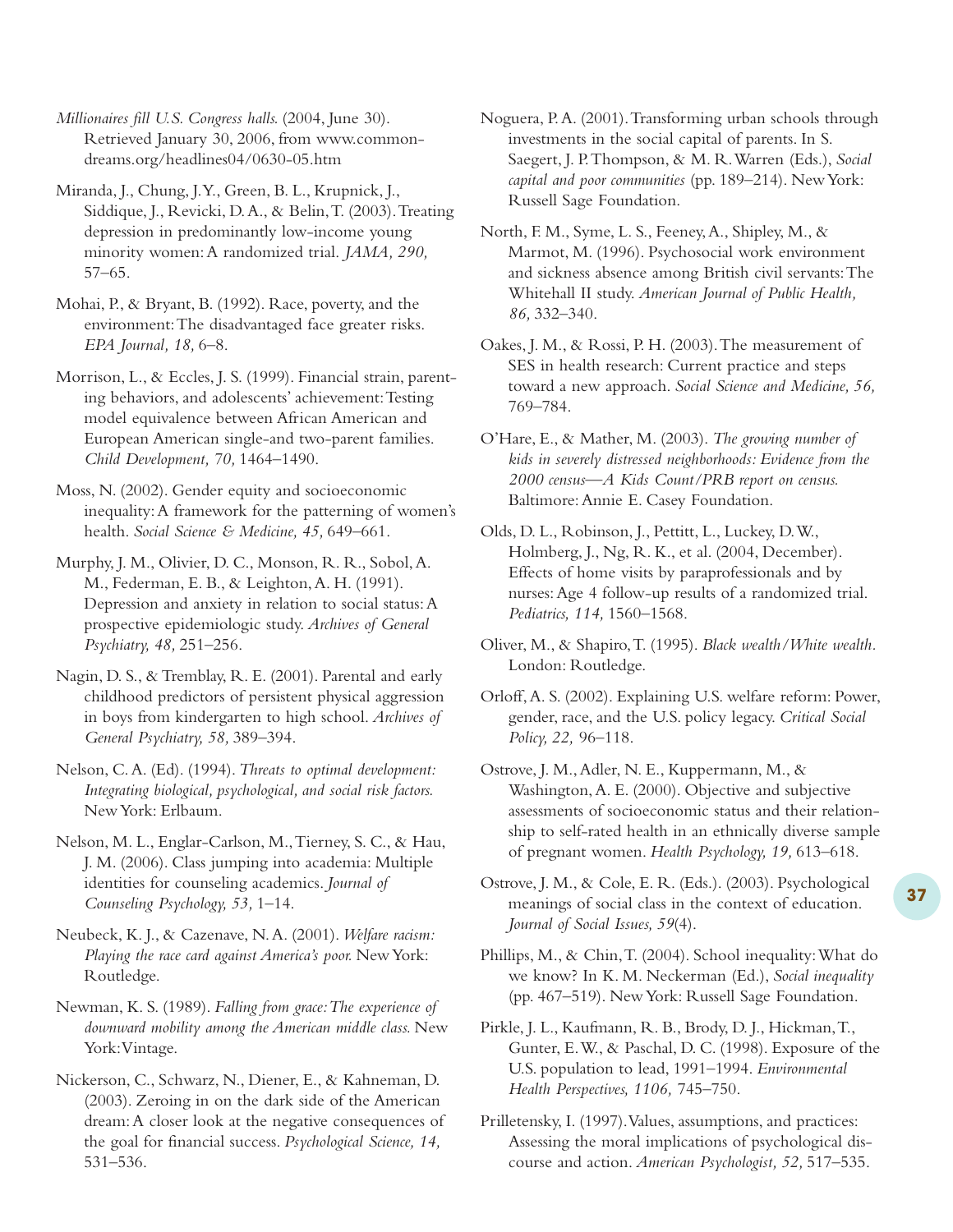Rabbitt, P., Donlan, C.,Watson, P., McInnes, L., & Bent, N. (1995). Unique and interactive effects of depression, age, socioeconomic advantage, and gender on cognitive performance of normal healthy older people. *Psychology and Aging, 10,* 307–313.

Rehabilitation Research and Training Center on Disability Demographics and Statistics. (2005). *2004 disability status reports.* Ithaca, NY: Cornell University.

Reid, P.T. (1993). Poor women in psychological research: Shut up and shut out. *Psychology of Women Quarterly, 17,* 133–150.

Rice, J. K. (2001). Poverty, welfare, and patriarchy: How macro-level changes in social policy can help lowincome women. *Journal of Social Issues, 57,* 355–374.

Risman, B. J. (2004). Gender as a social structure:Theory wrestling with activism. *Gender & Society, 18,* 429–450.

Robert, S.A., & House, J. S. (1996). SES differentials in health by age and alternative indicators of SES. *Journal of Aging and Health, 8,* 359–388.

Rosenberg,T. J., Raggio,T. P., & Chiasson, M.A. (2005).A further examination of the "epidemiologic paradox": Birth outcomes among Latinas. *Journal of the National Medical Association, 97,* 550–556.

Rosenbloom, S. R., & Way, N. (2004). Experiences of discrimination among African American,Asian American, and Latino adolescents in an urban high school. *Youth & Society, 35,* 420–451.

Ross, C. E., & Wu, C. (1995).The links between education and health. *American Sociological Review, 60,* 719–745.

Runciman,W. G. (1966). *Relative deprivation and social justice.* London: Routledge.

Rutter, M. (2003). Poverty and child mental health: Natural experiments and social causation. *JAMA, 290,* 2063–2064.

**38**

Saegert, S., & Evans, G. (2004, July). *Mental health consequences of low-income housing niches.* Paper presented at the 18th Conference of the International Association for People–Environment Studies,Vienna University of Technology, Vienna, Austria.

Saegert, S.,Warren, M. R., & Thompson, J. (2001). *Social capital and poor communities.* New York: Russell Sage Foundation.

Sapolsky, R. (2005, December). Sick of poverty. *Scientific American, 293*(6), 92–99.

Sargent, J., Stukel,T.A., Dalton, M.A., Freeman, J. L., & Brown, M. (1995). Iron deficiency in Massachusetts communities: Socioeconomic and demographic risk factors among children. *American Journal of Public Health, 86,* 544–550.

Saris, R. N., & Johnston-Robledo, I. (2000). Poor women are still shut out of mainstream psychology. *Psychology of Women Quarterly, 24,* 233–235.

Scott, J., & Leonhardt, D. (2005, May 15). Class in America: Shadowy lines that still divide.*The New York Times,* pp.YT 1, 16–18.

Seeman,T. E., Crimmins, E., Huang, M. H., Singer, B., Bucur,A., Gruenwald,T., et al. (2004). Cumulative biological risk and socioeconomic differences in mortality: MacArthur studies of successful aging. *Social Science and Medicine, 58,* 1985–1997.

Shapiro,T. (2004). *The hidden cost of being African-American: How wealth perpetuates inequality.* NewYork: Oxford University Press.

Shonkoff, J. P., & Phillips, D.A. (Eds.). (2000). *From neurons to neighborhoods:The science of early childhood education.* Washington, DC: National Academies Press.

Shekele, R. B.,Vernon, S.W., & Ostfeld,A. M. (1991). Personality and coronary heart disease. *Psychosomatic Medicine, 53,* 179–184.

Sladen, B. J. (1982). Effects of race and socioeconomic status on the perception of process variables in counseling. *Journal of Counseling Psychology, 29,* 560–566.

Smeeding,T. M., & Rainwater, L. (2002, February). *Comparing living standards across nations: Real incomes at the top, the bottom, and the middle* (Luxembourg Income Study,Working Paper 266). Syracuse, NY: University of Syracuse. Retrieved December 22, 2006, from www.lisproject.org/publications/liswps/266.pdf

Smith, J. P. (1999). Healthy bodies and thick wallets:The dual relation between health and economic status. *Journal of Economic Perspectives, 13,* 145–166.

Smith, L. (2005). Psychotherapy, classism, and the poor: Conspicuous by their absence. *American Psychologist, 60,* 687–696.

Soss, J., Schram, S. F.,Vartanian,T. P., & O'Brien, E. (2001). The hard line and the color line: Race, welfare, and the roots of get-tough reform. In S. F. Schram, J. Soss, & R. C. Fording (Eds.), *Race and the politics of welfare reform* (pp. 225–253).Ann Arbor: University of Michigan Press.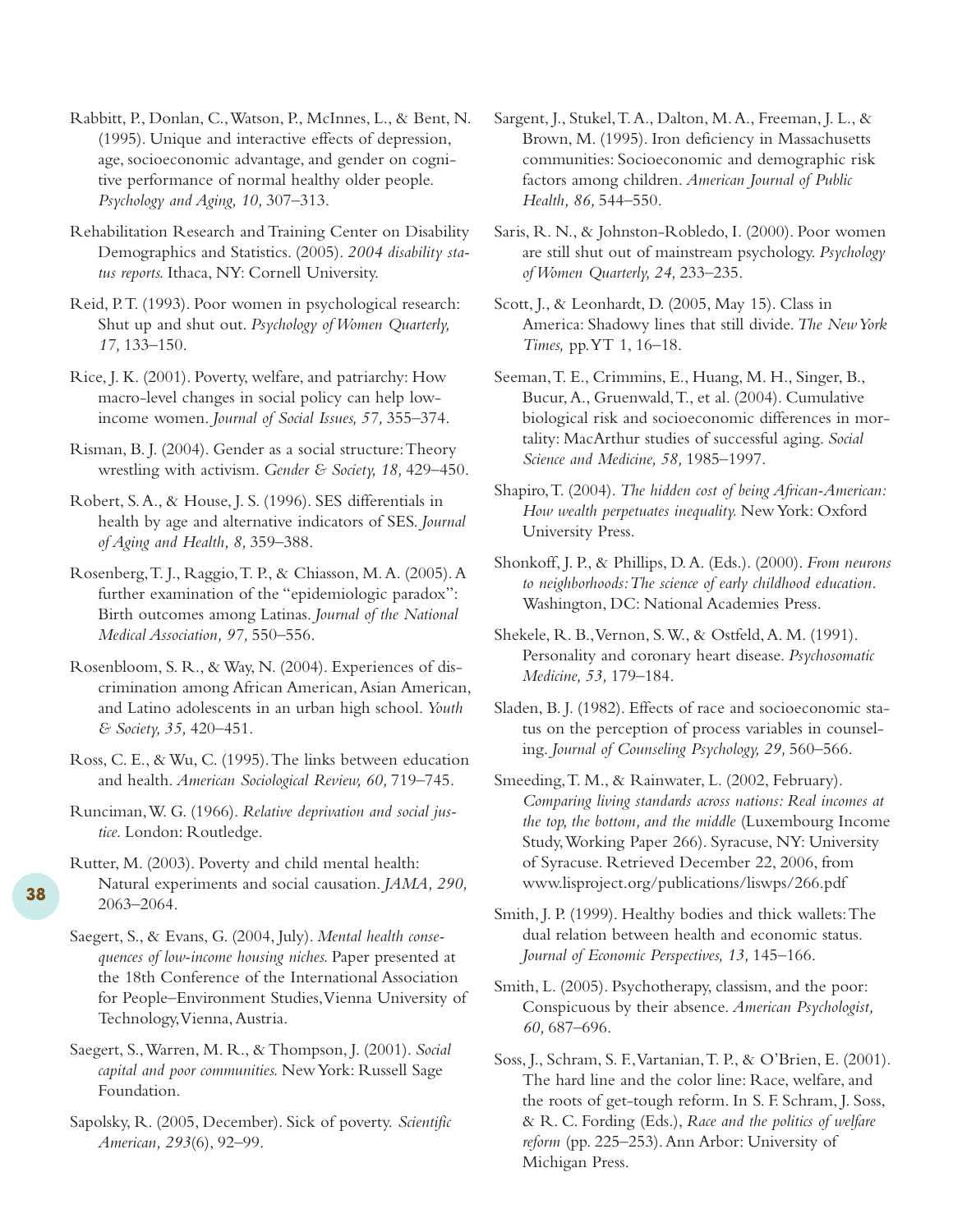Speer, P.W., & Hughey, J. (1995). Community organizing: An ecological route to empowerment and power. *American Journal of Community Psychology, 23,* 729–748.

Speight, S. L., & Vera, E. M. (2004). A social justice agenda: Ready, or not? *Counseling Psychologist, 32,* 109–118.

Srole, L., Langner,T. S., & Michael, S. (1963). *Life stress and mental health:The Midtown Manhattan Study.* New York: Free Press of Glencoe.

Starfield, B., Riley,A.W.,Witt,W. P., & Robertson, J. (2002). Social class gradients in health during adolescence. *Journal of Epidemiological Community Health, 56,* 354–361.

Sternberg, R. J. (2004).The role of biological and environmental contexts in the integration of psychology:A reply to Posner and Rothbart. *Canadian Psychology, 45,* 279–283.

Stevenson,T. H. C. (1928).The vital statistics of wealth and poverty. *Journal of the Royal Statistical Society, 91,* 207–220.

Steward,W., Koester, K., Myers, J., & Morin, S. (2005, December). Provider fatalism reduces the likelihood of HIV-prevention counseling in primary care settings [Electronic version]. *AIDS and Behavior, 10,* 3–12. Retrieved January 29, 2006, from www.springerlink.com

Stewart, A. J., & McDermott, C. (2004). Gender and psychology. *Annual Review of Psychology, 55,* 519–544.

Sue, D.W.,Arredondo, P., & McDavis, R. J. (1992). Multicultural counseling competencies and standards: A call to the profession. *Journal of Counseling & Development, 70,* 477–486.

Sue, D.W., & Sue, D. (1990). *Counseling the culturally different:Theory and practice* (2nd ed.). New York:Wiley.

Toporek, R. L., Gerstein, L. H., Fouad, G., Roysircar, G., & Israel,T. (Eds.). (2006). *Handbook for social justice in counseling psychology: Leadership, vision, and action* (pp. 318–337).Thousand Oaks, CA: Sage.

Townsend, P. (1979). *Poverty in the United Kingdom:A survey of household resources and standards of living.* Middlesex, England: Penguin.

Tudor, J. F. (1971).The development of class awareness in children. *Social Forces, 49,* 470–476.

U.S. Census Bureau. (2001). *Poverty in the United States.* Retrieved January 29, 2006, from www.census.gov/prod/2002pubs/pdf

U.S. Census Bureau. (2005a). *Educational attainment—People 25 years old and over, by total money earnings in 2004, work experience in 2004, age, race, Hispanic origin, and sex.* Retrieved January 29, 2006, from http://pubdb3.census.gov/macro/032005/perinc/new03\_004.htm

U.S. Census Bureau. (2005b,August). *Income, poverty and health insurance coverage in the United States: 2004* (Current Population Reports P60–229). Retrieved December 5, 2005, from www.census.gov/hhes/ www/poverty/poverty04.html

Walker, I., & Smith, H. J. (2002). *Relative deprivation: Specification, development, and integration.* New York: Cambridge University Press.

Wang, P. S., Lane, M., Olfson, M., Pincus, H.A.,Wells, K. B., & Kessler, R. C. (2005).Twelve-month use of mental health services in the United States: Results from the National Comorbidity Survey replication. *Archives of General Psychiatry, 62,* 629–640.

Warren, M. R. (2001). *Dry bones rattling: Community building to revitalize American democracy.* Princeton, NJ: Princeton University Press.

Wasserman, C. R, Shaw, G. M, Selvin, S., Gould, J. B., & Syme, S. L. (1998). Socioeconomic status, neighborhood social conditions and neural tube defects. *American Journal of Public Health, 88,* 1674–1680.

Weber, L. (1998). A conceptual framework for understanding race, class, gender, and sexuality. *Psychology of Women Quarterly, 22,* 13–32.

Weich, S., & Lewis, G. (1998). Poverty, unemployment, and common mental disorders: Population based cohort study. *British Medical Journal, 317,* 115–119.

Wender, P. H., Rosenthal, D., Kety, S. S., Schulsinger, F., & Welner, J. (1974). Cross-fostering: A research strategy for clarifying the role of genetic and experiential factors in the etiology of schizophrenia. *Archives of General Psychiatry, 30,* 121–128.

Whaley,A. L. (2004).A two-stage method for the study of cultural bias in the diagnosis of schizophrenia in African Americans. *Journal of Black Studies, 30,* 167–186.

Wiesenfeld, E., & Sanchez, E. (2002). Sustained participation:A community based approach to addressing environmental problems. In R. Bechtel & A. Churchman (Eds.), *Handbook of environmental psychology* (pp. 629–643). New York:Wiley.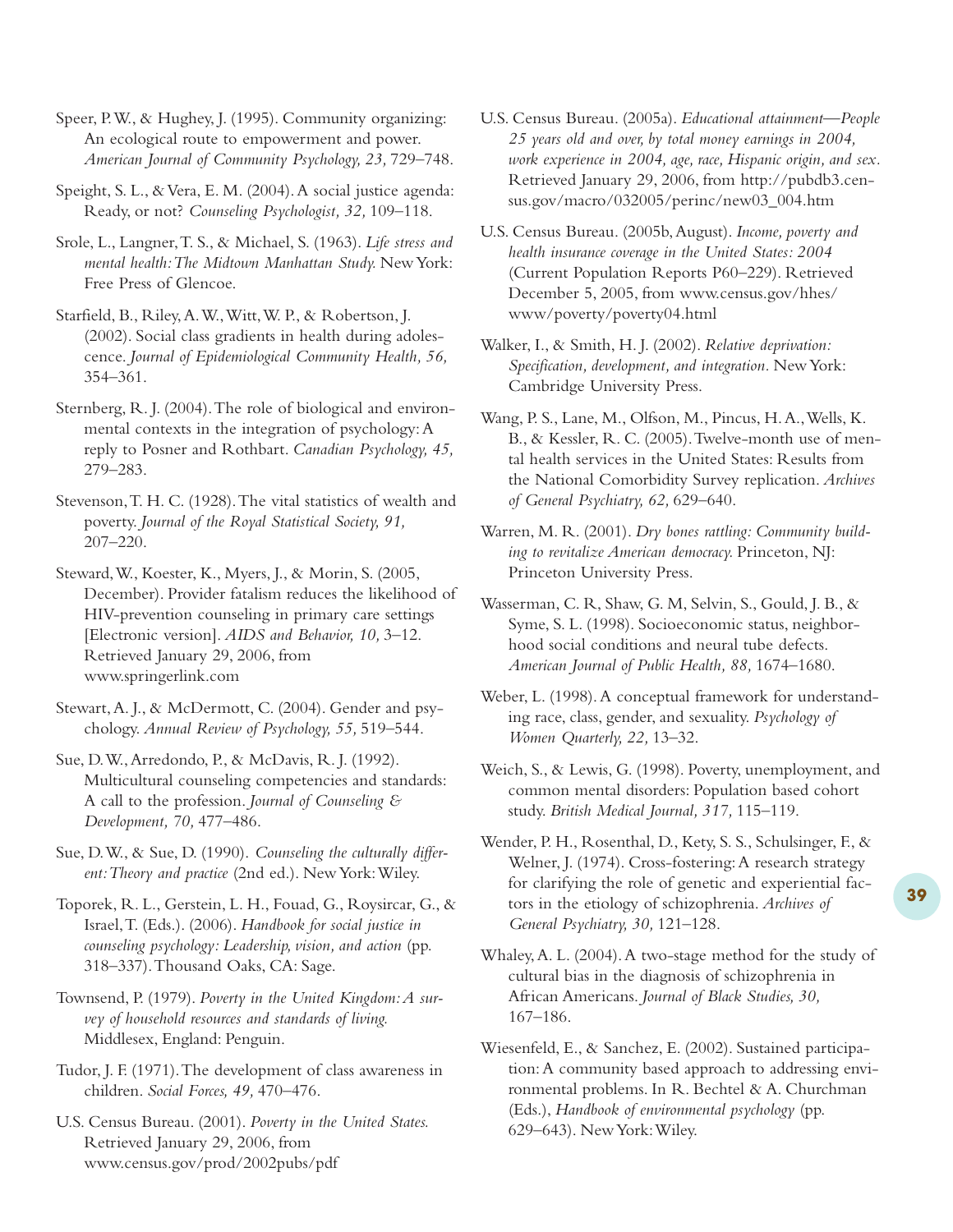- Wilkinson, R. G. (1996). *Unhealthy societies:The afflictions of inequality.* London: Routledge.
- Williams, D., & Williams-Morris, R. (2000). Racism and mental health:The African American experience. *Ethnicity and Health, 5,* 243–268.
- Wilson, D. K., Kirtland, K.A.,Ainsworth, B. E., & Addy, C. L. (2004). Socioeconomic status and perceptions of access and safety for physical activity. *Annals of Behavioral Medicine, 29,* 20–28.
- Wolff, E. N. (2000,April). *Recent trends in wealth ownership, 1983–1998* (Levy Economics Institute Working Paper No. 300). Retrieved January 2006 from http://www. levy.org/default.asp?view=publications\_view&pubID= f73a204517
- Wolff, E. N. (2006). Changes in household wealth in the 1980s and 1990s in the United States. In E. N.Wolff (Ed.), 2006, *International Perspectives on Household Wealth.* Cheltenham, England: Edward Elgar Publishing. Retrieved January 2006 from www.econ.nyu.edu/user/wolffe/WolffWealthTrendsA pril2004.pdf
- Worell, J., & Johnson, N. (1997). *Shaping the future of feminist psychology, education, research and practice.* Washington, DC:American Psychological Association.
- Wright, E. O., & Perrone, L. (1977). Marxist class categories and income inequality. *American Sociological Review, 42,* 32–55.
- Wyche, K. F. (1996). Conceptualizations of social class in African American women. Congruence of client and therapist definitions. *Women and Therapy, 16*(3/4), 35–43.
- Wyche, K. F. (2005, January). *Socioeconomic status and HIV research: Methodological issues.* Paper presented at Grand Rounds, HIV Center for Clinical and Behavioral Studies, Columbia University, New York.

**40**

- Xue,Y., Leventhal,T., Brooks-Gunn, J., & Earls, F. J. (2005). Neighborhood residence and mental health problems of 5– to 11–year-olds. *Archives of General Psychiatry, 62,* 554–563.
- Zavestoski, S. (2002).The social-psychological bases of anticonsumption attitudes. *Psychology & Marketing, 19,* 149–165.